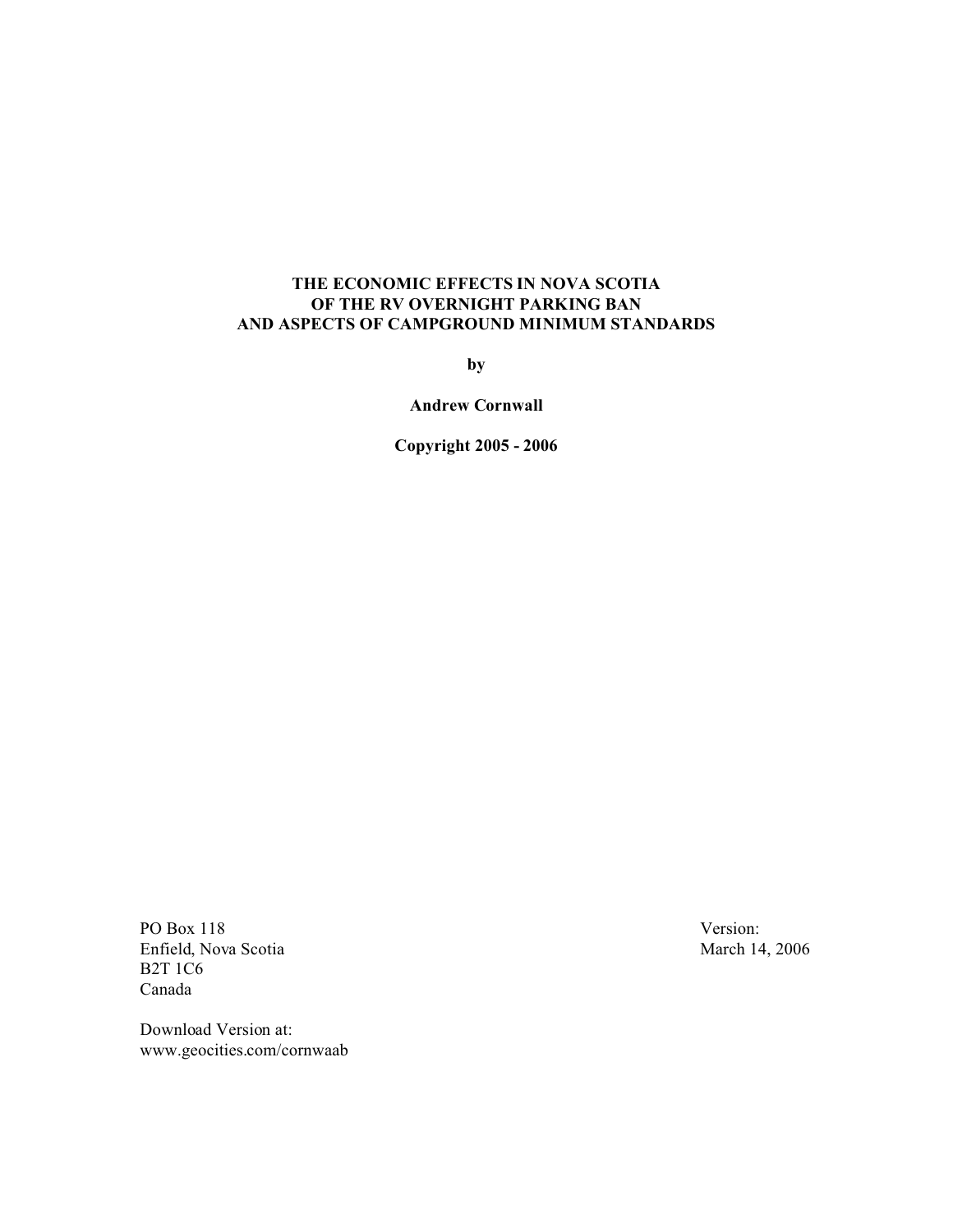- blank -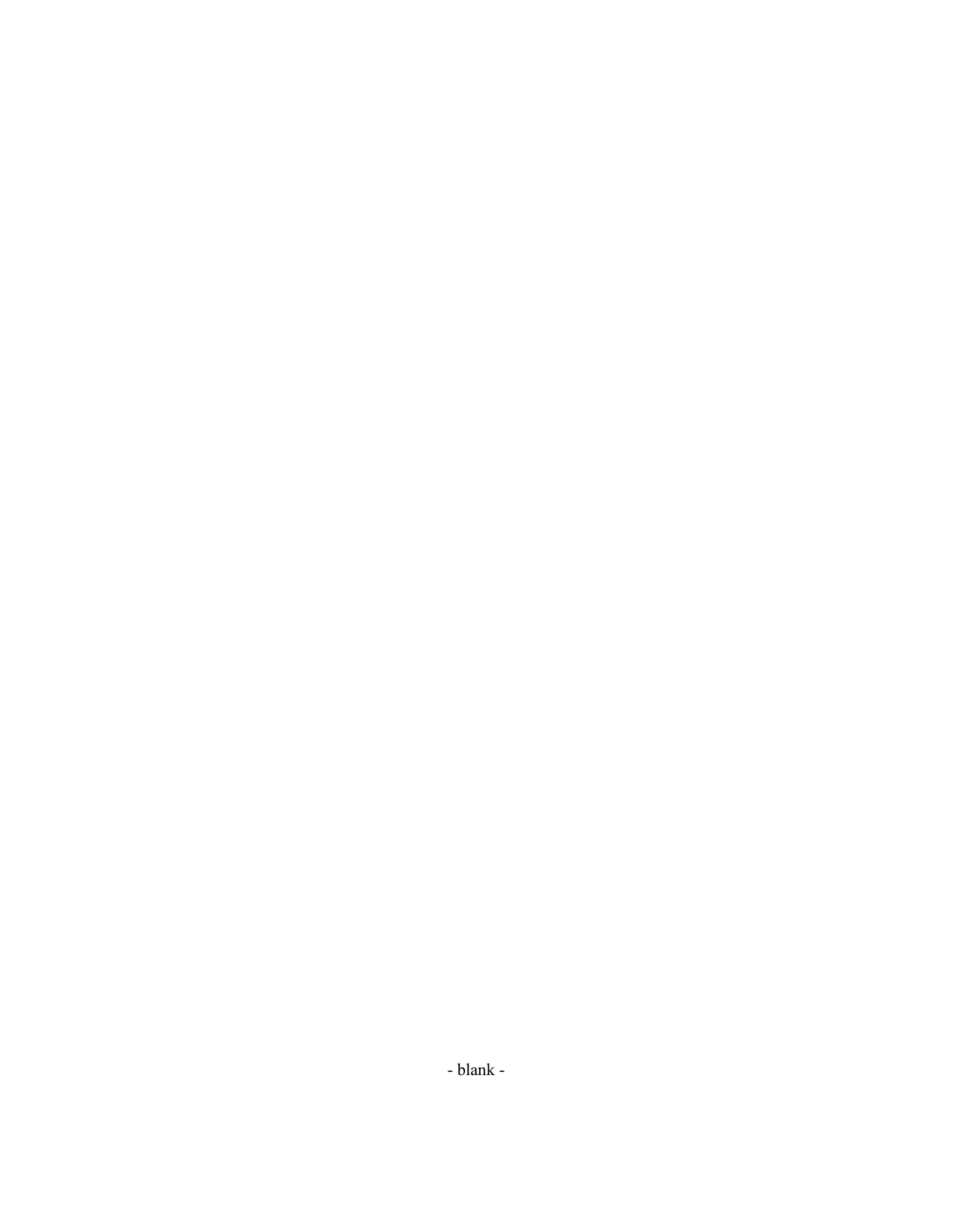## **THE ECONOMIC EFFECTS IN NOVA SCOTIA OF THE RV OVERNIGHT PARKING BAN AND ASPECTS OF CAMPGROUND MINIMUM STANDARDS**

**by**

## **Andrew Cornwall**

### **Copyright 2005 - 2006 Ver. March 14, 2006**

| Survey on the Effect on RV Tourism of the Overnight Parking Ban in Nova Scotia  6         |  |
|-------------------------------------------------------------------------------------------|--|
| 3. NOVA SCOTIA'S BAN ON RVERS STAYING OVERNIGHT EVERYWHERE EXCEPT IN                      |  |
|                                                                                           |  |
|                                                                                           |  |
|                                                                                           |  |
| Recent History of Public Complaints by Nova Scotia Private Campground Operators About the |  |
|                                                                                           |  |
|                                                                                           |  |
|                                                                                           |  |
| 4. PROFILE OF CANADIAN - UNITED STATES' RVING TOURISM MARKET AND RV                       |  |
|                                                                                           |  |
|                                                                                           |  |
|                                                                                           |  |
|                                                                                           |  |
|                                                                                           |  |
|                                                                                           |  |
|                                                                                           |  |
|                                                                                           |  |
|                                                                                           |  |
|                                                                                           |  |
| RVers' Characteristics and RV Travel Market Concentration by Type of RVer  18             |  |
|                                                                                           |  |
|                                                                                           |  |
|                                                                                           |  |
|                                                                                           |  |
|                                                                                           |  |
|                                                                                           |  |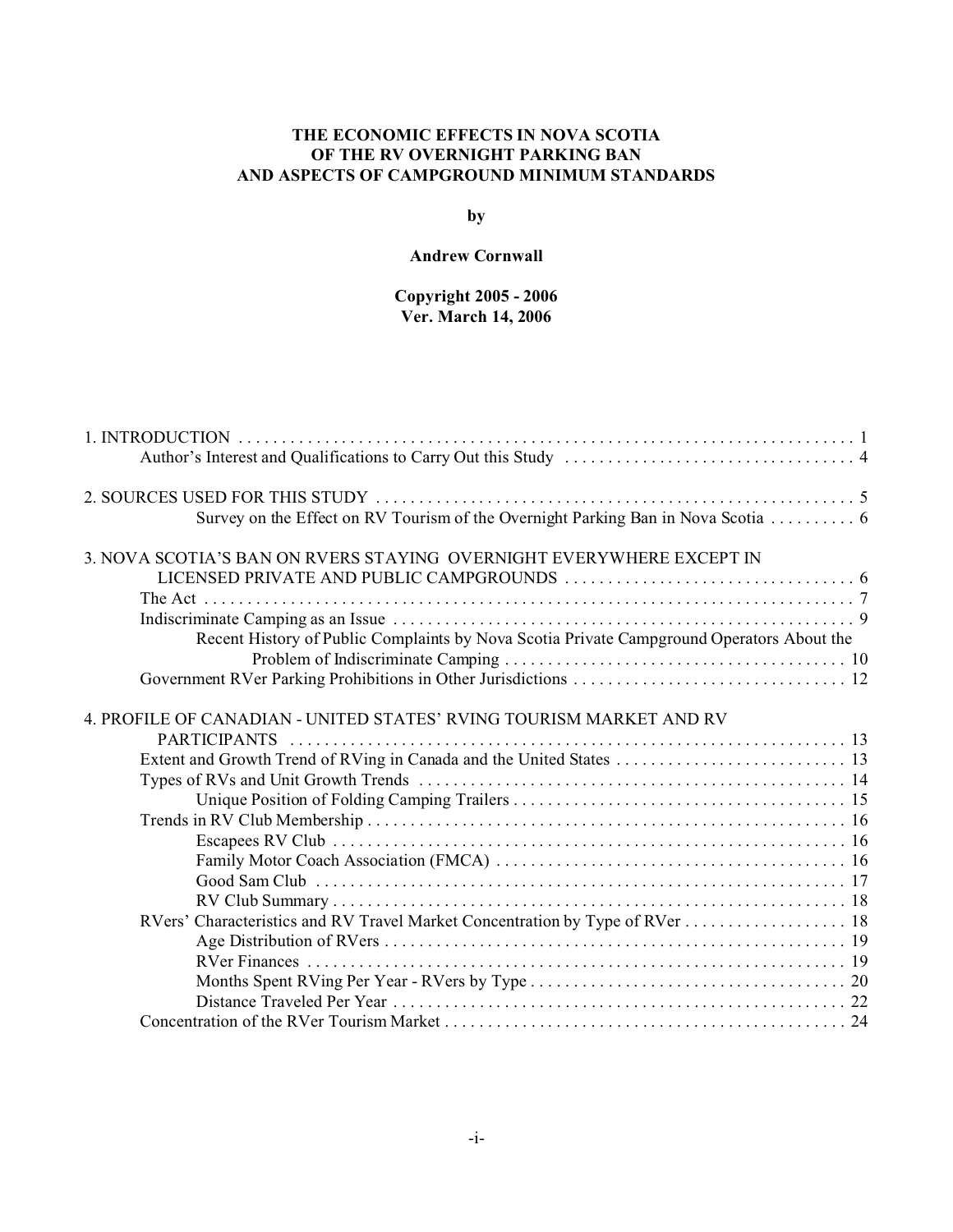| 5. RELIANCE AND OPINIONS OF RVERS ON STAYING OVERNIGHT IN PARKING LOTS,                           |  |
|---------------------------------------------------------------------------------------------------|--|
|                                                                                                   |  |
|                                                                                                   |  |
|                                                                                                   |  |
|                                                                                                   |  |
| Attitude of RVers Towards Staying Overnight in Parking Lots: Parking Lot Etiquette  31            |  |
| 6. RVER'S REACTION TO GOVERNMENT PROHIBITIONS ON THEIR STAYING                                    |  |
|                                                                                                   |  |
|                                                                                                   |  |
|                                                                                                   |  |
|                                                                                                   |  |
|                                                                                                   |  |
|                                                                                                   |  |
| Extent of Indiscriminate Camping as a Problem for Private Campgrounds  47                         |  |
| 9. ECONOMIC IMPACT OF NOVA SCOTIA'S BAN ON RVERS STAYING OVERNIGHT                                |  |
| EVERYWHERE EXCEPT IN LICENSED PRIVATE AND PUBLIC CAMPGROUNDS  48                                  |  |
| Reaction of RVers to Nova Scotia's Ban on RVers Staying Overnight Everywhere Except Licensed      |  |
|                                                                                                   |  |
|                                                                                                   |  |
| Estimated Economic Impact of Removing the Ban on RVers Staying Overnight Everywhere Except        |  |
|                                                                                                   |  |
| 10. RESTRICTIVE EFFECT OF NOVA SCOTIA MINIMUM STANDARDS FOR PRIVATE CAMPGROUND                    |  |
|                                                                                                   |  |
|                                                                                                   |  |
|                                                                                                   |  |
|                                                                                                   |  |
| Effects of Excessive Minimum Standards Regulation and Role of Campground Ratings  57              |  |
|                                                                                                   |  |
|                                                                                                   |  |
|                                                                                                   |  |
|                                                                                                   |  |
| Eliminate or Reduce the Prohibition On RVers Staying Overnight Everywhere Except Licensed Private |  |
|                                                                                                   |  |
| Modify the Minimum Standards for Private Campgrounds to Allow for a Wider Range of RVer           |  |
|                                                                                                   |  |
| 12. COMPILATION OF COMMENTS BY RESPONDENTS TO THE SURVEY FOR THIS STUDY  65                       |  |
|                                                                                                   |  |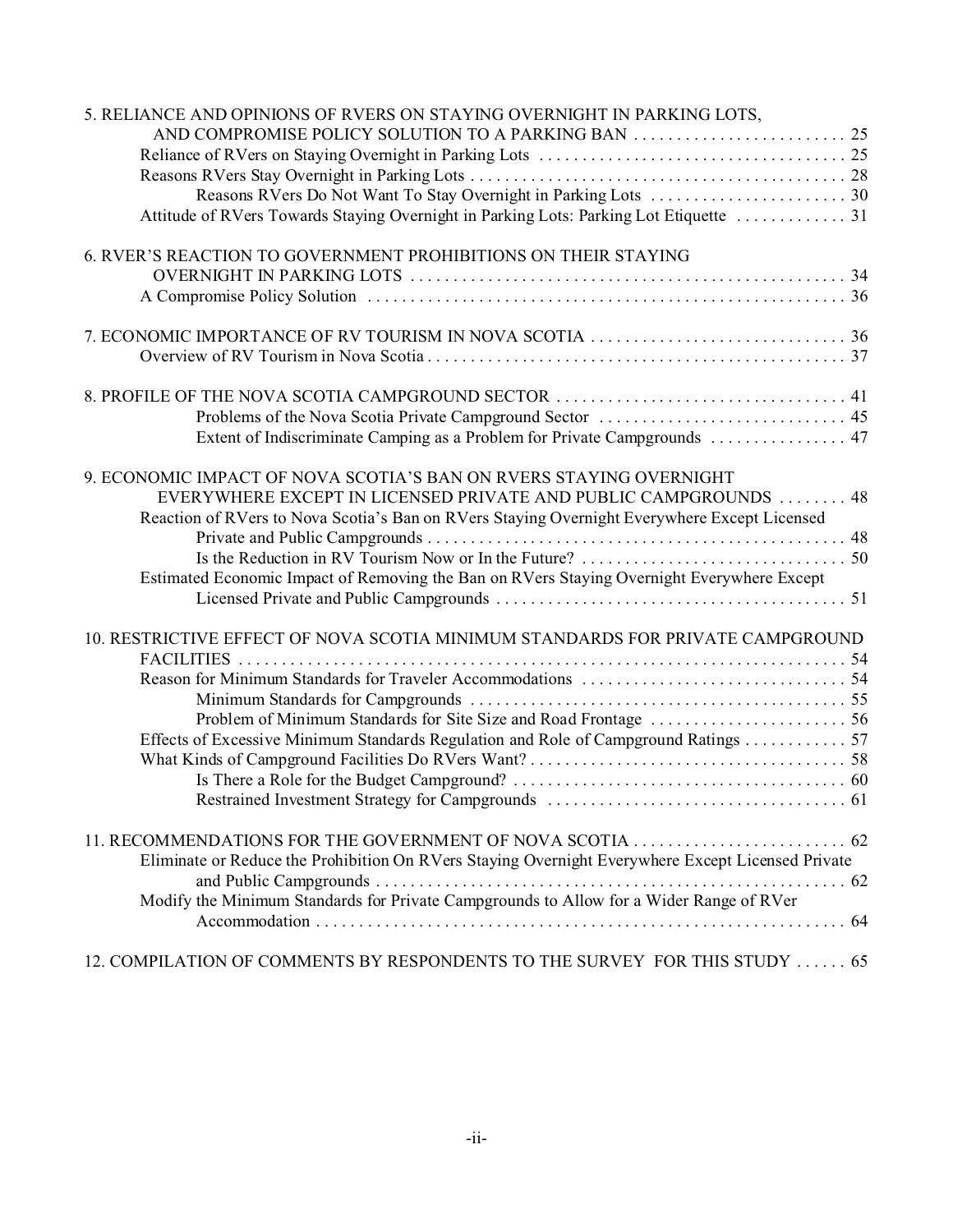### **THE ECONOMIC EFFECTS IN NOVA SCOTIA OF THE RV OVERNIGHT PARKING BAN AND ASPECTS OF CAMPGROUND MINIMUM STANDARDS**

**by**

### **Andrew Cornwall**

**Copyright 2005 - 2006 Ver. March 14, 2006**

#### *Note on version updates:*

*The previous version of this report, dated November 30, 2005, was the first version posted to the Internet. A revision was necessitated by an e-mail communication of March 6, 2006 from Mr. Glenn Musgrave, a Nova Scotia campground operator and former president of the Nova Scotia Campground Owners Association, pointing out two important errors in the November 30, 2005 version. First, was a statement that the communities of New Minas and Truro have by-laws banning RVers staying overnight in parking lots. As Mr. Musgrave confirmed with municipal authorities, they do not. Second, was an interpretation that the intention of a letter of Mr. Musgrave published in the "Highways Magazine" of the Good Sam Club was to recommend that campgrounds charge higher fees to RVers who stay in parking lots, etc. but who use campgrounds from time-totime to dump waste, take on water, and recharge RV batteries. The letter details that the cost of servicing such RVers can be much higher (calculated by Mr. Musgrave to be as high as \$90 in the campground he operates), but the letter did not specifically contain a recommendation for charging higher fees. Mr. Musgrave is emphatic that charging higher fees is opposite to his own business practice and his philosophy generally for campgrounds in Nova Scotia. Mr. Musgrave's position in this regard, from his e-mail message, is footnoted in the body of the current version of the report. The author thanks Mr. Musgrave for correcting the error about New Minas and Truro having RV parking by-laws, and apologizes for misrepresenting the intention of his letter to "Highways Magazine". The November 30, 2005 version of the report has been publically available for comment for over three months, however, to date only Mr. Musgrave has offered material corrections. Other changes in the current version include recalculation of the 'sensitivity analysis' in Section 9, numerous minor grammatical and editorial revisions, and, in a few instances, the codes in the table of comments of survey respondents are edited.*

#### **1. INTRODUCTION**

This study examines the economic effects of Nova Scotia's province-wide ban on  $RV<sup>1</sup>$  travelers staying overnight everywhere except in licensed private and public campgrounds. The objectives of the study are to provide an understanding of the issues and to estimate the economic consequences on various sectors of the Nova Scotia economy. There is also an examination of certain potentially stifling effects of Nova Scotia's regulated

<sup>&</sup>lt;sup>1</sup> The term 'RV' is an acronym for 'recreation vehicle'; meaning motor home and travel trailers of sundry types (including 5th wheel) used for accommodation while traveling. 'RVers' are owners or occupants of an RV. RVing is the practice using an RV.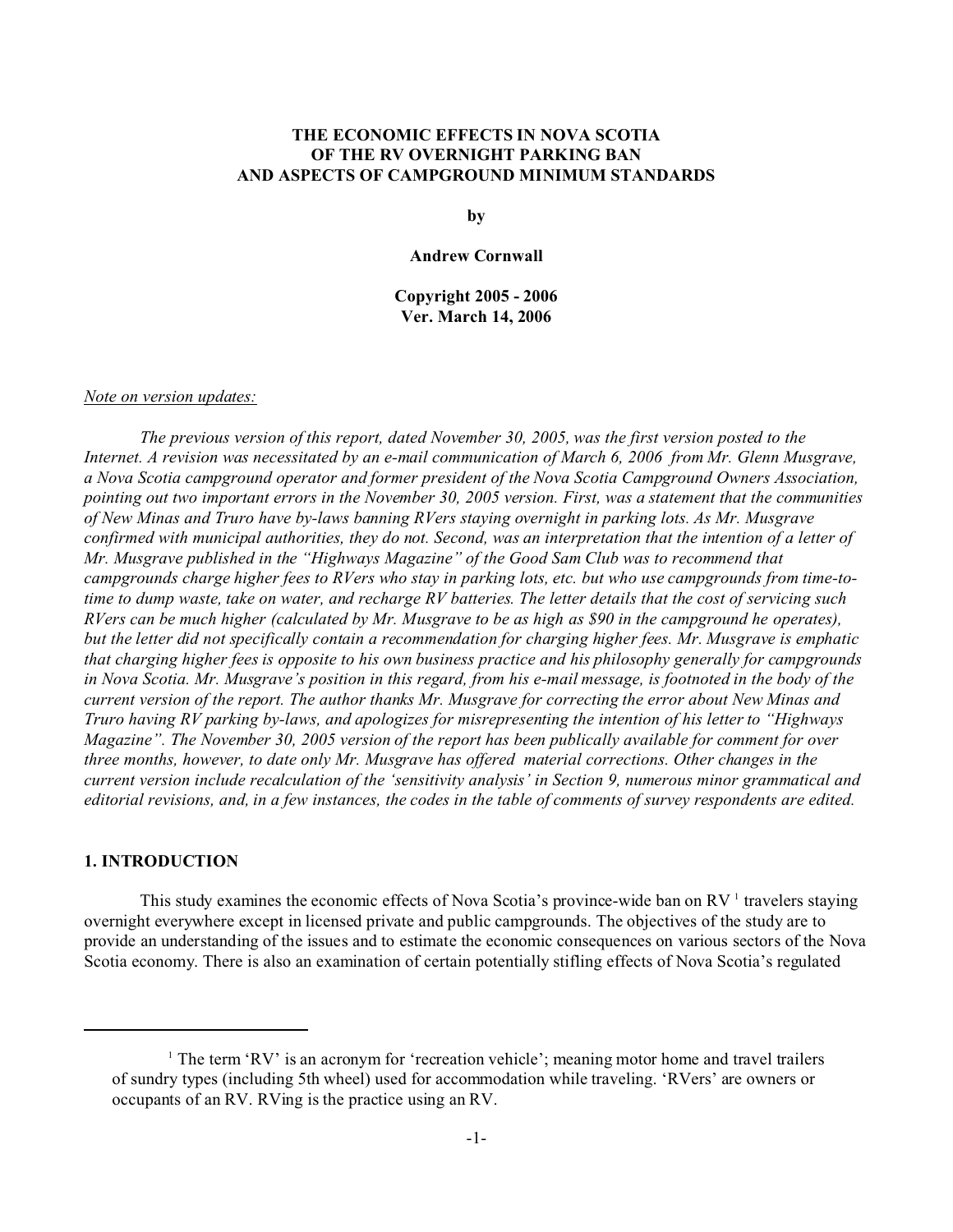minimum standards for campgrounds<sup>2</sup>. Policy recommendations for the Nova Scotia Government regarding the overnight RV parking ban and campground minimum standards follow from the findings of this study.

Although zoning restrictions have been enacted in various Canadian and United States' municipalities to protect local private campground interests by prohibiting RVers from parking overnight in parking lots such as at Wal-Mart stores, Nova Scotia is the only jurisdiction in Canada and the United States that has enacted a prohibition on a province-wide or state-wide basis. Private campground owners in Nova Scotia generally see themselves as beneficiaries of the prohibition against, what is called 'indiscriminate camping', because it requires RV travelers, who might otherwise stay overnight for free in a parking lot to patronize their businesses. Alternatively, a common reaction of RVers from elsewhere to the prohibition is to conclude that Nova Scotia is 'RV unfriendly' and avoid coming to the province. The economic result of RVers avoiding the Province is lost direct revenue of tourism and related businesses (i.e. tourist attractions, restaurants, food and general merchandise retailers, fuel venders, and even public and private campgrounds), and a dampening of economic activity in Nova Scotia generally. Not all RVers, however, react negatively to such a prohibition. In some instances the allure of being in Nova Scotia overcomes the province's RV unfriendly reputation.

This study also analyzes the economic implications of Nova Scotia's mandatory standards for private campgrounds that establish minimum requirements for campsite size, road access, toilet, washroom and other facilities. Although intended to promote the health, safety, and comfort of RVers and other campers, inordinate standards can be a barrier to entry for new campground establishments and / or stifle innovations that may better suite the needs of contemporary RVers. There is the potential for inappropriate regulation to make Nova Scotia less attractive for RVers to visit. Of particular interest in this study is the minimum standard for campsite size which was recently increased from 1,200 to 2,400 sq. ft. for new campgrounds.

The study includes a profile of the Nova Scotia campground industry and the difficulties being experienced by private campgrounds. Included is an estimate of the extent that indiscriminate camping is injuring private campground operators. The type of difficulties described in Nova Scotia are likely similar to those of private campgrounds in other jurisdictions where the entire year's revenue must be earned within the span of several months. This study suggests that a different kind of campground from those of previous decades may be more successful under these circumstances. Such a campground would be intended for RVs, be constructed at minimum investment, and offer a relatively low-cost option for RVers to stay overnight while visiting an area.

Further, this study provides background information on the nature of RVers and RVing in Canada and the United States. It is important for policy makers in Nova Scotia and elsewhere to understand RVers and RVing when formulating regulations pertaining to RVers. The following aspects relevant to Canada and the United States are highlighted in this study:

- growth trends in RVing as indicated by the number of RVs manufactured and memberships in prominent clubs for RVers

- characteristics of RVers according to age distribution, financial resources, months spent RVing per year, and distance traveled per year

- categorization of RVers by type (vacationer, long-termer, and full-timer), including estimates of their numbers and respective shares of the RV tourism market

<sup>&</sup>lt;sup>2</sup> There are no 'RV parks' in Nova Scotia as known in other areas of Canada and the United States. Regulations in Nova Scotia would not allow them.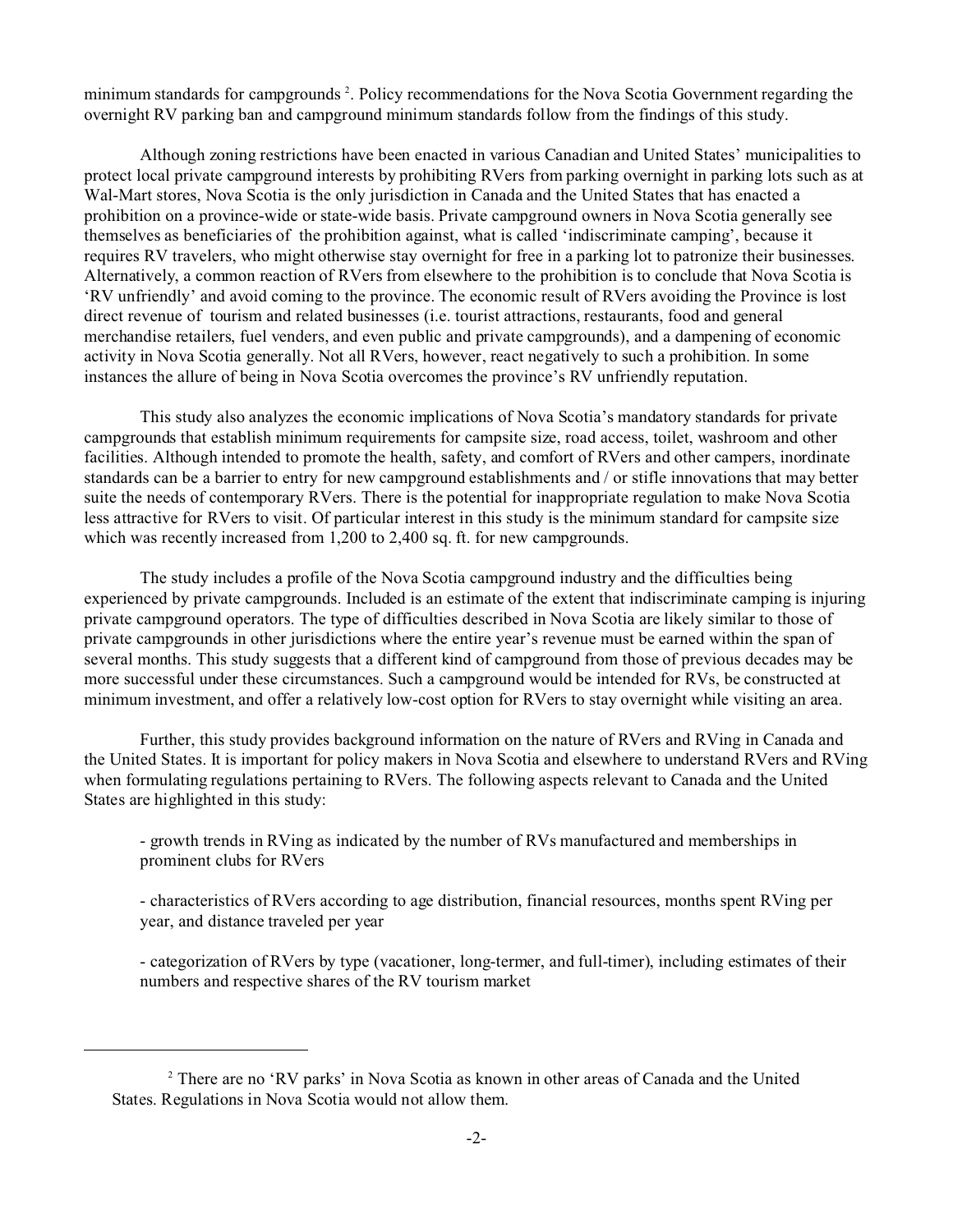- reliance of RVers on staying overnight in parking lots, etc., their reasons for and against doing so, and their opinions about the practice

- 'parking lot etiquette' for RVers staying overnight at parking lots

- restrictions in the United States and Canada on RVers staying the night in parking lots. etc.

- responses of RVers concerning government prohibitions to their staying overnight in parking lots, etc., and specifically the extent that a prohibition negatively effects RV tourism in an area

- economic importance of RV tourism and the impact of prohibiting RVers staying overnight in parking lots, etc.: case study of Nova Scotia

- examination of the role of government minimum standards for campgrounds, with particular reference to the campground standards in Nova Scotia for minimum site size

- business justification for a restrained-investment, barebones RV campground.

This is a potentially favorable era for the growth of RV tourism. RV ownership in Canada and the United States has been growing markedly for at least two decades, and the impending surge in retirements from work of the 'baby boom' generation during the next ten years should generate even greater interest in RVing. Further, RVs are continually becoming more self-contained and more independent of the services provided by traditional campgrounds. Concurrently, dramatically rising fuel prices are making RVers more cost conscious and less inclined to travel to an area with a reputation of being 'RV unfriendly' and where their only choice is to stay in a for-fee campground even for a few hours sleep. Further, where government regulations exist to assure campground quality, they must allow for campgrounds that conform to the modern concept of RVing rather than restrict them to an outmoded model of camping.

This report is divided into 12 sections:

1. Introduction

2. Sources Used for this Study

3. Nova Scotia's Ban on RVers Staying Overnight Everywhere Except in Licensed Private and Public Campgrounds

4. Profile of Canadian - United States' RVing Tourism Market and RV Participants

5. Reliance and Opinions of Rvers on Staying Overnight in Parking Lots, and Compromise Policy Solution to a Parking Ban

6. RVers' Reaction to Government Prohibitions on Their Staying Overnight in Parking Lots

7. Economic Importance of RV Tourism in Nova Scotia

8. Profile of the Nova Scotia Campground Sector

9. Economic Impact of Nova Scotia's Ban on RVers Staying Overnight Everywhere Except in Licensed Private and Public Campgrounds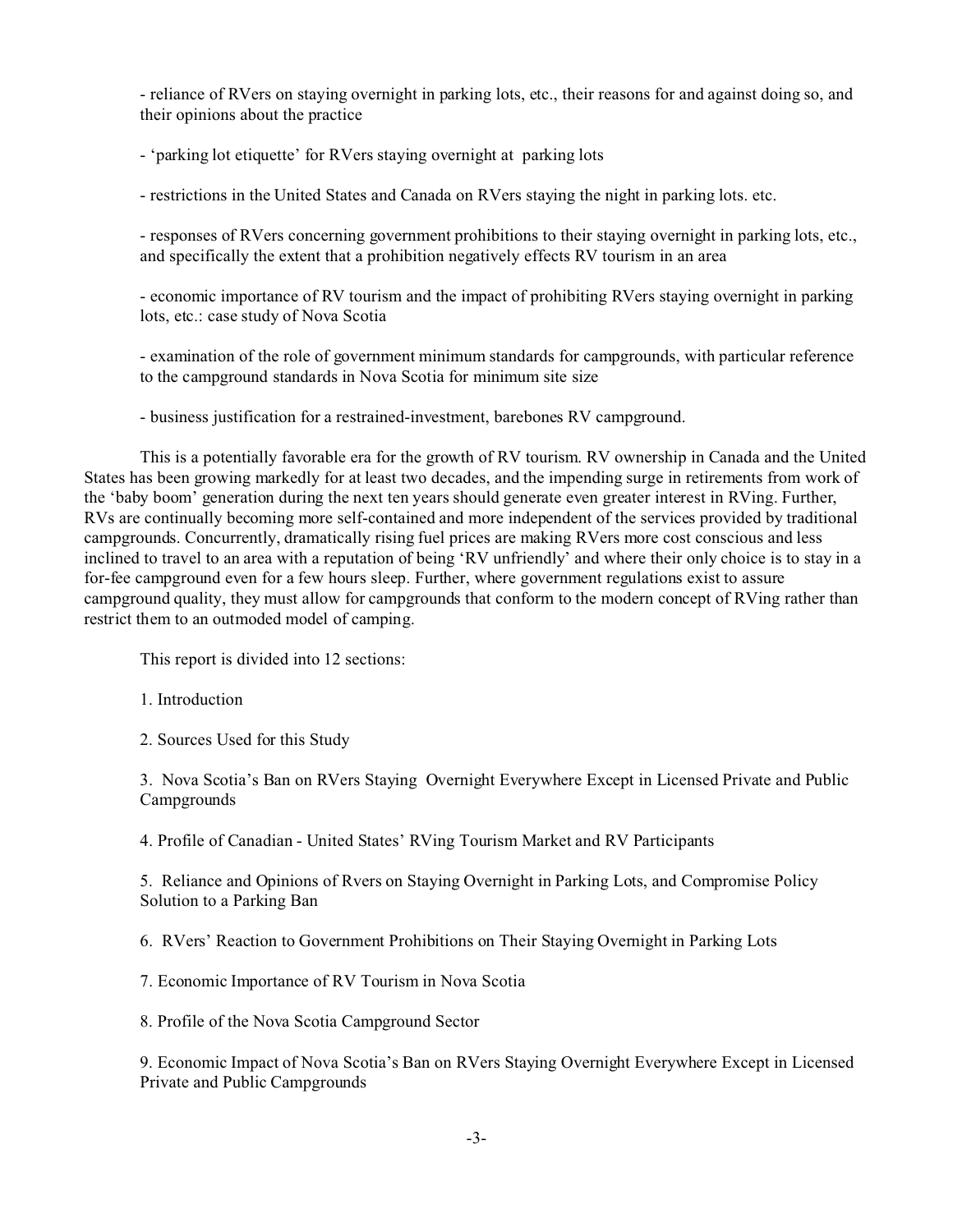- 10. Restrictive Effect of Nova Scotia Minimum Standards for Private Campground Facilities
- 11. Policy Recommendations for the Government of Nova Scotia
- 12. Compilation of Comments by Respondents to the Survey for this Study

Although Metric units of measurement are officially used in Canada, in this report miles are used as the unit of distance and feet as the unit of length and area (i.e. square feet.). Imperial units are better understood by residents of the United States. (Canada converted from Imperial to Metric in the early 1970's and many adult Canadians are versed in both.) Spelling in this report is 'American'<sup>3</sup> . Money amounts are in Canadian dollars except as noted.

The term 'parking lot' in this report can include a variety of parking locations, such as parking spaces at retail stores, malls, restaurants, truck stops, churches, clubs, museums, hospitals, and so forth. As will be explained, Nova Scotia's ban on RVers staying overnight everywhere except licensed private and public campgrounds is comprehensive.

### Author's Interest and Qualifications to Carry Out this Study

This study is being done at the author's initiative and on a volunteer basis. The author is not being paid for the work. The motivation for this study is a dedication to promote the prosperity of Nova Scotia and a desire to preserve the 'RV lifestyle'. The author has resided in Nova Scotia for more than two decades, and is an experienced RVer with a background spanning four decades traveling with an RV in Europe and throughout Canada and the United States.

The author offered to the Nova Scotia Department of Tourism, Culture and Heritage to undertake a 'publishable'<sup>4</sup> economic impact study on the issues at hand in return for the Department's cooperation in providing applicable information and background / statistical data. The goal of the study is to inform policy makers in the Government of Nova Scotia about the possible adverse economic consequences of policies:

 i. prohibiting traveling RVers from parking overnight everywhere except in licensed private and public campgrounds and

ii. setting minimum standards for campgrounds that restrict innovation and discourage new campground investment.

 It is hoped that the Government of Nova Scotia will react to the information and analyses in this study and alter its policies in these regards, thus increasing RV tourism in the Province and attaining the economic benefits therein.

Although now retired from customary employment, the author has substantial experience working as an economist for the Provincial Governments of Ontario and Nova Scotia , studying issues and policies involving

<sup>&</sup>lt;sup>3</sup> The British punctuation convention of not following 'i.e.' and 'e.g.' with a comma is adopted, however.

<sup>&</sup>lt;sup>4</sup> The qualification that the study be publishable means that it be thorough, objective, and professionally done. As part of the 'bargain' the author retains the right to publish the results of the study if there is an opportunity to do so.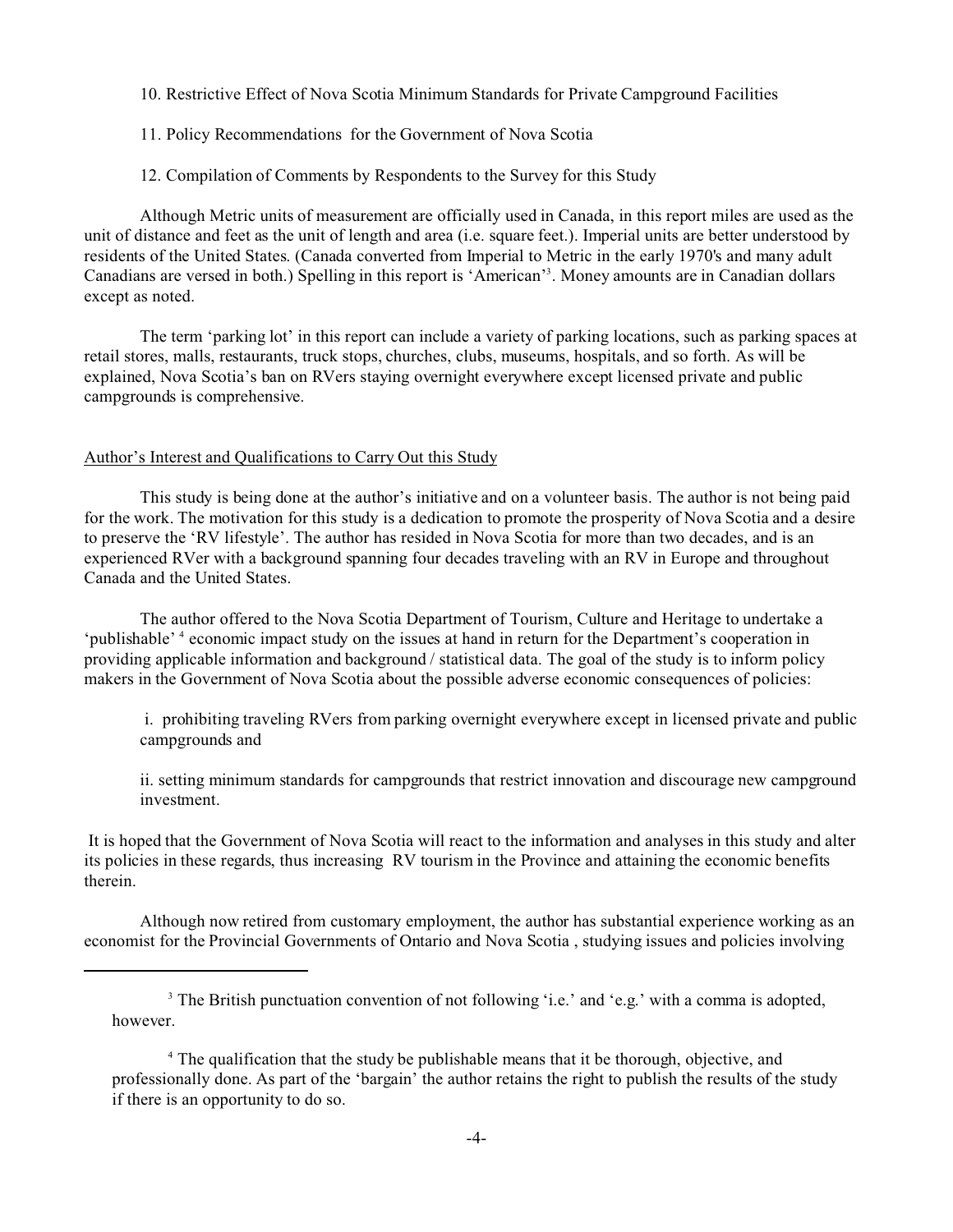economic development, labor market conditions, and employment standards. He holds a Masters Degree in Economics and has completed extensive further graduate studies in economics<sup>5</sup>.

### **2. SOURCES USED FOR THIS STUDY**

This study incorporates information from a number of sources. It appears, however, that this is the first inquiry into these specific issues. A search of academic literature did not find any studies referring to the impact on RVer travel (in Nova Scotia or elsewhere) resulting from restrictions on where RVers may stay overnight. Nor were there any studies on the impact of regulated minimum campground standards. Two works, nevertheless, were useful in providing background material for the current analysis. First is the book Over the Next Hill, an Ethnography of RVing Seniors in North America, by anthropologists Dorothy and David Counts<sup>6</sup>, that describes the 'RV lifestyle' and the motivations and circumstances of those who follow it <sup>7</sup>. Second is a study in 2001 commissioned by the Tourism Industry Association of Nova Scotia (TIANS), "Improving the Nova Scotia Campground Industry" by Dr. Doug Crapo of EXCELeration corp<sup>8</sup>, which examines the situation, issues, and economic impact of the campground industry in Nova Scotia.

Many other sources were utilized in conducting the present investigation. These include officials of the Nova Scotia Department of Tourism, Culture and Heritage who provided interpretation on and background to the Tourist Accommodations Act [1994-95, c 9,s 1] and accompanying regulations in relation to the licensing of campgrounds, restrictions on where RVers may park overnight, and minimum standards for campgrounds. Further they provided statistical data relating RV tourism and campground activity in the Province. Two leading North American RVer organizations, Family Motorhome Coach Association, with 130,000 members, and the Escapees RV Club, 34,000 members, made available information on the profiles of their members including the importance to them of staying overnight in parking lots. These organizations also supplied recommended guidelines regarding 'parking lot etiquette' for their members to follow when staying overnight in parking lots.

A number of sources were accessed through public websites on the Internet. Most prominent was a series of RVer surveys conducted for RV Travel (www.RVTravel.com), that reveal an array of characteristics of RVers, including reliance on 'overnighting' in parking lots, finances, and level of commitment to RVing (determined by time spent in an RV and miles traveled). The RV Travel website claims to have a subscriber base of over 100,000 RVers who receive its weekly on-line newsletters. The Internet was also used to search for and retrieve reports and news articles relating to RV industry trends, characteristics of RVs and RVers, and the issue of RV parking restrictions and their enforcement in Nova Scotia and elsewhere.

<sup>&</sup>lt;sup>5</sup> In the final years of his working career the author was Director on Information Technology Services (i.e. computing) for the Nova Scotia Department of Education and Culture.

<sup>&</sup>lt;sup>6</sup> Dorothy Ayers Counts and David R. Counts, Over the Next Hill, An Ethnography of RVing Seniors in North America, Second Edition (Toronto, Broadview Press, 2001).

<sup>&</sup>lt;sup>7</sup> Dorothy and David Counts were contacted in the summer or 2005 about their knowledge of other pertinent RVer literature, but they did not know of any. This is not a topic of extensive academic inquiry. They did, however, offer advice for the Nova Scotia Department of Tourism, Culture and Heritage, which is included in this study.

<sup>&</sup>lt;sup>8</sup> Dr. David Crapo, "Improving the Nova Scotia Campground Industry" (prepared for the Tourism Association of Nova Scotia by EXCELeration corp, Calgary, Alberta. 2001).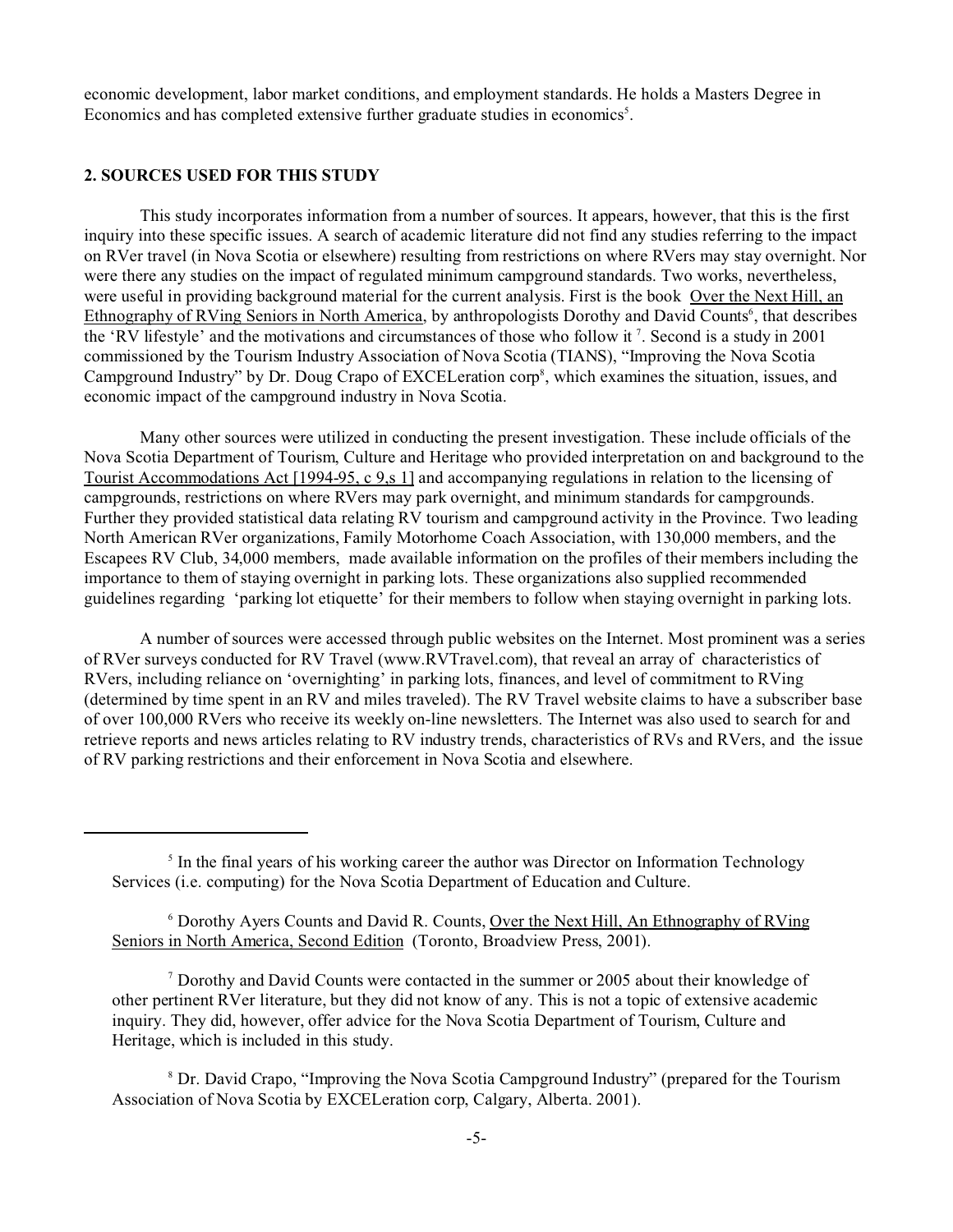Internet discussion (or news) groups provided an appreciation of the range of opinions of RVers on the topic of staying overnight in parking lots - most often referred to as 'Wal-Mart parking lots'. Of all possible RVing topics, this is the most frequently commented on among RV discussion groups. In some groups discourse on the topic is suppressed to avoid innumerable messages and flamboyant exchanges. A 'Google' search on the key words 'RV', 'parking', and 'Wal-Mart' results in 264,000 citations; adding the phrase 'nova scotia' reduces the number to  $54,100^{\circ}$ .

### *Survey on the Effect on RV Tourism of the Overnight Parking Ban in Nova Scotia*

Primary information for this study was gathered by an Internet on-line survey of RVers to collect information on their use of staying overnight in parking lots, their attitudes toward this activity, and on the extent that a prohibition on overnight parking except in private and public campgrounds would deter them from traveling to a location and to Nova Scotia in particular. This survey was conducted between June 30 and August 21, 2005, and was advertised through the following Internet newsgroups and forum: alt.rv, rec.outdoors.rv-travel, rv.net, and Escapees discussion forum. To obtain the broadest and least biased survey responses, RVers in the United States and Canada (and elsewhere) were asked to take the survey even if they have no intention of ever coming to Nova Scotia, and whether they approve or disapprove (or have no opinion) of RVers staying overnight in parking lots. Design of the survey form was neutral, allowing RVers to express both positive and negative positions. The survey was anonymous, no information was collected that would identify the respondents<sup>10</sup>. There were 331 useable responses to the survey<sup>11</sup>. The author appreciates the efforts and interests of the RVers who responded to the survey. Thank you! A copy of the survey form is appended to this report.

The diverse character of the groups and forum on which the survey was advertised, the open invitation for all RVers to respond, and the wide ranging nature of the responses suggest that the results of the survey encompasses the RVing community in the United States and Canada.

In addition to answers to specific survey questions, 179 respondents offered their comments about the subjects covered by the survey. The comments are organized in the final section of this report. Reading these comments is valuable for obtaining a 'first hand' understanding of the various reactions (sometimes intense) of RVers to overnight parking restrictions as now exist in Nova Scotia. There is also repeated comment on the desirability of low cost private campgrounds / RV parks, with the barest of facilities, where RVers could stay instead of using parking lots. Nova Scotia's campground standards would not permit such an accommodation.

### **3. NOVA SCOTIA'S BAN ON RVERS STAYING OVERNIGHT EVERYWHERE EXCEPT IN LICENSED PRIVATE AND PUBLIC CAMPGROUNDS**

In Nova Scotia it is illegal for a private property owner who does not have a campground license issued by the Provincial Government to provide an RVing member of the traveling public a place to stay overnight. The

<sup>9</sup> Google search conducted September 20, 2005 at approximately 8:30 pm, ADT.

<sup>&</sup>lt;sup>10</sup> The on-line survey was administered through the author's website: www.geocities.com/cornwaab. Submitted surveys were processed by the free mailform facility developed and maintained by PJB Software as a Thalasson Web Resource (www.thalason.com).

 $11$  Three responses were not useable. One was an exact duplicate and two lacked sufficient information.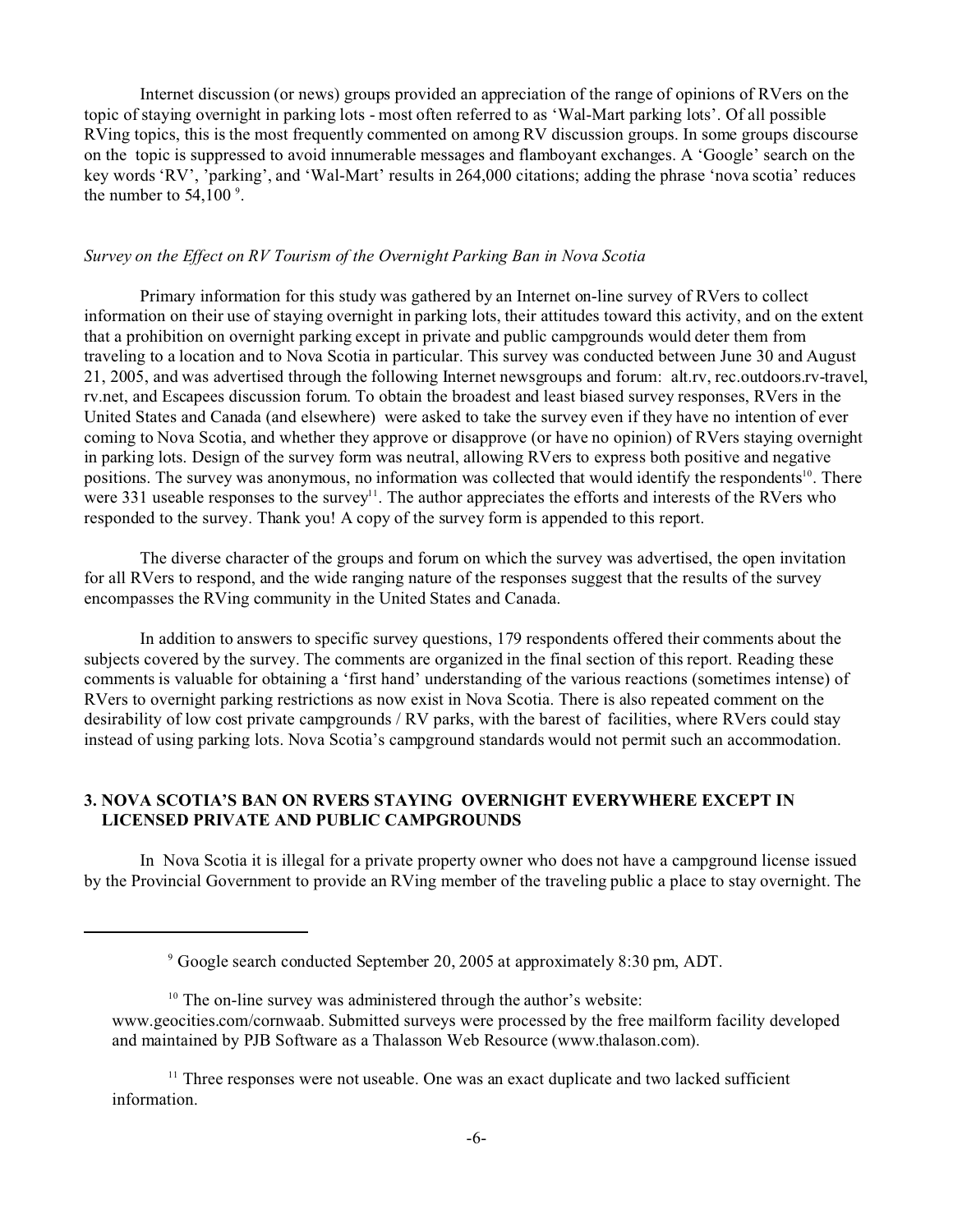policy and intent of the government of Nova Scotia is succinctly stated in correspondence, in the fall of 2004, from Rodney MacDonald, Minister of Tourism, Heritage and Culture. <sup>12</sup>

 "Our government and the campground industry consider camping in locations such as Walmart [sic] parking lots illegal. The Tourist Accommodations Act and Regulations requires all land owners who plan to offer this type of "camping" to have a license to do so."<sup>13</sup>

 "... we must acknowledge the need for our visitors to be located in a clean and safe environment. Our licensed campground operators, as small business owners, have invested time and resources into providing a clean, safe and enjoyable experience for those who travel in our province ..."

Despite the Minister's implications, according to an official of the Department of Tourism, Culture and Heritage there is no evidence that 'camping' in other than a licensed campground is either unclean or dangerous to RVers visiting Nova Scotia. The issue is entirely the threat of loss of revenue to private campground owners as the result of the competition of 'indiscriminate camping'. This was made clear at the introduction of the ban on RVers staying overnight in parking lots. In the words of the Hon. Ross Bragg, Minister responsible for Economic Development and Tourism, on October 28, 1994, addressing the Legislative Assembly of Nova Scotia for the second reading of the then revised Tourist Accommodation Act:<sup>14</sup>

"The other thing, of course, is that we have brought in a section to the bill that there is now what we call reverse onus, regarding indiscriminate camping. This has been a very controversial issue in the Province of Nova Scotia; campground operators invest a lot of money and time in running good campgrounds and then they find that what happens is people are stopping their motor homes and travel trailers in roadways and parking lots and so on and are allowed to park, obviously without paying a fee and without having the services.

"In an effort to enhance the campground industry in Nova Scotia, not just for the operators but for the industry as such because we regulate and make sure they are done and operated in a proper manner, we have brought in that it is now illegal to allow people to indiscriminately camp on your property."

The ban on RVers staying overnight everywhere except in licensed private and public campgrounds has been in effect for more than a decade. Its current form is contained in the following sections of the current Tourist Accommodations Act , enacted in 1994-95, and accompanying regulations.

#### The Act:

2 (e). "recreational vehicle" means a vehicular-type unit primarily designed as temporary living quarters for recreational, camping or travel use, that either has its own motive power or is mounted on or drawn by another vehicle.

<sup>&</sup>lt;sup>12</sup> Hon. Rodney J. MacDonald, Nova Scotia Provincial Government Minister of Tourism, Culture, and Heritage, letter to author dated November 17, 2004.

<sup>&</sup>lt;sup>13</sup> Camping is also permitted, in season, in campgrounds operated by the Provincial and Federal governments, which are not licensed. Campers are charged a fee to stay in these campgrounds.

<sup>&</sup>lt;sup>14</sup> Legislative Assembly of Nova Scotia, Hansard, October 28, 1994.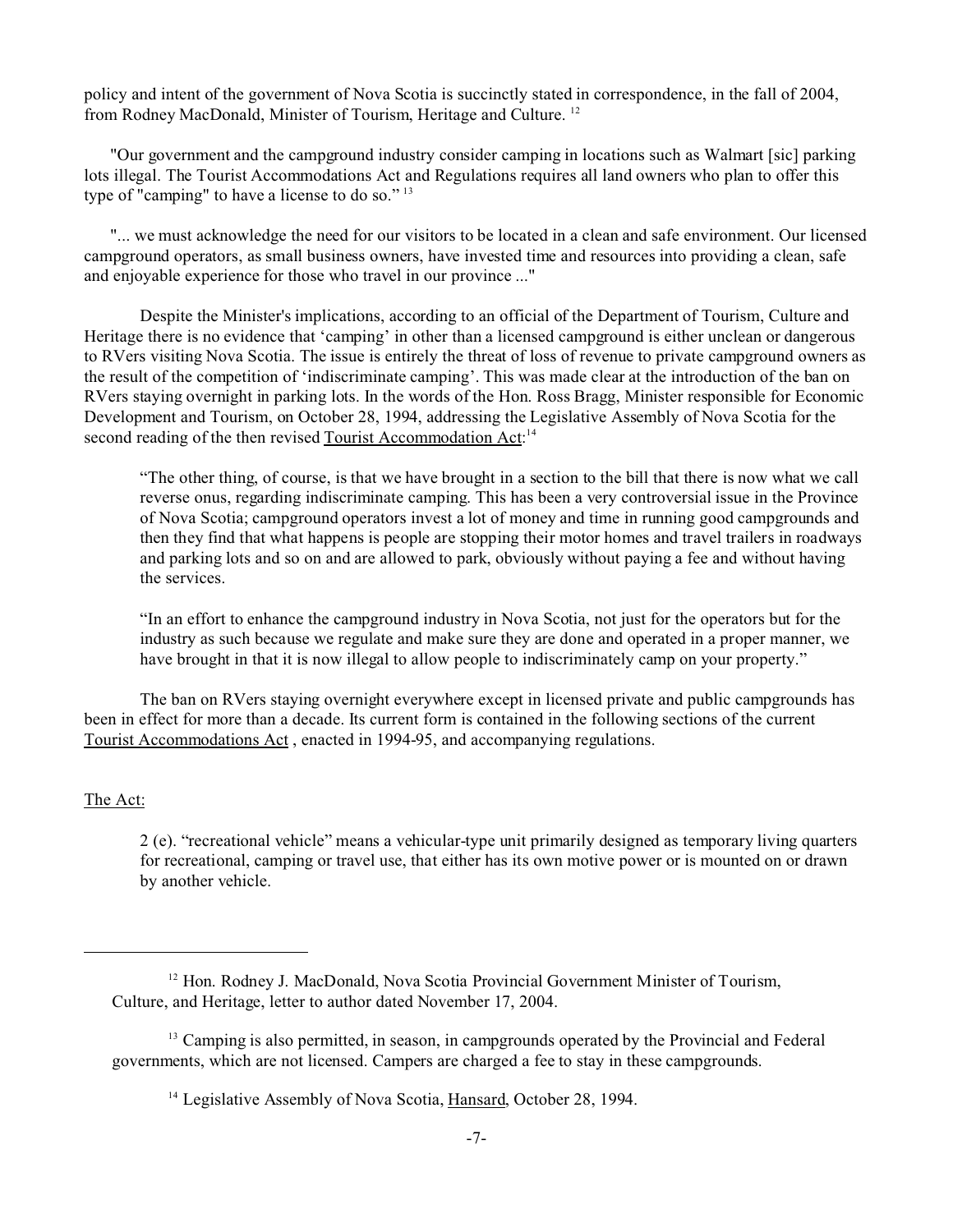3. No person shall use, maintain, operate or manage a camping establishment or permit the use of any lands for the overnight parking of recreational vehicles for the traveling or vacationing public unless there is a license which is in force. 1994-95, c 9 s.

15. Every person who, within the Province, uses, maintains, operates or manages a camping establishment or permits the use of any lands for overnight parking of recreational vehicles for the traveling or vacationing public without a license that is in force, is guilty of an offence and liable on summary conviction of a fine not more than five hundred dollars.

The cost of an annual campground license ranges from approximately \$80 to \$160 depending on the number of (non-seasonal) sites.

The Act and Regulations impose obligations on a campground license holder that preclude a land owner, such as a parking lot operator, from perfunctorily obtaining a license in order to meet the letter of the law. These obligations include registering guests, completing monthly occupancy reports, identifying each campsite (e.g. with a number), having an emergency evacuation plan, providing a safe water supply, assigning at least one employee to be available (in person or by phone) at all times for a contact, making available a public telephone, and daily cleaning of campsites. Further, a campground must meet minimum standards for campsite site size, campsite table, toilet and washroom facilities, and access to water supply.<sup>15</sup>

There is provision under the regulations for a "special event camping area license", valid for 5 days, which may be issued to a person or association for a festival or other occasion that RVers or other campers may be attending. The license is issued for a fee of approximately \$160, and carries minimum requirements for toilet and washing facilities, road access, and garbage collection. As an administrative practice a special event license is not issued if local private campgrounds have the capacity to accommodate the RVers in attendance. In the range of 15 to 20 special event licenses are issues each year.

In general, therefore, it is illegal for RVers, who are members of the traveling or vacationing public, to stay overnight in the parking lots of: retail stores and shopping malls, hotels / motels, restaurants, theaters, casinos, truck stops, gas stations, RV repair garages, other businesses, apartment buildings, schools and universities, museums, medical facilities, churches, charitable organizations (e.g Red Cross), civic groups (e.g. Lions Club), veterans groups (e.g. Canadian Legion), fraternal orders (e.g. Elks), and so forth. Additionally there are no exceptions to the law, even in instances where all the campgrounds in an area are full or are closed for the season, driving is dangerous, the road is impassible, or there is an emergency or vehicle breakdown. Indeed, the law prohibits an RVer from staying overnight in a hospital parking lot while a family member is undergoing critical treatment. For RVers the restrictions might be perceived as inconvenient, and possibly dangerous and cruel.

Since the Act applies only to the "traveling or vacationing public" it not interpreted as precluding RVers from staying overnight on the property of relatives and friends. Nor is it applicable where RVs are used for the accommodation of workers, for example on construction sites and farms. Likewise, the Act does not pertain to campground facilities for seasonal campers, that is campers who intend to stay longer than thirty days. The portion of a private campground's facilities set aside for seasonal campers, therefore, do not have to meet any minimum standards in the Act, regardless of the fact that the types of RVs inhabited by seasonal and short-term campers are often the same. As will be noted, most private campgrounds in Nova Scotia have both seasonal and short-term campers, and seasonal camping, on average, comprises the majority of a campground's occupancy.

<sup>&</sup>lt;sup>15</sup> Some standards are relaxed for "wilderness camping areas" which are not accessible by regular vehicle and are designed for tent and cabin camping only.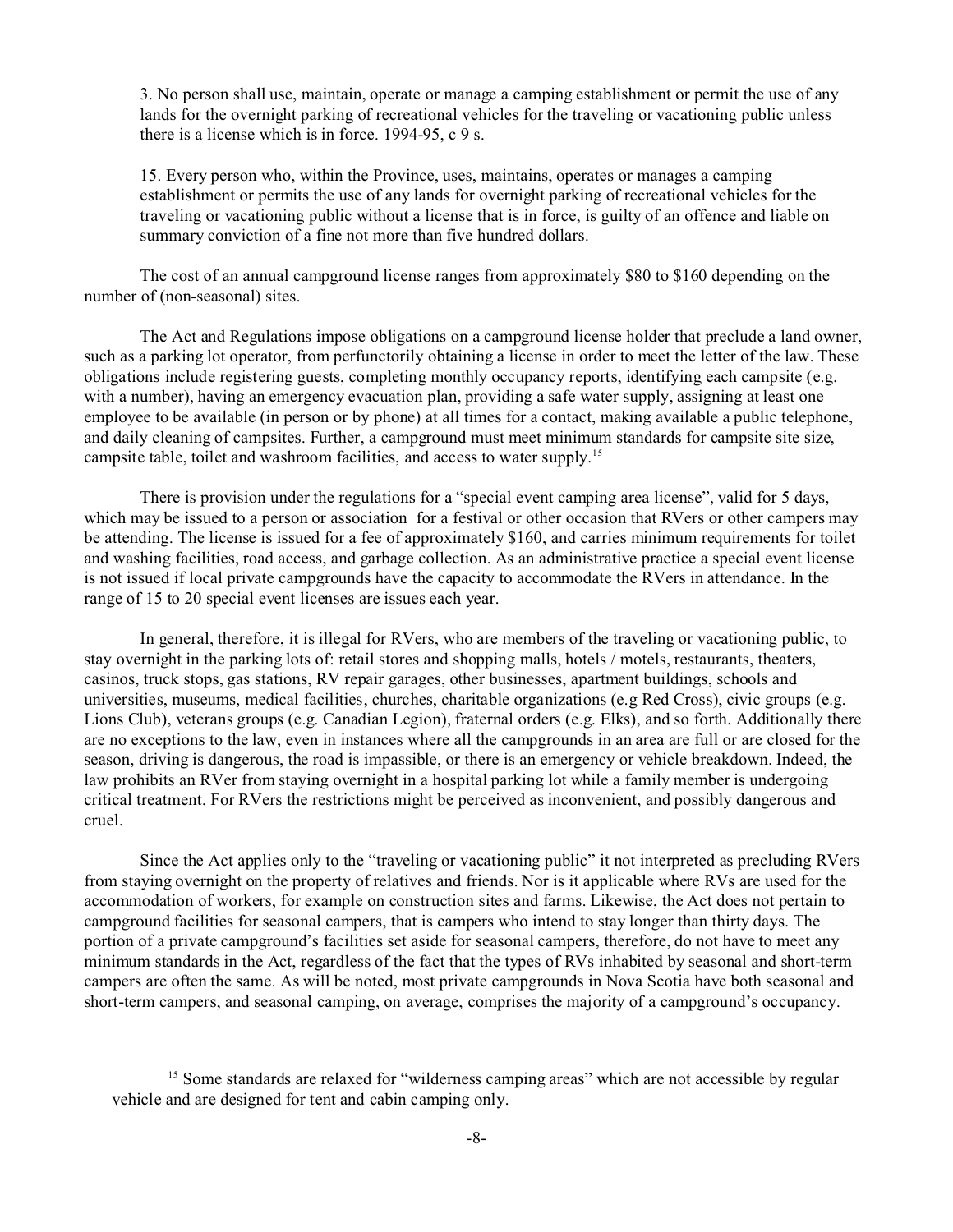The Act does not apply to Provincial and Federal campgrounds, nor to lands owned by Indian bands. The Act does apply, however, to municipal and community campgrounds, of which there are several in the Province.

The Act and regulations are enforced by the Nova Scotia Department of Tourism, Culture and Heritage accommodation Quality Assurance inspectors. There are four inspectors operating throughout the Province; one inspector has the specific responsibility for campgrounds as does the Manager of Quality Assurance. Although Department and officials receive numerous complaints by campground operators about indiscriminate camping generally, it appears that few specific complaints are lodged and investigated. Although the prohibition on indiscriminate camping has been in effect for many years, to date there have been no fines levied nor prosecutions. The Department sends letters annually to parking lot operators and municipal officials advising them of the ban and asking the parking lot owners to post "no overnight parking" signs. Even in the absence of aggressive enforcement, however, parking lot operators and other private land owners are wary that if they allow an RVer to stay overnight they are breaking the law.

RVers are advised of Nova Scotia's law banning indiscriminate camping through promotional literature of the Department of Tourism, Culture and Heritage. For example, the "Doers' and Dreamers' Guide", the Province's major annual guide to tourist attractions, restaurants, and accommodations - including campgrounds, contains the following warning to RVers <sup>16</sup>:

"... For your safety, comfort and enjoyment we encourage you to use our fine assortment of campgrounds. We ask you not to camp or park your camping vehicle overnight in any area that is not designated as a campground (e.g. parking lots, shopping malls and beach areas). It is illegal to camp indiscriminately."

### Indiscriminate Camping as an Issue

At the outset of regulation of private campgrounds in Nova Scotia in 1970, when the Camping Establishments Regulation Act was proclaimed, the greatest threat of unfair competition was from land owners who allowed camping to take place - for free or a nominal fee, but whose facilities did not meet the minimum requirements for campgrounds. There was no specific provision in this Act addressing indiscriminate camping in parking lots, etc. In recent years two powerful factors effecting RVing throughout Canada and the United States caused private campground owners in Nova Scotia (and elsewhere) to focus on the perceived danger of RVers staying overnight in parking lots. The first factor was the growing sophistication and capabilities of RVs. Being equipped with large fresh water and waste holding tanks, full bathroom with shower, AC generator (and / or solar electric panels), satellite TV, etc., RVs are now largely independent of campground services for long periods of time. Indeed, except for emptying waste tanks and filling the water tank, which in Nova Scotia can be done at public campgrounds (for a nominal fee), there is no service-based need for many of today's RVers to stay in campgrounds.

The second factor was the proliferation of the Wal-Mart chain of retail stores in the United States and Canada. Unless made unlawful by local ordinance, Wal-Mart allows RVers to park overnight for free in its store parking lots. Specifically Wal-Mart's policy is:

<sup>&</sup>lt;sup>16</sup> Nova Scotia Department of Tourism, Culture and Heritage, 2005 Doers' and Dreamers' Guide . 34.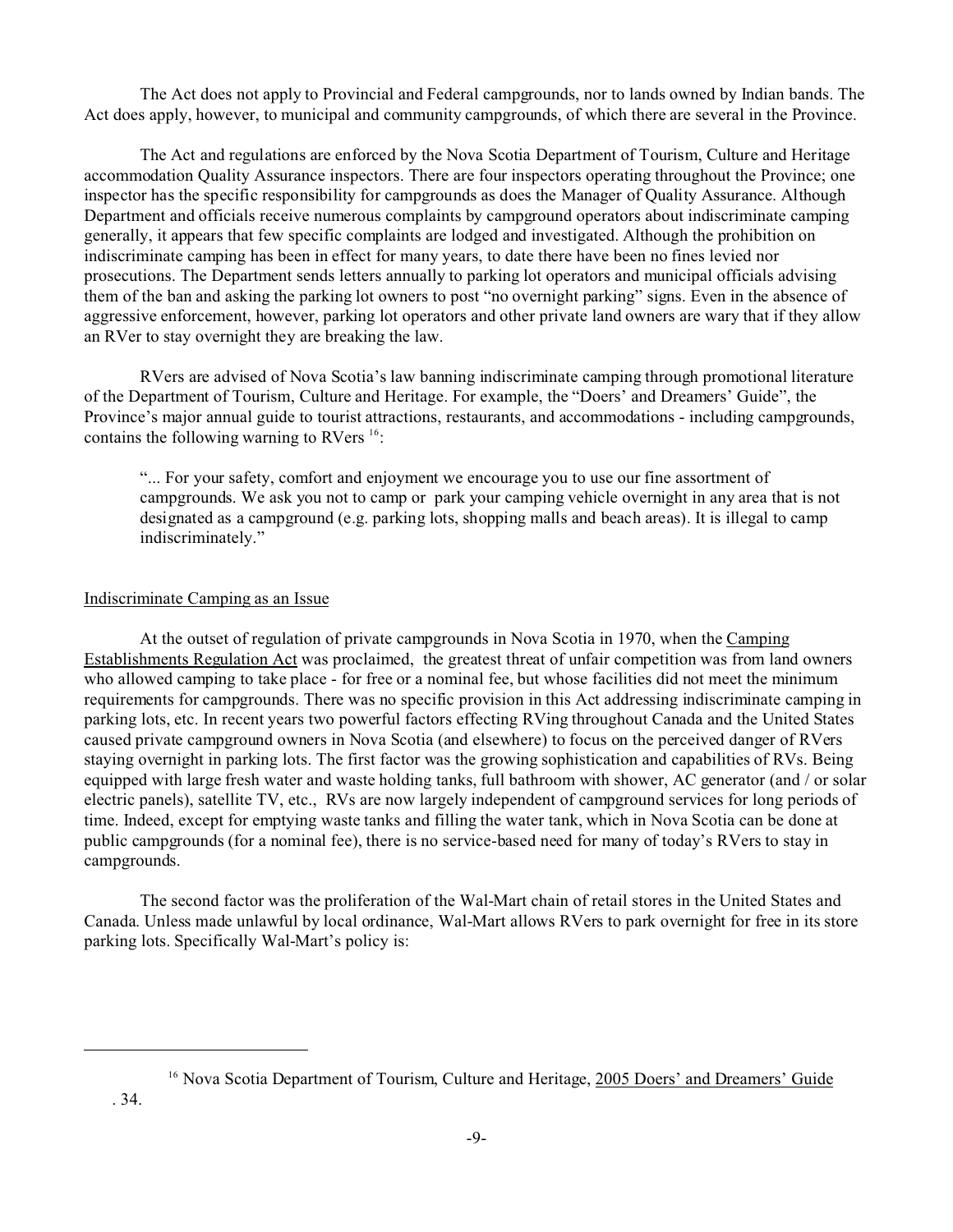"Wal-Mart permits recreational-vehicle (RV) parking on our store lots, as we are able. The ability to accommodate RVs is determined on a store-by-store basis, contingent upon available space, local regulations and ordinances."<sup>17</sup>

From a business perspective RVers have proven to be profitable Wal-Mart customers. By one account each RV-night spent at a Wal-Mart store on average increases store revenue by \$29 (U.S.). The marginal cost to Wal-Mart of providing a parking space is most often zero. The example of Wal-Mart is being followed by a few other retailers in various areas of Canada and the United States.

Wal-Mart was founded in Arkansas in 1962 by Sam Walton, who is reported to have been an RV enthusiast. As of 2005, in Canada there are 235 Wal-Mart stores and 6 affiliated Sams's Clubs stores<sup>18</sup>; in the United States there are 3,151 Wal-Mart stores and 551 Sam's Club stores<sup>19</sup>.

Wal-Mart came to Canada in 1994 with its purchase of the Woolco national chain of retail stores; converting 122 into Wal-Mart stores. The conversions resulted in two stores in Nova Scotia: Dartmouth and Lower Sackville. This number has grown steadily, and as of 2005 there are fifteen Wal-Marts in the Province, at Amherst, Antigonish, Bridgewater, Dartmouth, Digby, Halifax (2 stores), Lower Sackville, New Glasgow, New Minas, Port Hawkesbury, Sydney, Sydney River, Truro, and Yarmouth <sup>20</sup>. Despite Nova Scotia's ban on RVers staying overnight in parking lots, etc., RVs are in evidence staying the night at some Wal-Mart stores in the Province. As described in section 8 of this report, the number of RVers parking overnight at Wal-Marts in Nova Scotia is presently not significant compared to the overall volume of RV tourism. The perceived threat to campground revenues would be compounded, however, if overnight RV parking becomes common at approximately 121 retail parking lots in the Province, and at innumerable gasoline stations, restaurants, tourist attractions, etc.

## *Recent History of Public Complaints by Nova Scotia Private Campground Operators About the Problem of Indiscriminate Camping*

The issue of indiscriminate camping apparently was not a major concern of campground owners several years ago. A survey of campground owners in Nova Scotia conducted in early 2001 by Dr. Doug Crapo as part of his study "Improving the Nova Scotia Campground Industry" asked for issues that were of most concern to them. The resulting list of issues was comprehensive, for example: government regulations, lack of staff after Labor Day, cost of fuels and infrastructure, being competitive, marketing, road conditions. But indiscriminate camping was not among them. The study report stated  $2^1$ :

"It is interesting to note that private/municipal campground owners did not mention indiscriminate camping or temporary campground permits for special events and caravans as being important issues ..."

 $21$  Crapo 21

<sup>&</sup>lt;sup>17</sup> Wal-Mart Internet website: www.walmartfacts.com/newsdesk/company-statements.aspx. August 8, 2005.

<sup>18</sup>Wal-Mart Canada Internet Website: www.walmartcanada.ca. August 12, 2005.

<sup>19</sup> Wal-Mart, "2005 Annual Report". 17,19.

<sup>20</sup> Wal-Mart Canada Internet Website.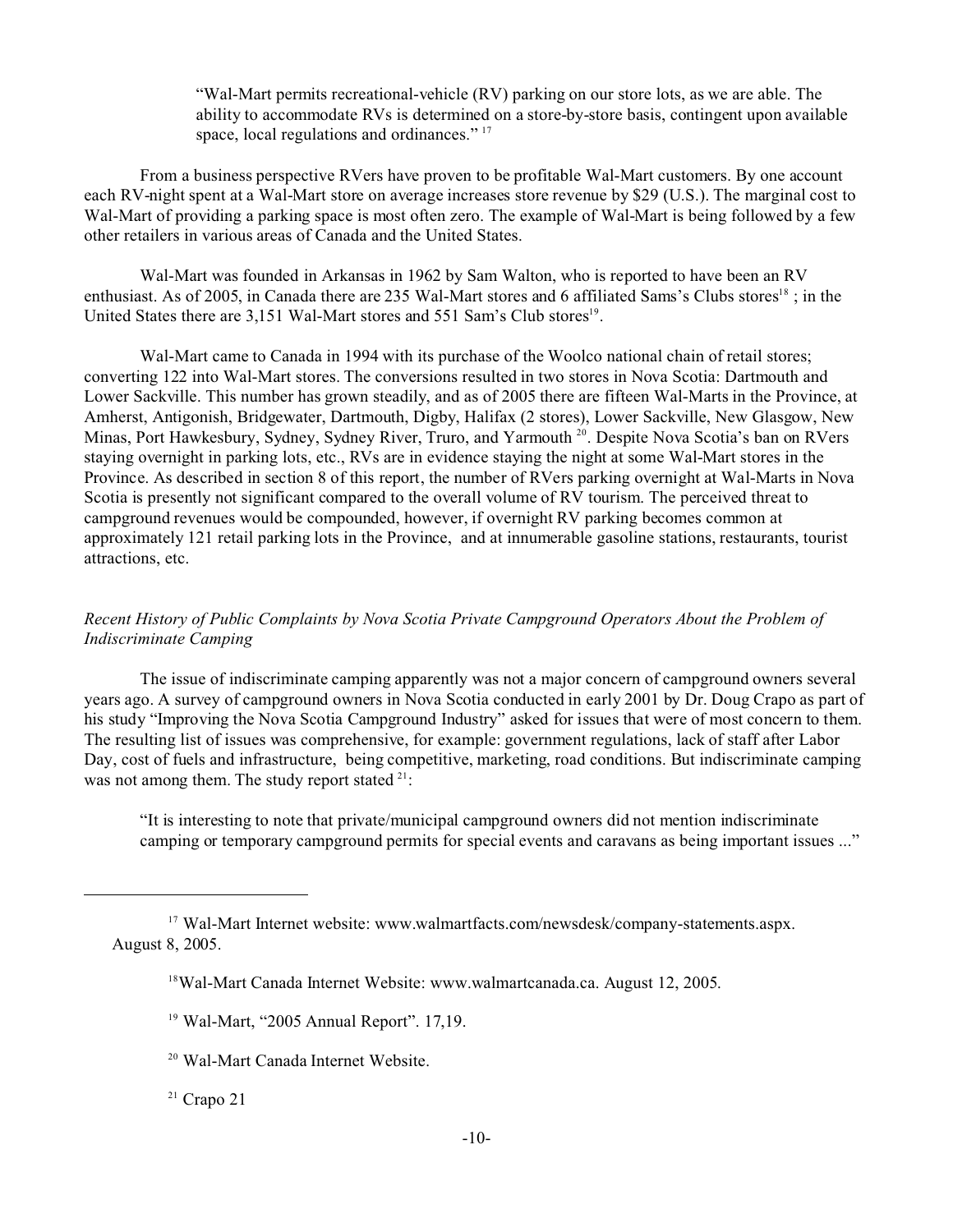A search of Newspaper articles indicates very little, if any, public comment about the issue of indiscriminate camping in Nova Scotia prior mid-2003; thereafter there were occasional articles in Nova Scotia newspapers and pieces on local CBC radio and television expressing the various viewpoints of individual campground owners, the Campground Owners Association of Nova Scotia (COANS), the Tourist Industry Association of Nova Scotia (TIANS), and the Canadian Federation of Independent Business (CFIB). The concern is that indiscriminate camping by RVers is siphoning off business that belongs to private campground owners. The arguments generally comprise two themes: first, Nova Scotia campgrounds, by right of their investment, adherence to Provincial campground licensing regulations, and position in the economy as small businesses deserve to be protected from the competition of free camping in parking lots (The CFIB has also been promoting the cause of protecting private campground owners in other provinces from indiscriminate RVer camping, through newspaper articles expressing similar arguments.) The second theme is simply that in Nova Scotia indiscriminate camping by RVers is illegal and this law should be rigorously enforced.

A third rational was expressed by Mr. Glenn Musgrave, past President of COANS, in a letter to the November 2003 Good Sam Club "Highways Magazine", distributed to nearly one million Good Sam Club<sup>22</sup> members throughout North America. Mr. Musgrave referred to the sharply higher costs to campgrounds of servicing "boondocking" RVers, who habitually stay overnight for free in parking lots and patronize private campgrounds in order to dump waste tanks, fill fresh water tanks, and charge RV batteries. Mr. Musgrave's tally of the costs of servicing such an RVer at the campground he operates amounted to  $$90.^{23}$ 

None of the newspaper, broadcast, periodical, and Internet material reviewed for this study expressed substantive, if any, concern for RVer health and safety nor danger to the environment from dumping waste as a result of indiscriminate RVer camping. If there were actual perils in these regards they would have been cited.

An oblique reference to the risk to RVers from staying overnight in parking lots in Nova Scotia was contained in a joint submission of COANS and TIANS to the Minister of Tourism, Culture and Heritage on May 2, 2005. An alleged risk to RVers is somehow thought to result in increased insurance costs for private campground operators. The submission further quantifies the lost revenue of private campgrounds due to indiscriminate camping<sup>24</sup>:

"Improving the NS Camping Industry" task force stated in 2002 that; \$20 to \$25 million of revenues have been lost to Indiscriminate Camping". [Note, this assertion is analyzed in section 8 of this report, and the amounts claimed are not supported by the data.]

"This is not just a financial issue; it is also a liability issue. TIANS is working diligently

<sup>22</sup> The RVers 'club' owned by Affinity Group Holding, Inc. Not to be confused with the Wal-Mart owned Sam's Club.

<sup>23</sup> The November 30, 2005 version of this report incorrectly suggested that the intention of Mr. Musgrave's letter was to "recommend that private campgrounds in Nova Scotia charge such RVers a higher fee of up to \$90 per night". In an e-mail message to the author, dated March 6, 2005, Mr. Musgrave responded: "I strongly oppose this practice and have been very vocal on the negative impact this would have on our industry should such a practice become wide spread. The article I wrote for Highways Magazine tried to educate RVers of the cost this practice had to the campground operator when an RV came in with full holding tanks etc. The answer to this problem is not found in charging campers or even some campers \$90.00 per night."

<sup>24</sup> Campground Owner's Association of Nova Scotia and Tourist Industry Association of Nova Scotia submission to the Nova Scotia Minister of Tourism, Culture and Heritage, May 2, 2005. 2.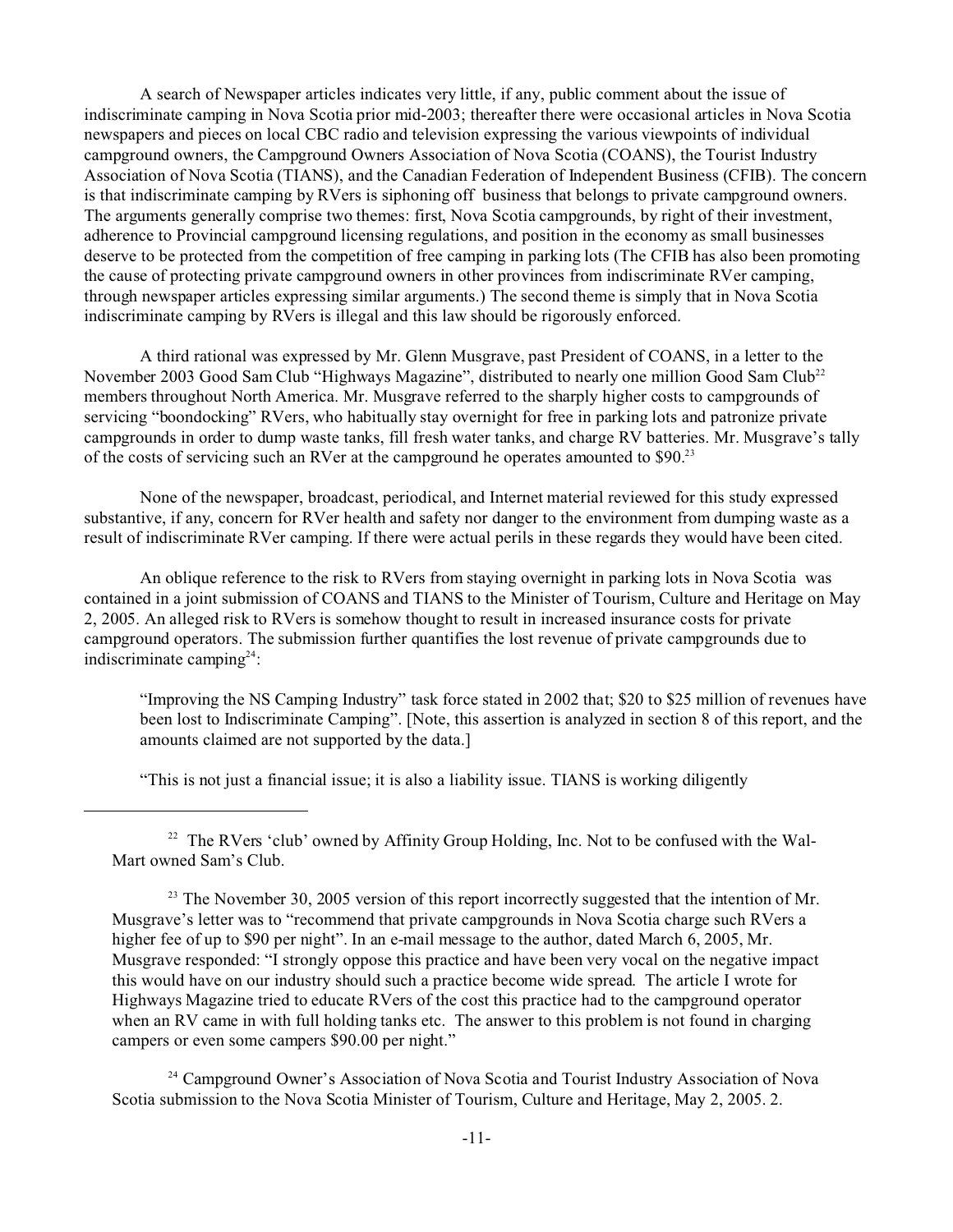with the insurance industry to address current advocacy issues relating to insurance affordability and availability. If tourists are at risk, and they are, when they camp indiscriminately, then the overall industry could suffer increased risk assessments as litigation costs increase.

"COANS and TIANS are committed to assisting the Minister with the actualization of these items in any manner deemed appropriate to ensuring indiscriminate camping is an issue of the past and our Vision partnership is the focus of the future."

This submission proposed four measures to improve enforcement of and compliance with Nova Scotia's law prohibiting RVer indiscriminate camping:<sup>25</sup>

"1. Formal legal clarification and assignment of the law re enforcement of the Tourist Accommodations Act." [i.e. authorize the RCMP and other municipal police forces to enforce the prohibition on indiscriminate camping]

"2. Impactful signage at critical entry points in major transportation routes." [i.e. put signs at entry points into Nova Scotia and on major roads advising RVers that it is illegal to stay overnight everywhere but in licensed private and public campgrounds]

"3. Training, signage and promotion in all VIC's." [i.e. train Nova Scotia tourism Visitor Information Center staff to advise RVers about the prohibition, and post signs at the centers.]

"4. Championing the campground industry and promotion of legitimate campsites." [i.e. promote the advantages of private campgrounds in Nova Scotia tourism marketing.]

#### Government RVer Parking Prohibitions in Other Jurisdictions

Nova Scotia is the only jurisdiction in Canada and the United States that has a province-wide or statewide ban on RVers staying overnight everywhere except in licensed private and public campgrounds  $^{26}$ . There have been a few attempts to adopt prohibitions at the state level in the United States, Nevada being the most recent instance, but in each case the legislation was abandoned because of objections by numerous RVers.

A number of communities in Canada and the United States have enacted measures prohibiting RVers from staying overnight in parking lots. Private campground owners most often provide the impetus for such restrictions in response to RVers overnighting at local Wal-Mart stores. There are unofficial listings of Wal-Mart

<sup>25</sup> Campground Owner's Association of Nova Scotia and Tourist Industry Association of Nova Scotia. 2,3.

 $26$  There was a question about Newfoundland and Labrador having a similar provision, because campgrounds in that Province are subject to mandatory licensing under the Tourism Establishments Act , but the accompanying regulations do not specifically prohibit staying overnight in parking lots, along roadsides, etc. An official with the Newfoundland and Labrador Department of Tourism, Culture and Recreation confirmed through e-mail correspondence with the author that "nothing was being done about it [RVers staying overnight in parking lots, etc.] in the absence of specific regulations about it". RVers who have recently been to Newfoundland and Labrador report that staying overnight in parking lots is common. Since Nova Scotia is on the path to Newfoundland and Labrador, removing of the Nova Scotia's ban on RVers staying overnight in parking lots would likely increase RV tourism in there.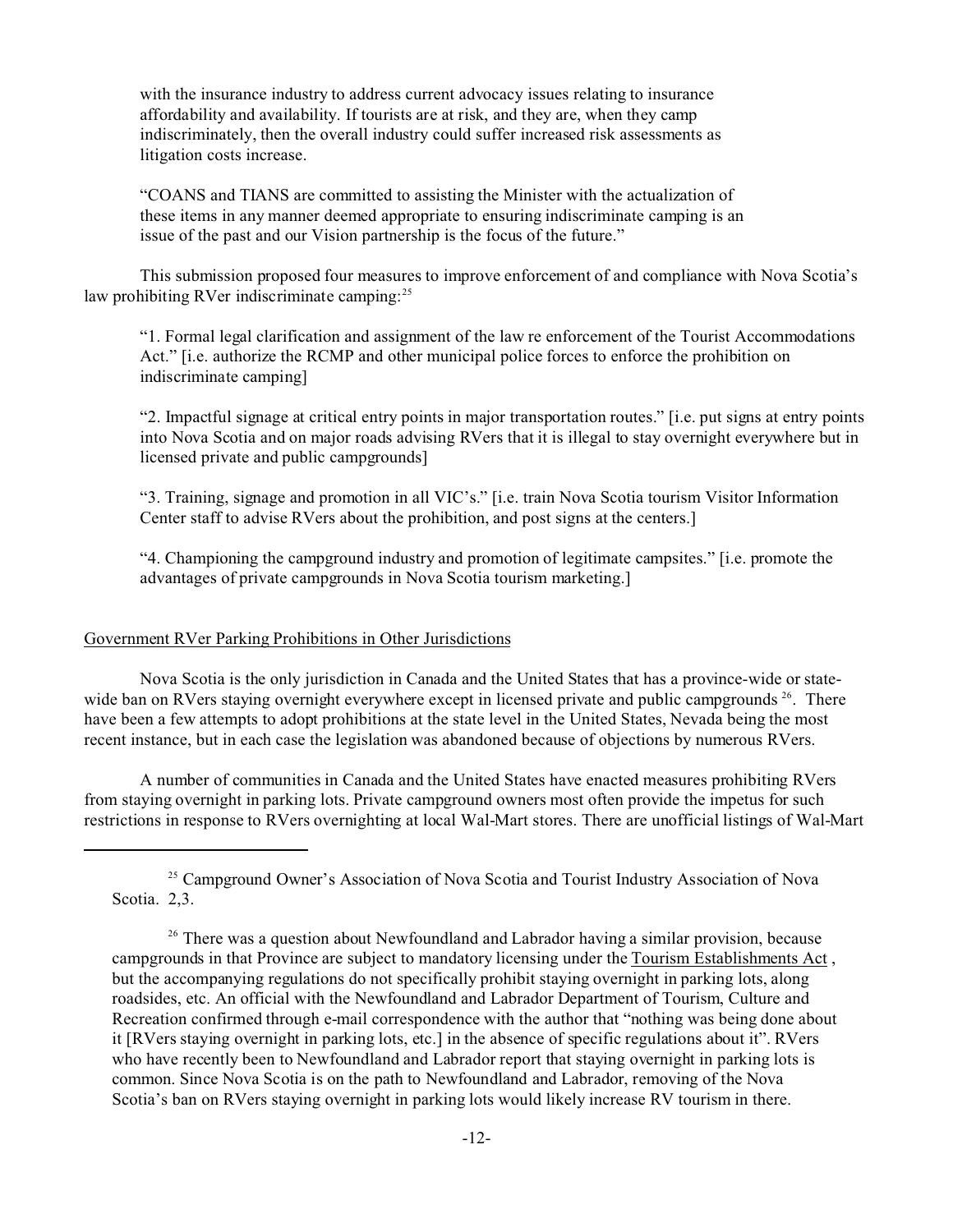stores or respective communities where overnight parking has been banned by local zoning provisions. A frequently referred to website, 'RV Unfriendly', collects reports from RVers of locations where RVer overnight parking is not allowed. As of August 2005 the website listed 47 communities in fifteen states  $27$ . Another reference is the printed directory called "Wal-Mart [and Sam's Club] stores that do not allow overnight RV parking", distributed through the website of freecampgrounds.com, which lists 340 Wal-Mart stores in the United States having such restriction as of April 2004<sup>28</sup>. This number represented about 10% of the Wal-Mart and Sam's Club stores in the United States. There is very little information about communities in Canada that have zoning regulations keeping RVers from staying overnight at Wal-Marts or other parking lots. A search of information on the Internet mentions only a handful of Canadian locations with such prohibitions.

In many jurisdictions where RVers are not allowed to stay overnight at Wal-Mart and other parking lots there are options for free overnight parking nearby, for example at truck stops and / or interstate highway rest areas.

There is an irony in Nova Scotia's ban on RVers staying overnight in parking lots. The fairly widespread availability of such parking elsewhere has markedly increased the popularity of RV tourism in Canada and the United States, and for outpost destinations such as Nova Scotia it has made long-distance travel to the area more economically feasible. Although benefitting from RVers being able to stay overnight in parking lots in other jurisdictions while on route to the Province, Nova Scotia campground owners do not wish it to occur here.

## **4. PROFILE OF CANADIAN - UNITED STATES' RVING TOURISM MARKET AND RV PARTICIPANTS**

Nova Scotia is part of the Canada - United States RV tourism market with RVers traveling to the Province from all regions of Canada and the United States. It is important for policy makers to understand the trends in the RV tourism market and the characteristics of the individuals who are affected by their laws and regulations. Without such an understanding, policies can be unreasonable and / or counterproductive. Likewise, suppliers to the RV tourism market (e.g. campgrounds, fuel venders, restaurants, attractions, etc.) need to know the characteristics of the RVers they hope to serve. This section has two objectives. First is to examine the size and recent growth trend of RVing in Canada and the United States. (The growth in RVing overall is in contrast to the substantial concurrent decline in the number of RVers visiting Nova Scotia, as documented in section 7.) The second objective is to portray the diverse nature of RVers in terms of the kind of RVs they use, the community support structures represented in their RVers' clubs, their financial status, and their commitment to RVing as determined by the time they spend in RVs and distances traveled. RVers are not a homogeneous group, but may be considered to be composed of three types: vacationers, long-termers, and full-timers, each with its own characteristics and requirements. Although vacationers are more numerous, the long-termers and full-timers constitute by far the biggest components of the RV tourism market.

### Extent and Growth Trend of RVing in Canada and the United States

There are two measures of the scale of RVing in Canada and the United States. One measure is the number of persons, or 'enthusiasts', who are involved. According to this metric there are about 30 million

 $27$  RV Unfriendly Internet website: www.avoicefone.com. August 13, 2005.

<sup>28</sup> Internet website: www.freecampgrounds.com. August 13, 2005.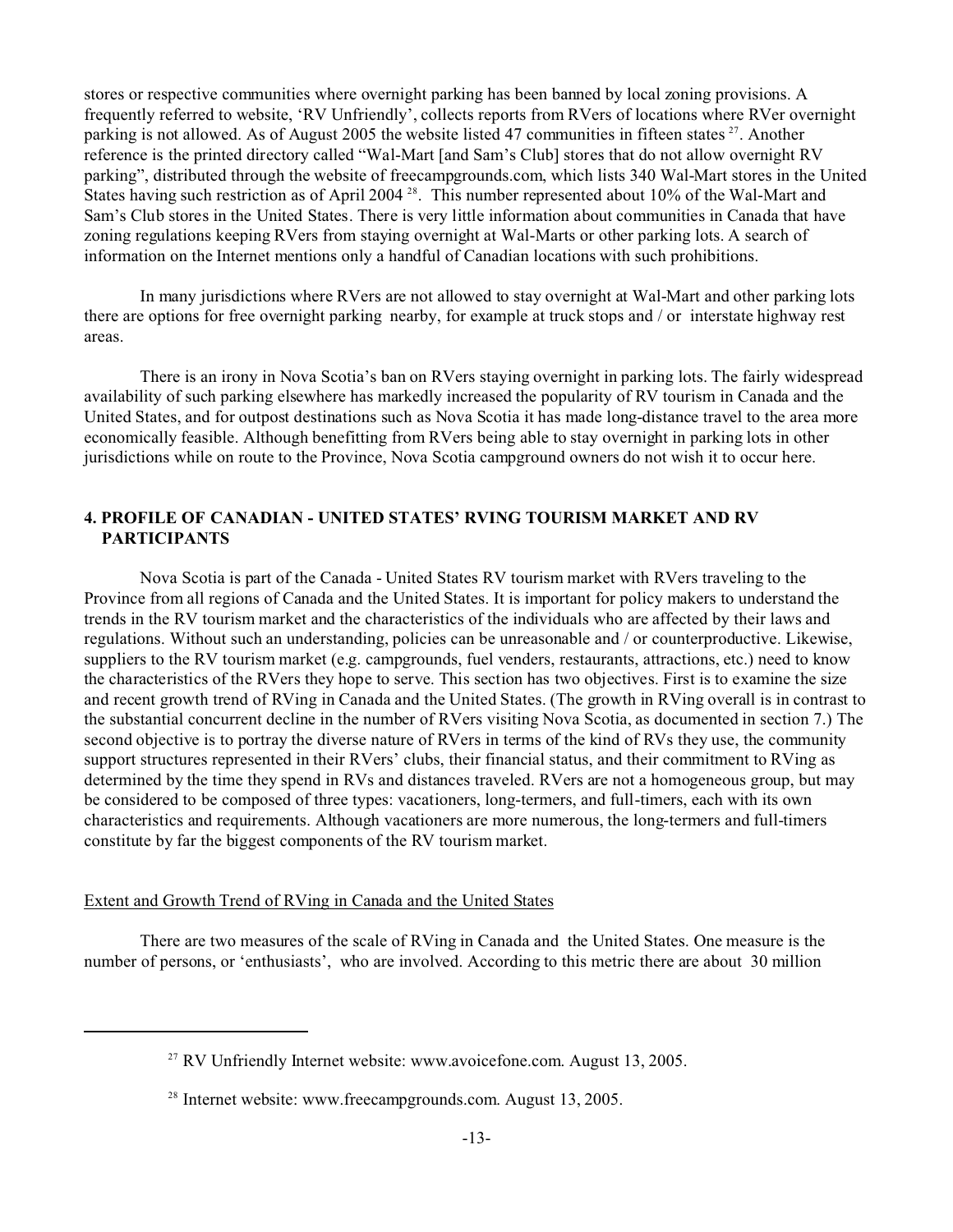RVers in the United States <sup>29</sup> and 3 million in Canada <sup>30</sup>. The other measure is the number of RVs 'on the road'. Data on campground capacity, measures of expenditures by RVers, number of RVing club memberships (referred to as 'member families'), etc. usually relate to the RV unit. The RV unit is the norm used in this study.

Based on the most recent publically available estimates, in 2001 there were 7.2 million RVs 'on the nation's roads' in the United States <sup>31</sup>, and comparably in 2003 "approximately 1.5 million households in Canada own a motorized or towable RV" <sup>32</sup>. Given the growth of sales of RVs, the combined Canada and United States RVing market in 2004 would be in the range of nine million units.

## Types of RVs and Unit Growth Trends

RV manufacturers shipment data for the United States in the years 2000 through 2004, shown in Table 1, reflect the general growth in new RV ownership and the relative popularity of RVs by type.

| <b>TABLE 1</b>                                                            |                                                      |                                           |                    |                    |                   |
|---------------------------------------------------------------------------|------------------------------------------------------|-------------------------------------------|--------------------|--------------------|-------------------|
|                                                                           |                                                      | <b>United States RV Shipments in 2004</b> |                    |                    |                   |
|                                                                           | <b>Annual Number of Units / Percent of Shipments</b> |                                           |                    |                    |                   |
| Type <sup>*</sup>                                                         | 2000                                                 | 2001                                      | 2002               | 2003               | 2004              |
| Towables                                                                  |                                                      |                                           |                    |                    |                   |
| <b>Travel Trailers</b>                                                    | 114,500<br>38.2%                                     | 102,200<br>39.9%                          | 129,700<br>41.7%   | 139,800<br>43.6%   | 163,600<br>44.2%  |
| Travel Trailers - 5 <sup>th</sup> Wheel                                   | 62,300<br>20.8%                                      | 54,700<br>21.3%                           | 66,100<br>21.3%    | 74,600<br>23.3%    | 91,000<br>24.6%   |
| <b>Folding Camping Trailers</b><br>(tent & hardside folding)<br>trailers) | 51,300<br>$17.1\%$                                   | 40,800<br>15.9%                           | 44,800<br>$14.4\%$ | 35,700<br>$11.1\%$ | 34,100<br>$9.2\%$ |
| <b>Truck Campers</b>                                                      | 11,100<br>$3.7\%$                                    | 9,900<br>$3.9\%$                          | 10,000<br>$3.2\%$  | 8,800<br>$2.7\%$   | 9,600<br>2.6%     |

<sup>29</sup> RVIA Internet website: www.riva.org. Quick RV Facts. August 3,2005

<sup>30</sup> Go RVing Canada Internet website: www.gorving.ca. Press release circa 2003. August 14, 2005.

<sup>31</sup> RVIA Internet website. 'RV Quick Facts'. August 3, 2005.

<sup>32</sup> Go RVing Canada Internet website. 'Hassle-Free Solution to Buying a Used RV'. August 14, 2005.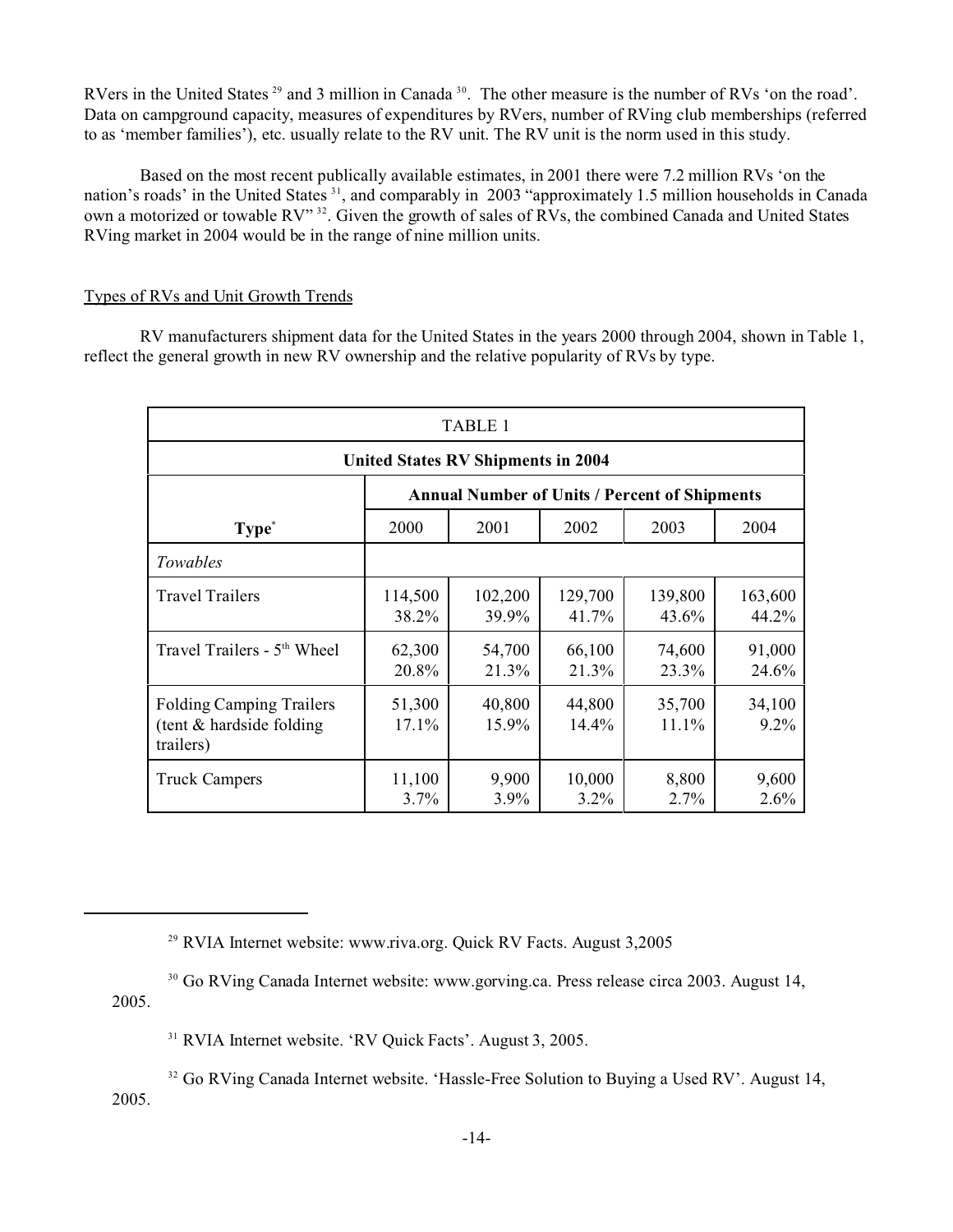| TABLE 1                                                                           |                   |                                                      |                   |                   |                   |
|-----------------------------------------------------------------------------------|-------------------|------------------------------------------------------|-------------------|-------------------|-------------------|
|                                                                                   |                   | <b>United States RV Shipments in 2004</b>            |                   |                   |                   |
|                                                                                   |                   | <b>Annual Number of Units / Percent of Shipments</b> |                   |                   |                   |
| Type <sup>*</sup>                                                                 | 2000              | 2001                                                 | 2002              | 2003              | 2004              |
| Motorized                                                                         |                   |                                                      |                   |                   |                   |
| Motorhomes - Type A<br>(coach)                                                    | 41,000<br>13.7%   | 33,400<br>13.0%                                      | 39,600<br>12.7%   | 41,500<br>12.9%   | 46,300<br>12.5%   |
| Van Campers - Type B                                                              | 3,400<br>1.1%     | 2,600<br>1.0%                                        | 2,800<br>$0.9\%$  | 2,100<br>0.7%     | 2,500<br>0.7%     |
| Mini - Type $C$<br>(truck body)                                                   | 16,500<br>$5.5\%$ | 13,200<br>$5.1\%$                                    | 18,000<br>$5.7\%$ | 18,300<br>$5.7\%$ | 23,000<br>6.2%    |
| Totals                                                                            | 300,100<br>100.0% | 256,800<br>100.0%                                    | 311,000<br>100.0% | 320,800<br>100.0% | 370,100<br>100.0% |
| * Does not include park models (i.e. trailers meant for stationary installations) |                   |                                                      |                   |                   |                   |
| Source: RV News Internet website: www.rv-news.com. December Issues.               |                   |                                                      |                   |                   |                   |

Except for a substantial dip in 2001, the trend in total United States' RV shipments has been increasing, growing by 23.3% between 2000 and 2004. During the same period the sub-market for folding camping trailers, however, declined significantly, with shipments deceasing by 33.5% . Excluding folding camping trailers, the four-year growth in RV shipments was 35.0%. Information on shipments by Canadian manufacturers is not readily available for this study, but United States' manufacturers comprise the bulk of the combined Canadian and United States' RV production capacity.

A 2003 survey on the pattern of RV ownership in Canada indicates that 60% of RV owners have travel trailers or  $5<sup>th</sup>$  wheels trailer, 18% have folding camping trailers, and 18% have motorized RVs  $^{33}$ .

#### *Unique Position of Folding Camping Trailers*

Folding camping trailers have a unique position within the RVing spectrum. They are not well suited for long-term camping and do not have sufficient waste and water tank volumes to be independent of campground facilities. As a rule, traveling RVers with folding camping trailers stay overnight in campgrounds. Because of the different way they use their RVs, many owners of folding camping trailers do not consider themselves to be part of the rest of the RVing community<sup>34</sup>. Thus, the data in the remainder of this report may not significantly reflect

<sup>&</sup>lt;sup>33</sup> Go Rving Canada Internet Website: www.gorving,ca. 'RVers. Who Are they?'. August 14, 2005.

<sup>&</sup>lt;sup>34</sup> Of the (1,669) respondents to an RV Travel Internet survey posing the question "What type of RV do you own" only 1.86% selected "Pop up trailer" (i.e. folding camper trailer). Source: RV Travel Internet website survey July 30, 2005: www.rvtravel.com (August 25, 2005).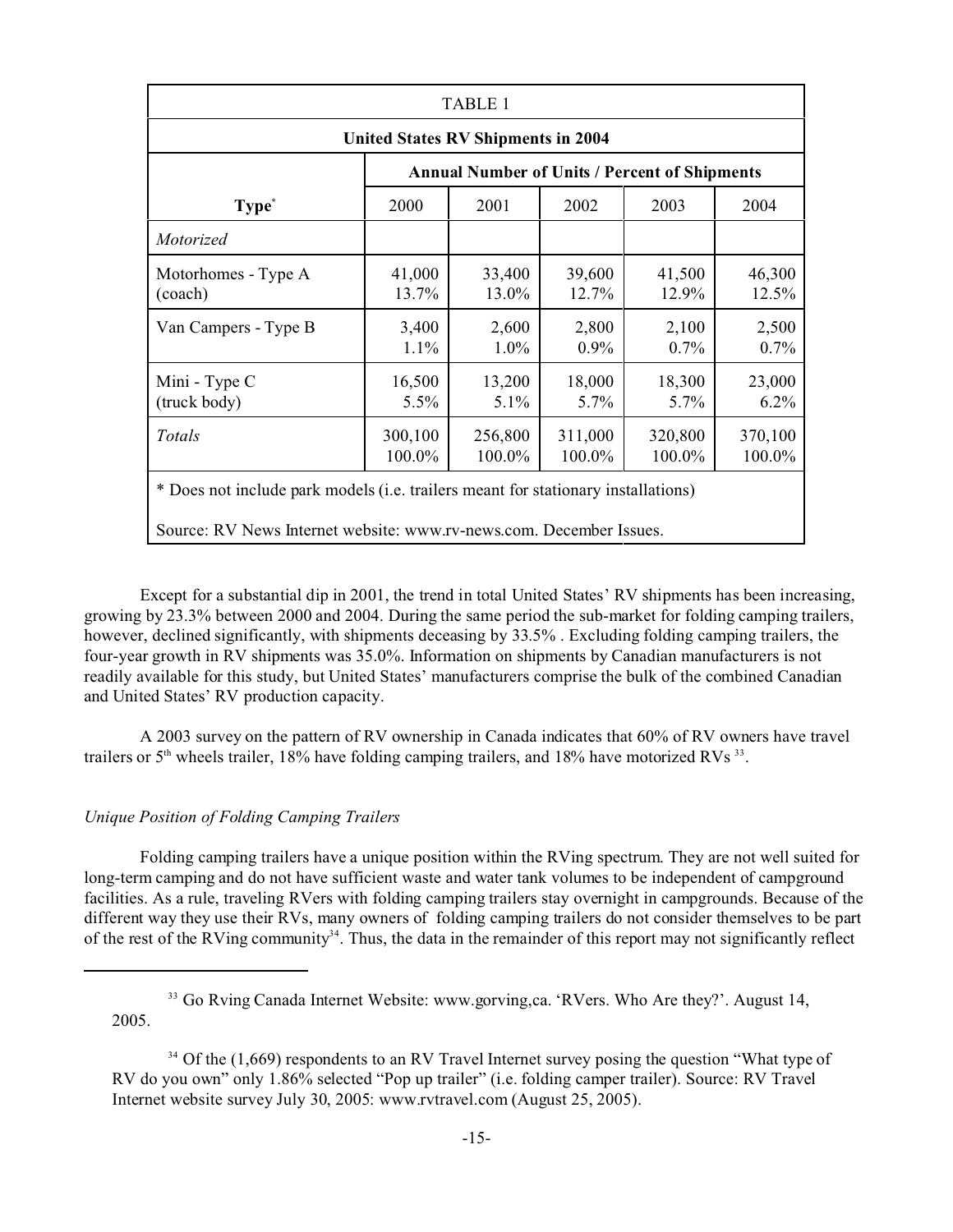RVers with folding camping trailers. Except for a possible philosophical objection to Nova Scotia's ban on staying overnight in parking lots, this restriction would have minimal effect on the decision of RVers with folding camping trailers to travel into the Province.

#### Trends in RV Club Membership

The overall trend in popularity of RVing is further evidenced by memberships in RVing clubs, of which the three described below (listed alphabetically) are most prominent among RVers in Canada and the United States. Although there are many RVers who do not belong to these clubs, the trend in membership is indicative of the general interest in RVing in Canada and the United States.

The descriptions of the club benefits and activities below provide a sense of the relative levels of support that these clubs provide to their members. The benefits are listed are examples, and are not intended to be a comprehensive list. The Good Sam Club is primarily a marketing and publishing organization, and appeals to a cross section of RVers. The Escapees RV Club and the Family Motor Coach Association (FMCA) serve the needs of the more committed RVers. (The Escapees RV Club and FMCA contributed information about the characteristics of their members for use in other parts of this study.)

### *Escapees RV Club*

The Escapees RV Club is a for-profit organization with membership open to RVers and RV enthusiasts generally. Annual basic dues is \$60 (U.S.) per family unit (including single individuals). Club headquarters is in Livingston, Texas. The Escapees RV Club provides a comprehensive array of services for full-time and long-term RVers. These include: mail forwarding, voice messaging, pharmacy, e-mail server, roadside assistance, vehicle and health insurances, etc. There are educational and social programs, including regional and major gatherings called Escapades, as well as RVer advocacy activities (e.g. tracking and taking positions on government legislative issues). A magazine, "Escapees - Sharing the RV Lifestyle", is published bi-monthly. The Escapees operate eight 'Rainbow' RV parks and has eleven 'co-op' parks in the United States, that offer both permanent and transient sites. The fees for transient sites vary by location and range from \$2.50 for dry camping (no hookups) to \$18 per night. Some non-affiliated commercial campgrounds and RV parks extend reduced rates to Escapees members. Further, the Escapees offer medical care and assisted living facilities in Livingston, Texas for RVers who have ceased to travel but continue to stay in their rigs. Many Escapees members who are full-timers designate Livingston as their home address for purposes of a obtaining driver's license, motor vehicle registration, vehicle and other insurance, taxation, voting, mail delivery, etc.

Membership in Escapees is approximately 34,000<sup>35</sup> member families, and has remained constant for the previous five years <sup>36</sup>.

### *Family Motor Coach Association (FMCA)*

The FMCA is a member owned and operated, not-for-profit organization with headquarters in Cincinnati, Ohio,. It is comprised of a coalition of local and special interest chapters. Annual basic dues is \$35 (U.S.) per

<sup>&</sup>lt;sup>35</sup> E-mail correspondence October 17, 2005 from Mark Nemeth, Technical Advisor, Escapees RV Club.

<sup>&</sup>lt;sup>36</sup> E-mail correspondence June 2, 2005 from Mark Nemeth.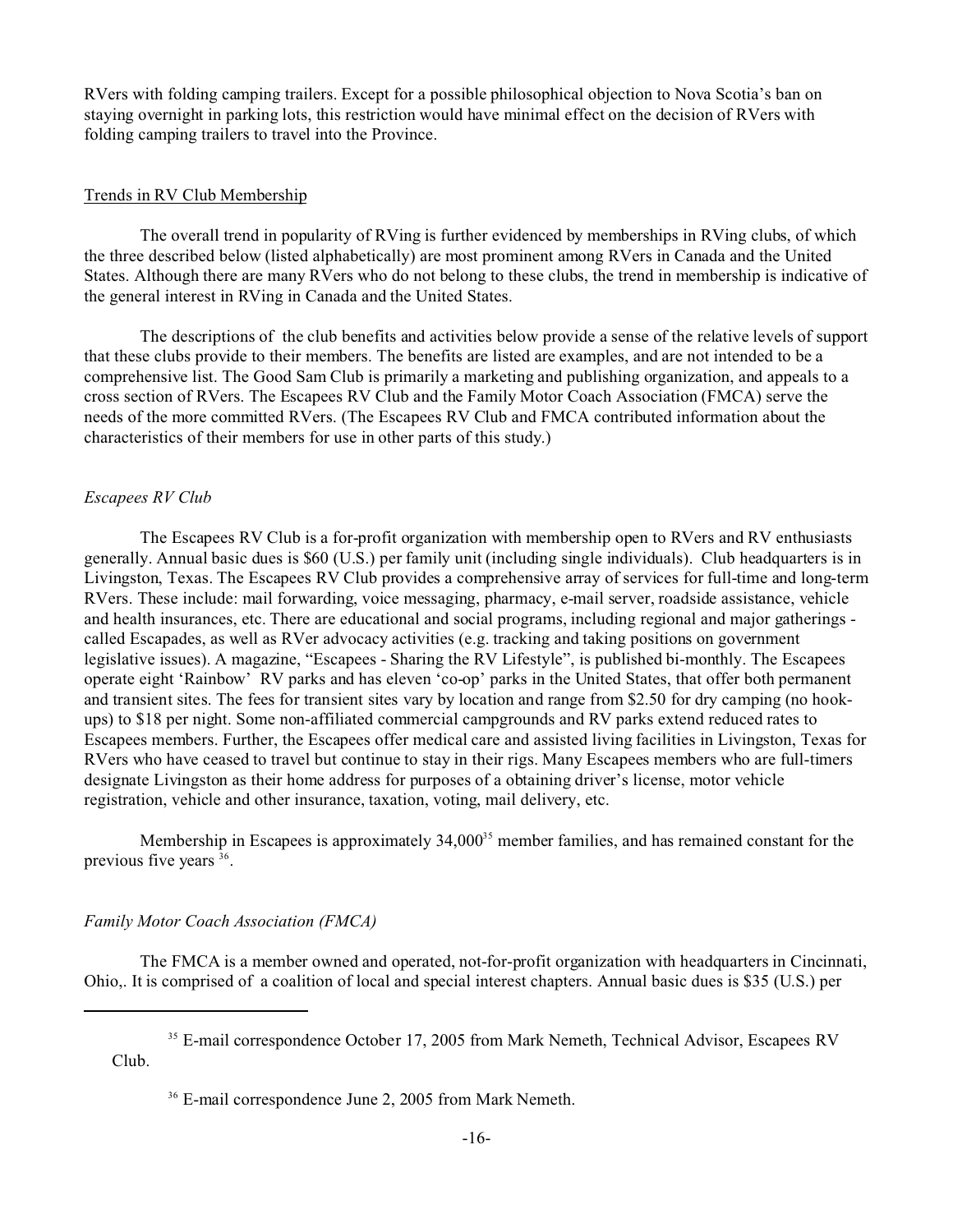family unit (including single individuals), and full membership privileges apply only to motorhome owners. FMCA provides a comprehensive range of services of particular interest to full-time and long-term RVers. These include mail forwarding service, emergency road assistance, various forms of insurance, credit card program, motorhome financing, Internet access, trip routing, etc. Member benefits also entail discounts at campgrounds, Camping World (selling RV equipment and supplies), gas stations, and other businesses. There are educational and social programs, including regional and central gatherings, and RV advocacy activities. The FMCA magazine, "Family Motor Coaching" is published monthly.

Membership in FMCA is in the range of 130,000<sup>37</sup> member families, and has increased by 13% over the past five years<sup>38</sup>. Four percent of FMCA members are Canadians.<sup>39</sup>

### *Good Sam Club*

The Good Sam Club is a subsidiary of the Affinity Holding Group Inc., a for-profit, investor owned direct marketing organization targeting North American RV owners and outdoor enthusiasts. Interests of Affinity Holding Group are extensive and include:

- various clubs, for example, Good Sam Club, President's Club (discount card for Camping World stores), Coast to Coast Club (discount camping at approximately 485 RV parks and campgrounds);

- Camping World stores throughout the United States,

- more than twenty-five periodical publications. Those with RV orientation include: MotorHome, Trailer Life, Coast to Coast Magazine, Camping Life, Campground Management, RV Business, and RV View. There are several annual or occasional publications, including the major campground travel references "Woodall's North American Campground Directory", and "Trailer Life RV Parks, Campgrounds, and Services Directory".

Annual dues for the Good Sam Club is \$19 (U.S.). Good Sam Club member services are directed towards a broad spectrum of RVers and encompass: discounts at many RV parks and campgrounds, fuel discounts, trip routing, emergency road service; and arrangements for vehicle liability insurance, extended vehicle warranties, vehicle financing, credit card, supplemental health and life insurance, and financial services. "Highways Magazine" is published monthly for Good Sam Club members.

During the previous four years Good Sam Club membership increased by 2.3%, as reflected in the number of member families below <sup>40</sup>.

<sup>40</sup> Affinity Group Holding, Inc., "United States Security and Exchange Commission Form S-4, filing April 15, 2005". 57.

<sup>37</sup> As of September 1, 2003 membership was 127,479. Source: Don Eversman, "Executive Directors' Commentary" in "FMC Magazine". Internet website www.fmca.com. June 19, 2005.

<sup>&</sup>lt;sup>38</sup> E-mail correspondence June 2, 2005 from Beverly Spurgeon, Director of Member Services, FMCA.

<sup>&</sup>lt;sup>39</sup> E-mail correspondence May 31, 2005 from Beverly Spurgeon.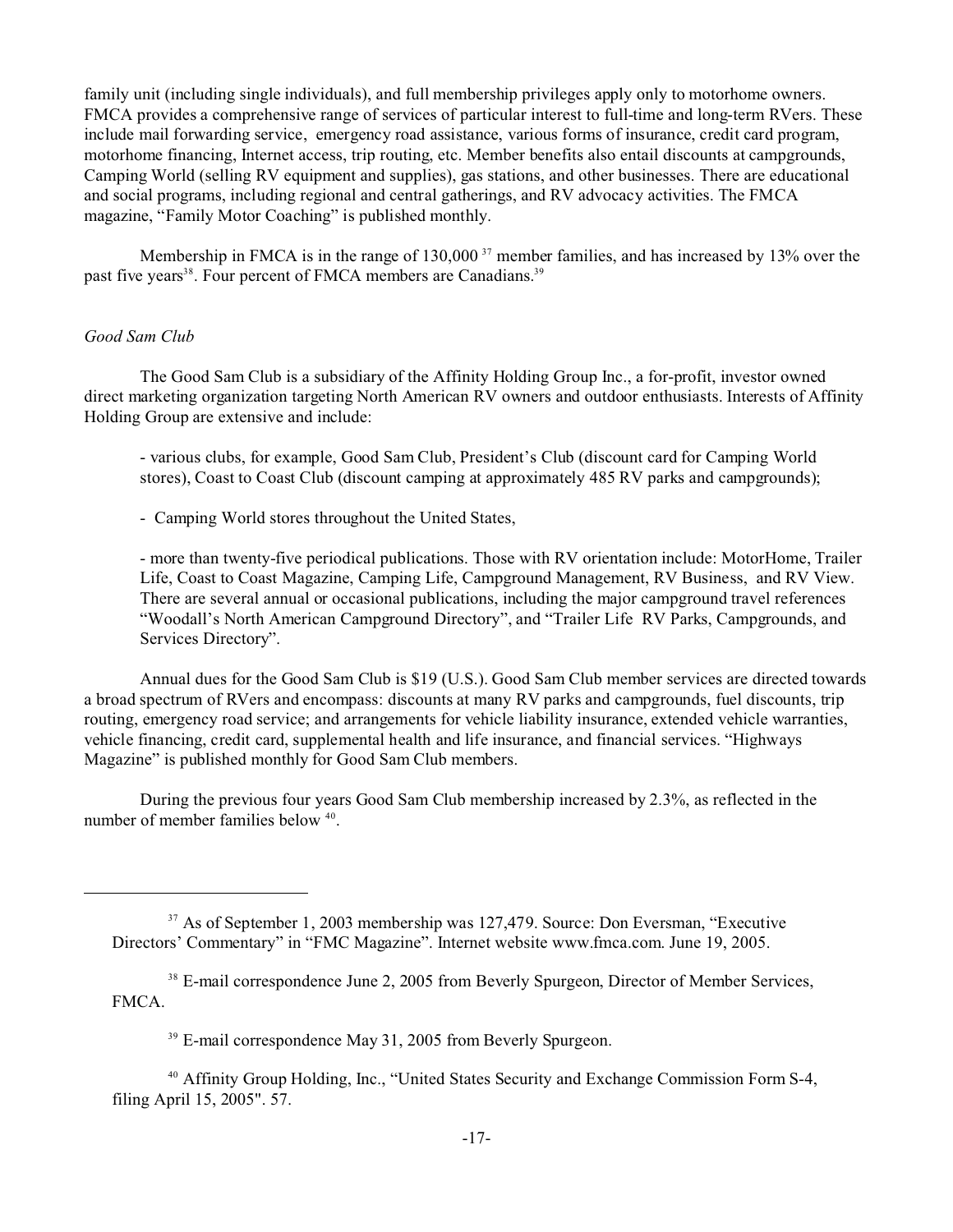| 2001   | 2001   | 2002   | 2003   | <u>2004</u> |
|--------|--------|--------|--------|-------------|
| 949600 | 946800 | 960600 | 958000 | 971000      |

## *RV Club Summary*

Memberships in the Escapees RV Club, FMCA, and Good Same Clubs are not strictly additive to deduce an overall growth trend, because many RVers belong to two or even three of these clubs. Nevertheless, a composite view of the numbers suggests a growth of RVing in the range of 2.5% for the 2000 to 2005 period. The Escapees RV Club and FMCA appeal to the most heavily involved RVers. The five-year increase of 13% in the number of FMCA member families, in particular, suggests that the growth in RVing is concentrated among long-term and full-time RVers.

### RVers' Characteristics and RV Travel Market Concentration by Type of RVer

Depending on their free time, financial resources, and inclination, RVers have markedly different commitments to RVing. RVers spend differing amounts of time in their RVs, travel differing distances, and rely to differing extents on staying overnight in parking lots. Further, the diverse array of characteristics of RVers result in a range of needs and desires for campground facilities. Some RVers want full-feature campground resorts, others want simply a clean, safe, economical place to stay.

Survey information, conducted in 2001 by the University of Michigan for RVIA, provides the following general picture of RVers residing in United States <sup>41</sup>:

" Today's typical RV owner is 49 years old, married, with an annual income of \$56,000 - higher than the median for all households, according to a University of Michigan study. RV owners are likely to own their own homes and spend their disposable income on traveling - an average of 4,500 miles and 28-35 days annually, ... "

A survey by the Escapees RV Club of its members in 2005 found the following demographic characteristics <sup>42</sup>:

- average age: 65 to 68 years

- travel with children: never 85.5%, 6 months or less per year 8.3%, over 6 months per year 1%
- average time spent in RV per year: 8.9 months (over one-half of members are full-timers)
- average distance traveled per year: 11,821 miles

A 2004 survey of the characteristics of FMCA members indicated that on average they spend 80 days annually in their motorhomes and travel 9,000 miles.

<sup>41</sup> RVIA Internet website. RV Quick Facts. August 3, 2005.

<sup>42</sup> E-mail correspondence June 2, 2005 from Mark Nemeth.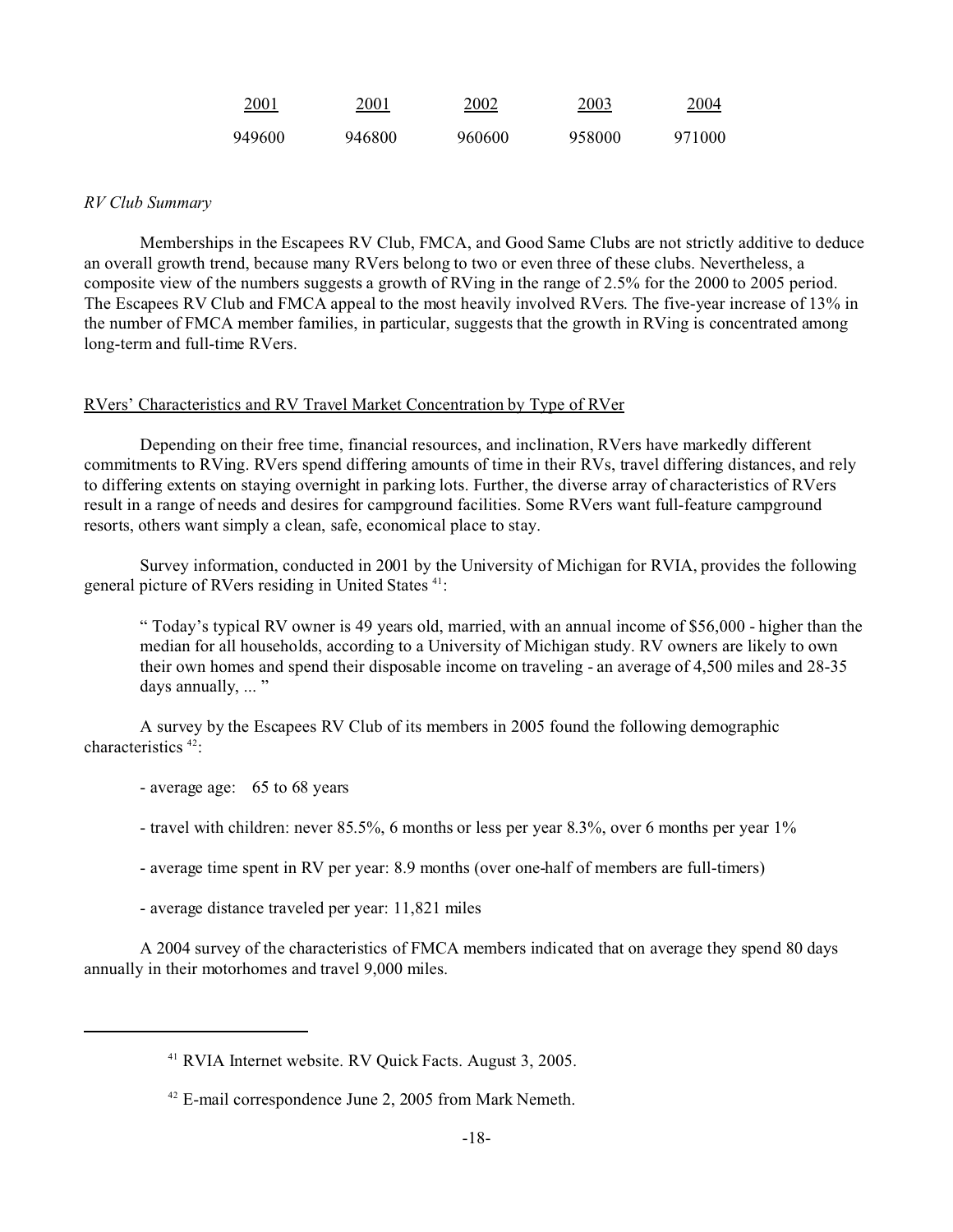#### *Age Distribution of RVers*

A characteristic of actively traveling RVers is the prominence of middle and older age persons. Even though they might have an interest in RVing, the majority of younger adults do not have substantial free time nor income to devote to RVing. The capability to pursue RVing grows with age, as the duration of vacations and amount income generally increases. For most people the capability to pursue RVing rises markedly upon retirement. An RV Travel Internet survey provides the age distribution of RVers in Table 2.

| TABLE <sub>2</sub>                                                                                                 |                                  |  |  |
|--------------------------------------------------------------------------------------------------------------------|----------------------------------|--|--|
|                                                                                                                    | <b>Age Distribution of RVers</b> |  |  |
| <b>RV Travel Survey</b><br>March 20, 2004<br>3,665 responses<br>Source: www.rytravel.com<br><b>August 25, 2005</b> |                                  |  |  |
| Age                                                                                                                | Percent<br>Distribution          |  |  |
| 29 or Younger                                                                                                      | $0.5\%$                          |  |  |
| $30 - 39$                                                                                                          | $4.3\%$                          |  |  |
| $40 - 49$                                                                                                          | 14.9%                            |  |  |
| $50 - 59$                                                                                                          | 35.0%                            |  |  |
| $60 - 69$                                                                                                          | 38.2%                            |  |  |
| $70 - 79$                                                                                                          | $6.5\%$                          |  |  |
| 80 and up                                                                                                          | $0.6\%$                          |  |  |
| Total                                                                                                              | $100.0\%$                        |  |  |

Based on this survey, fewer than 20% of all RVers are under the age of 50 years, and 45% are 60 years and older. (This suggests a considerably higher average age than the 49 years found in the University of Michigan / RVIA Survey cited above.)

### *RVer Finances*

RVer finances are an important economic consideration for RV tourism marketing. It is often mentioned that RVers are, on the whole, wealthy enough to pay to stay overnight in a campground instead of staying overnight in a parking lot for free. There are not substantial data on RV finances, but available information suggests that the financial resources of RVers are varied, and often limited.

The results of RV Travel Internet website surveys indicate that generally 58.6% of RVers financed the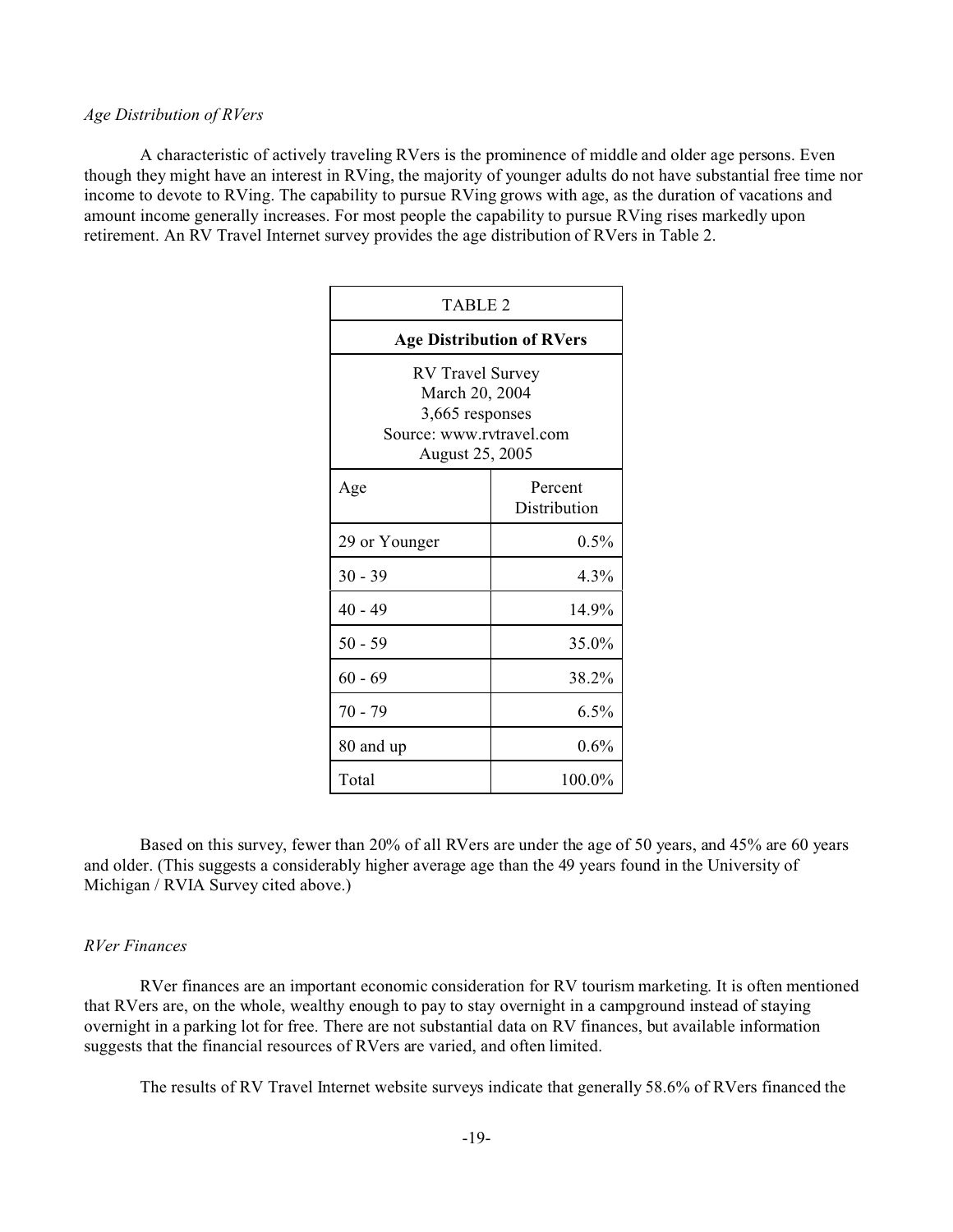purchase of their current RVs<sup>43</sup>, and that 52.5% are making payments<sup>44</sup>.

The 2005 survey by the Escapees RV Club determined the following distribution of its members according to their net worth (U.S. dollars). Of respondents answering question about their the net worth <sup>45</sup>:

- 48.1% had less than \$250,000,
- 22.2% were between \$250,000 and \$499,000,
- 18.4% were between \$500,000 and \$999,000, and
- 11.4% had one million dollars or more.

In their comprehensive study of the 'RV lifestyle' Dorothy Ayers Counts and David R. Counts determined the following per-person income distribution of income (U.S. dollars) of full-time RVers in a survey conducted in the mid-1990s  $46$ :

Question: "What is the approximate yearly income per person in your rig?"

- 3.6% less than \$5,000
- 15.1% between \$5,000 and \$10,000
- 27.0% between \$10,000 and \$15,000
- 18.7% between \$15,000 and \$20,000
- 16.9% between \$20,000 and \$25,000
- 18.7% over \$25,000

The number of persons traveling in a rig were: 11.7% singles, 84.1% couples, and 4.2% three or more.

## *Months Spent RVing Per Year - RVers by Type*

Two surveys, one conducted for the RV Travel Internet website and the other conducted as part of this study, provide a look at the distribution of RVers according to the amount of time during the year they spend in their RVs. The comparative results of these surveys are presented in Table 3.

- <sup>44</sup> RV Travel Internet website survey November 23, 2004: www.rvtravel.com (August 25, 2005).
- <sup>45</sup> E-mail correspondence June 2, 2005 from Mark Nemeth.
- <sup>46</sup> Dorothy Ayers Counts and David R. Counts, Over the Next Hill: An Ethnography of RVing Senior in North America, Second Edition (Peterborough, Ontario: Broadview Press, 2001). 283.

<sup>43</sup> RV Travel Internet website survey August 20, 2005: www.rvtravel.com (October 9, 2005).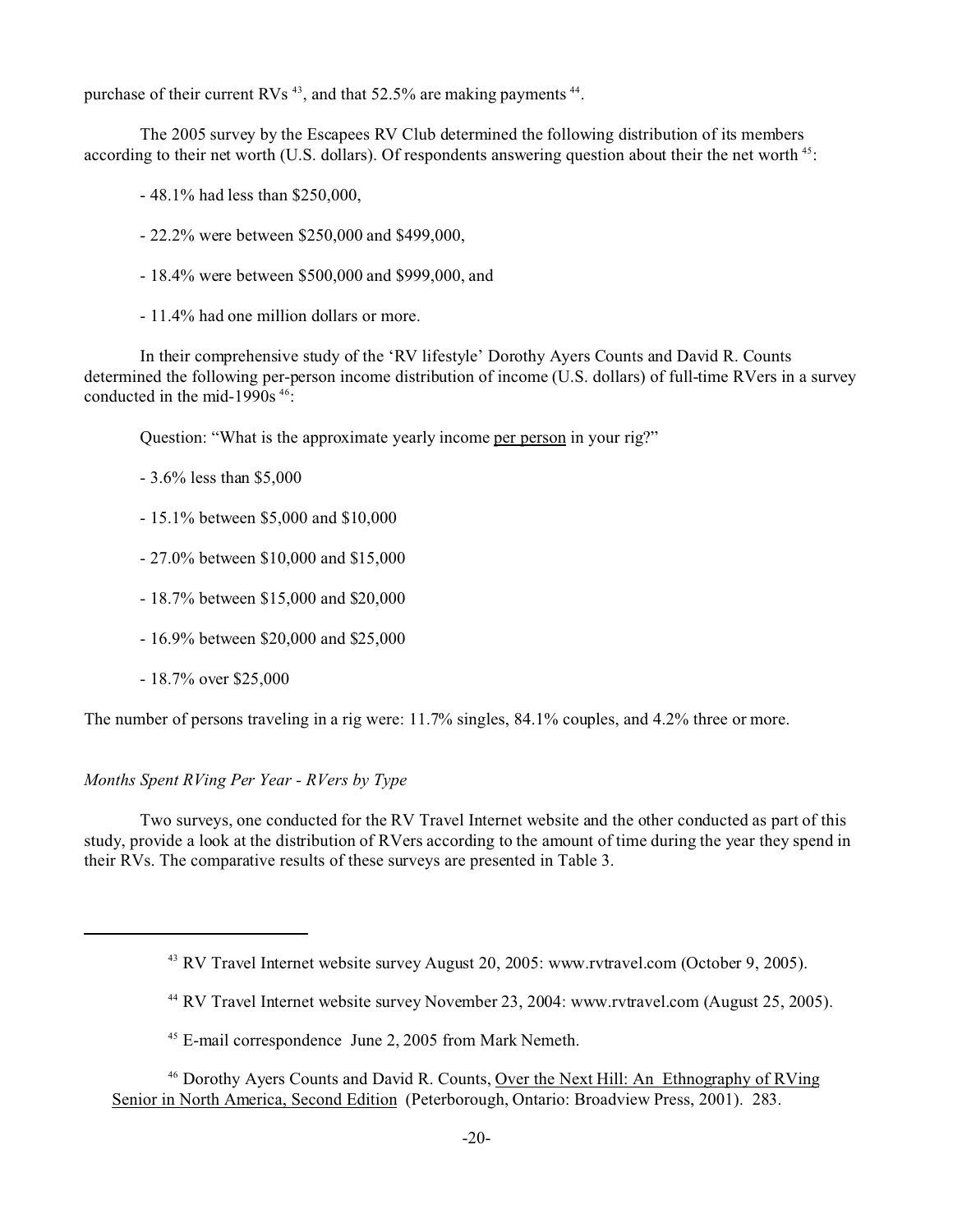| <b>TABLE 3</b>                                                                                                 |                         |                                                                                                                               |                         |  |
|----------------------------------------------------------------------------------------------------------------|-------------------------|-------------------------------------------------------------------------------------------------------------------------------|-------------------------|--|
|                                                                                                                |                         | <b>Time Spent in RV Annually</b>                                                                                              |                         |  |
| <b>RV</b> Travel Survey<br>November 17, 2003<br>1,661 responses<br>Source: www.rvtravel.com<br>August 22, 2005 |                         | Survey on the Effect on RV<br>Tourism of the Overnight<br>Parking Ban in Nova Scotia<br>331 responses<br>July and August 2005 |                         |  |
| Number of<br>Months*                                                                                           | Percent of<br>Responses | Number of<br>Months                                                                                                           | Percent of<br>Responses |  |
| less than 1                                                                                                    | 20.1%                   | less than 1                                                                                                                   | 6.3%                    |  |
|                                                                                                                |                         | $\mathbf{1}$                                                                                                                  | 11.8%                   |  |
| 1 or 2                                                                                                         | 35.0%                   | $\overline{2}$                                                                                                                | 14.2%                   |  |
|                                                                                                                |                         | 3                                                                                                                             | 12.4%                   |  |
| $3$ to $5$                                                                                                     | 22.1%                   | 4                                                                                                                             | 9.4%                    |  |
|                                                                                                                |                         | 5                                                                                                                             | 9.4%                    |  |
|                                                                                                                |                         | 6                                                                                                                             | 8.5%                    |  |
|                                                                                                                |                         | 7                                                                                                                             | 2.7%                    |  |
| 6 to 11                                                                                                        | 7.6%                    | 8                                                                                                                             | 2.7%                    |  |
|                                                                                                                |                         | 9                                                                                                                             | 1.5%                    |  |
|                                                                                                                |                         | 10                                                                                                                            | 0.6%                    |  |
|                                                                                                                |                         | 11                                                                                                                            | 0.6%                    |  |
| Full time                                                                                                      | 11.2%                   | 12                                                                                                                            | 19.9%                   |  |
| Est. Average                                                                                                   | 3.9 months              | Est.<br>Average                                                                                                               | 5.2 months              |  |
| *<br>response 'never' not counted.                                                                             |                         |                                                                                                                               |                         |  |

It is evident that these two surveys represent somewhat different populations of RVers. Compared to the survey conducted for this study, the RV Travel survey has more RVers who during a year spend a relatively short time in their RVs. In the RV Travel survey 24.1% of the respondents spend less than one month in an RV per year versus only 6.3% for this study's survey. At the other end of the scale, the study's survey has more fulltimers; 19.9% of study's survey respondents are full-time RVers versus 11.2% for the RV Travel survey. The average total time in an RV is 3.9 months according to the RV Travel survey, but 5.2 months for this study's survey.

Despite differences in the survey results, both illustrate that there are three types of RVers which can be grouped according to time spent in an RV per year: vacationer (two months or less), long-termer-timer (three to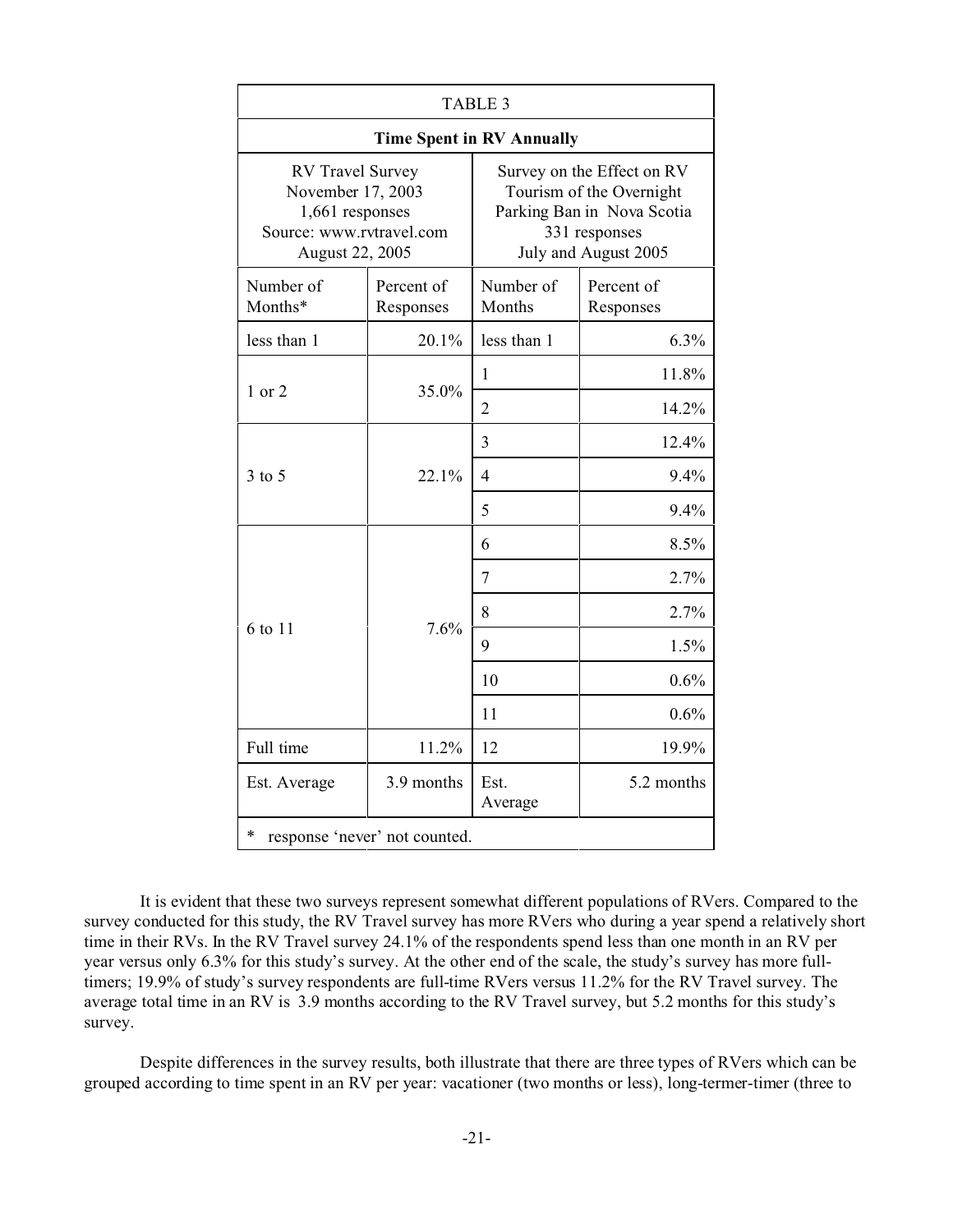eleven months), and full-timer (twelve months). The three types are characterized in Table 4. Estimates of percentage distribution and average months in an RV for each group are derived by averaging information from the two surveys in Table 3.

| <b>TABLE 4</b>    |                                                                                  |                                             |                            |                                                                                            |                                     |
|-------------------|----------------------------------------------------------------------------------|---------------------------------------------|----------------------------|--------------------------------------------------------------------------------------------|-------------------------------------|
|                   |                                                                                  |                                             |                            | Types of RVers According to the Time Spent in an RV Per Year                               |                                     |
| Type of RVer      | Time in RV<br>Per Year<br>Percentage of RVers in Canada<br>and the United States |                                             |                            |                                                                                            |                                     |
|                   | Number of<br><b>Months</b>                                                       | Estimated<br>Average<br>Months for<br>Group | <b>RV</b> Travel<br>Survey | Survey on the Effect<br>on RV Tourism of<br>the Overnight<br>Parking Ban in Nova<br>Scotia | Percentage<br>Used in this<br>Study |
| Vacationer        | 2 or fewer                                                                       | 1.1 months                                  | 59.1%                      | 32.3%                                                                                      | 46%                                 |
| Long-Termer       | $3$ to $11*$                                                                     | 5.1 months                                  | 28.7%                      | 47.8%                                                                                      | 38%                                 |
| <b>Full-Timer</b> | 12                                                                               | 12.0 months                                 | 11.2%                      | 19.9%                                                                                      | 16%                                 |
| <b>All RVers</b>  |                                                                                  | 4.4 months                                  | 100.0%                     | 100.0%                                                                                     | 100.0%                              |

\* most long-termers spend between 3 to 6 months in an RV per year. According to the RV Travel survey three-quarters of long-term RVers are in an RV from 3 to 6 months. Similarly, the survey for this study indicates that four-fifths of long-termers are in an RV for 3 to 6 months.

The distribution of RVers used in this study is very close to that obtained in the 2004 survey of FMCA members, where 45% said that they used their motor homes for vacation transportation, and 52% used them for extended living.

Based on the estimate of 9 million RVs 'on th road' in Canada and the United States, the estimated distribution by type of RVer would be:

|              | Estimated     |
|--------------|---------------|
| Type of RVer | Number of RVs |
| Vacationer   | 4.1 million   |
| Long-Termer  | 3.4 million   |
| Full-Timer   | 1.4 million   |

## *Distance Traveled Per Year*

In terms of distance traveled, the survey for this study indicates that the more months RVers spend in their RV per year, in general, the more miles they travel. This relationship is seen in Table 5.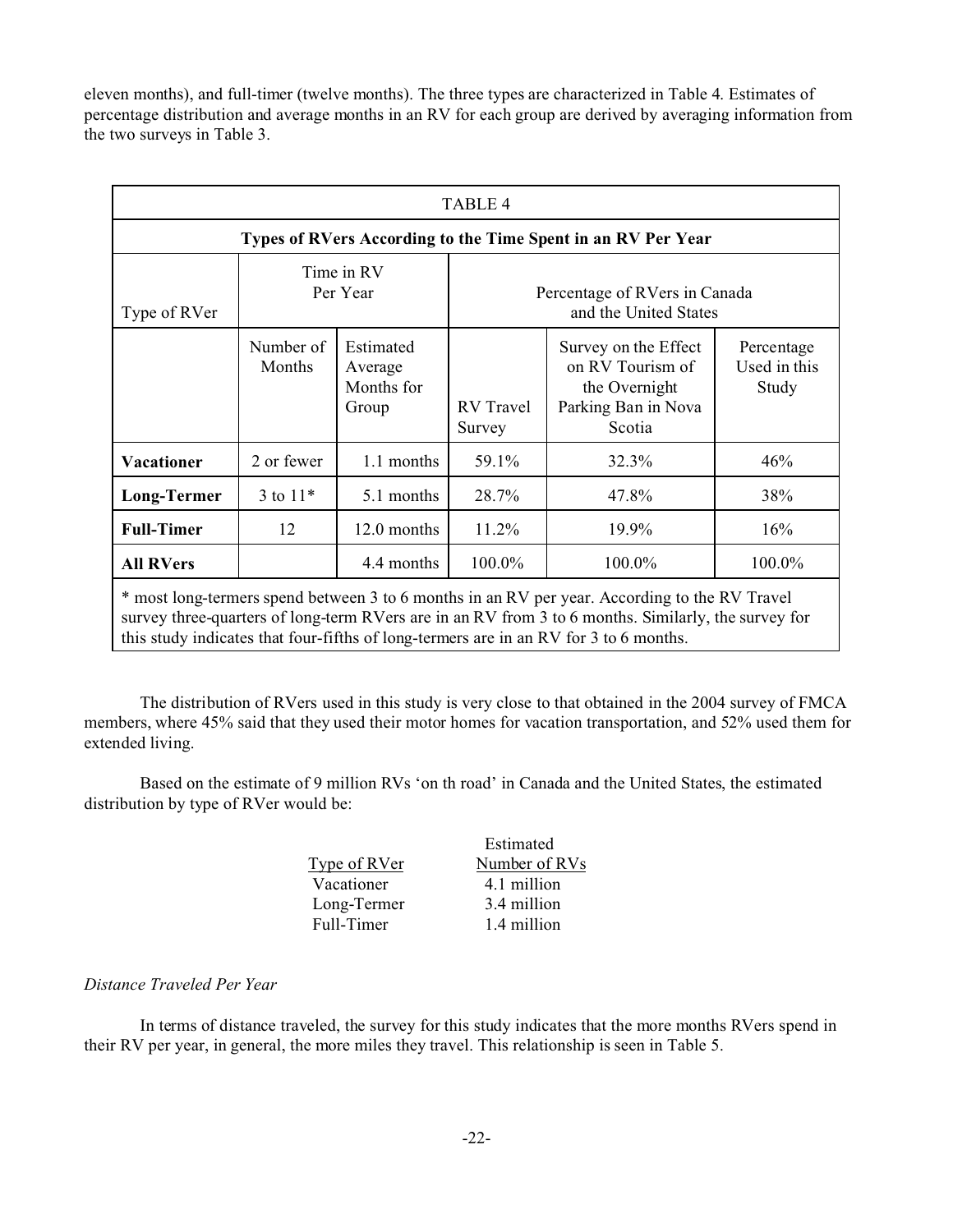| <b>TABLE 5</b>                                                                            |                                      |                                                     |  |
|-------------------------------------------------------------------------------------------|--------------------------------------|-----------------------------------------------------|--|
| <b>Relationship Between Number of Months</b>                                              | in RV Per Year and Distance Traveled |                                                     |  |
| Number of<br>Months in<br>RV Per Year                                                     | Percent of<br>Responses              | <b>Average Miles</b><br><b>Traveled Per</b><br>Year |  |
| less than 1                                                                               | 6.3%                                 | 2,300                                               |  |
| 1                                                                                         | 11.8%                                | 3,900                                               |  |
| $\overline{2}$                                                                            | 14.2%                                | 6,300                                               |  |
| 3                                                                                         | 12.4%                                | 8,000                                               |  |
| $\overline{4}$                                                                            | 9.4%                                 | 9,200                                               |  |
| 5                                                                                         | 9.4%                                 | 10,100                                              |  |
| 6                                                                                         | 8.5%                                 | 9,000                                               |  |
| 7                                                                                         | 2.7%                                 | 6,400                                               |  |
| 8                                                                                         | 2.7%                                 | 10,300                                              |  |
| 9                                                                                         | 1.5%                                 | 11,400                                              |  |
| 10                                                                                        | 0.6%                                 | 12,500                                              |  |
| 11                                                                                        | 0.6%                                 | 14,500                                              |  |
| 12                                                                                        | 19.9%                                | 12,700                                              |  |
| Estimated<br>Average                                                                      | Total                                | Estimated<br>Overall Average                        |  |
| 5.2 months                                                                                | 100.0%                               | 8,400 miles                                         |  |
| Source: Survey on the Effect on RV Tourism of the<br>Overnight Parking Ban in Nova Scotia |                                      |                                                     |  |

It is noted that the number of miles traveled declines from 10,100 for RVers spending five months in an RV to 9,000 miles for RVers spending six months, and to 6,400 miles for RVers spending seven months. These discontinuities in the trend could represent a 'hunkering down' effect where RVers spending six and seven months in their RVs tend to stay longer times a one or more places, thus traveling fewer miles than might be expected. There are two responses in the survey for RVers spending 11 months in an RV, therefore the high average miles traveled for this group, 14,500, could be caused by a unique proclivity to travel of the members of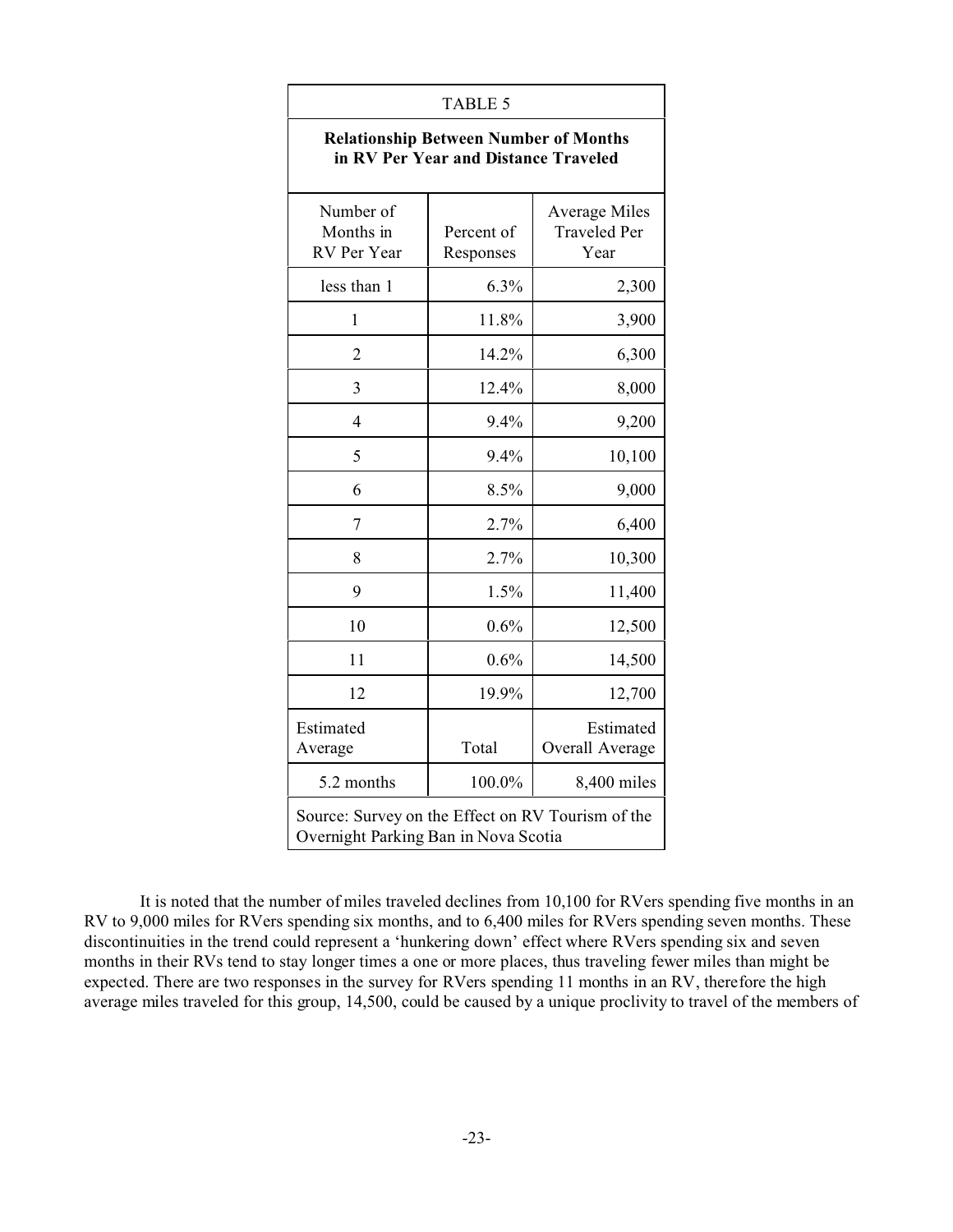this small sample  $47$ .

The group average miles traveled based on the survey for this study are as follows:

|             | <b>Average Miles</b> |
|-------------|----------------------|
| Type        | Per Year             |
| Vacationer  | 4,600                |
| Long-Termer | 9,100                |
| Full-Timer  | 12,700               |

#### *Concentration of the RVer Tourism Market*

In terms of the estimated number of RVs: 4.1 million for vacationers, 3.4 million for long-termers, and 1.6 million for full-timers, it would seem that the best strategy for businesses supplying the RV tourism market would be to cater to vacationers. But this would be wrong. A full appreciation of the market potential by type of RVer requires factoring in either the nights (or days) spent in an RV or miles traveled, or both. For example, the market demand for campgrounds (and restaurant meals, groceries, etc.) is determined both by the number of RVers and by time they spend in their RVs. Similarly, the demand for fuels is determined by the number of RVers and the miles they travel. It is likely that the demand for tourist attractions is influenced by both time spent in an RV and miles traveled.

Table 6 puts the current Canada-United States tourism market into perspective by combining the number of RVers by type with the amount of time they spend in an RV and the number of miles they travel.

| TABLE 6     |                                                                                        |                            |                                             |                              |                                              |  |
|-------------|----------------------------------------------------------------------------------------|----------------------------|---------------------------------------------|------------------------------|----------------------------------------------|--|
|             | <b>Estimated Relative Importance of Types of RVers in Canada and the United States</b> |                            |                                             |                              |                                              |  |
| Type        | Number of<br>RVs<br>Percent                                                            | Average<br>Months in<br>RV | <b>Total RV</b><br>Days / Nights<br>Percent | Average<br>Miles<br>Traveled | <b>Total RV</b><br>Miles Traveled<br>Percent |  |
| Vacationer  | 4.1 million<br>46%                                                                     | 1.1                        | 4.5 million<br>$12\%$                       | 4,600                        | 18.9 billion<br>28%                          |  |
| Long-Termer | 3.4 million<br>38%                                                                     | 5.1                        | 17.3 million<br>45%                         | 9,100                        | 30.9 billion<br>46%                          |  |
| Full-Timer  | 1.4 million<br>16%                                                                     | 12                         | 16.8 million<br>43%                         | 12,700                       | 17.8 billion<br>26%                          |  |
| All RVers   | 9.0 million<br>100%                                                                    | 5.2                        | 38.6 million<br>100%                        | 8,400                        | 67.6 billion<br>100%                         |  |

<sup>&</sup>lt;sup>47</sup> Although there is a reasonable pattern between the number of months RVers spend in an RV and distance traveled, for individual RVers this tendency is often violated. This is illustrated by the correlation coefficient of only 0.48 between the survey responses for months in an RV and distance traveled.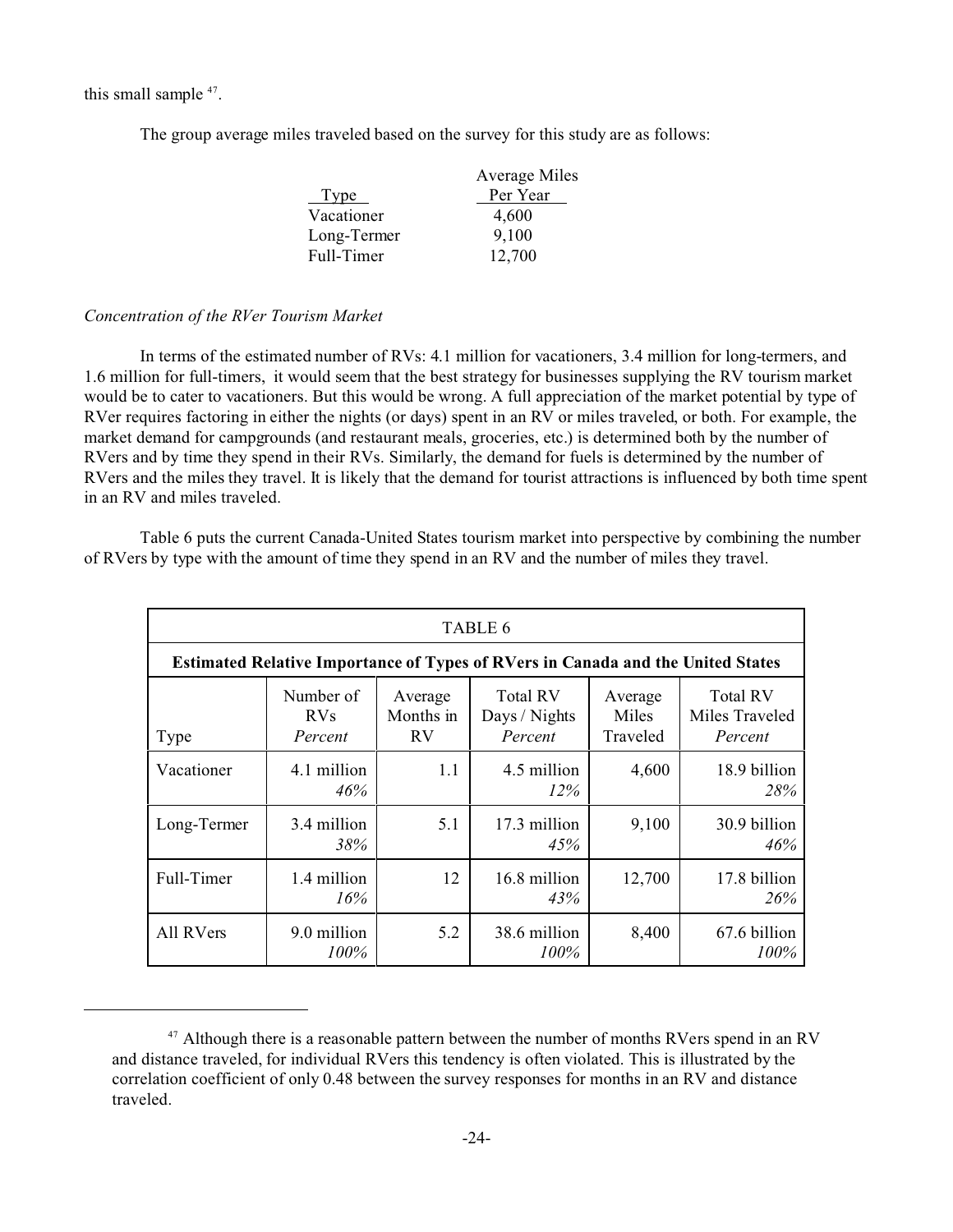Although still a significant component, vacationers comprise only 12% of the 38.6 million RV- nights in Canada and the United States. Long-termers and full-timers together constitute 88%. of the total RV-nights. In terms of miles traveled, vacationers represent 28% of the 67.6 billion RV miles traveled, while long-termers and full-timers make up 72%.

### **5. RELIANCE AND OPINIONS OF RVERS ON STAYING OVERNIGHT IN PARKING LOTS, AND COMPROMISE POLICY SOLUTION TO A PARKING BAN**

Staying overnight in parking lots while traveling is a significant part of the 'RV lifestyle'. Even so, most of the time RVers stay overnight in campgrounds and other venues. Although saving money is one reason RVers stay overnight in parking lots, it is not the most prominent. As a rule, RVers deplore their counterparts who abuse the practice of staying overnight in parking lots, by 'setting up camp' and / or staying more than one night, suggesting that there is room for regulation that RVers would find acceptable.

#### Reliance of RVers on Staying Overnight in Parking Lots

Many Rvers rely on staying overnight in parking lots, especially while traveling. The 2004 FMCA survey of members indicated that 42% sometimes stayed overnight in "mall / store parking lots". Three quarters of these, however, spent less than 10% of their nights there <sup>48</sup>. The 2005 survey of Escapees RV Club members found that of the approximate average of 271 days per year spent RVing: 40 nights (14.8%) were 'boondocking'<sup>49</sup>, which can include overnighting in parking lots, 204 nights  $(75.3%)$  were in campgrounds or RV parks <sup>50</sup>, and the remaining 31 nights (9.6%) were elsewhere (e.g. with friends and relatives).

An RV Travel survey asked specifically "Have you ever stayed overnight in your RV at a Wal-Mart?" to which 46.3% responded "Yes', 51.8% responded "No" (and 1.9% that they "Don't Travel by RV")  $^{51}$ .

The survey for this study resulted in the distribution in Table 7 of RVers by number of nights in a year they stayed overnight in a parking lots "Such as at Wal-Marts, other shopping centers, casinos, truck stops, etc.".

<sup>48</sup> E-mail correspondence May 31, 2005 from Beverly Spurgeon.

 $49$  'Boondocking refers to staying overnight or camping in other than a campground or RV park, where there are no designated sites, nor hookups for water, sewer, and electricity, nor supervision. Boondocking may be on open areas of public or private lands, highway rest areas, truck stops, and parking lots of churches, civic clubs, shopping malls, etc.

<sup>&</sup>lt;sup>50</sup> E-mail correspondence of June 2, 2005 from Mark Nemeth.

<sup>51</sup> RV Travel Internet website survey November 14, 2003: www.rvtravel.com (August 27, 2005).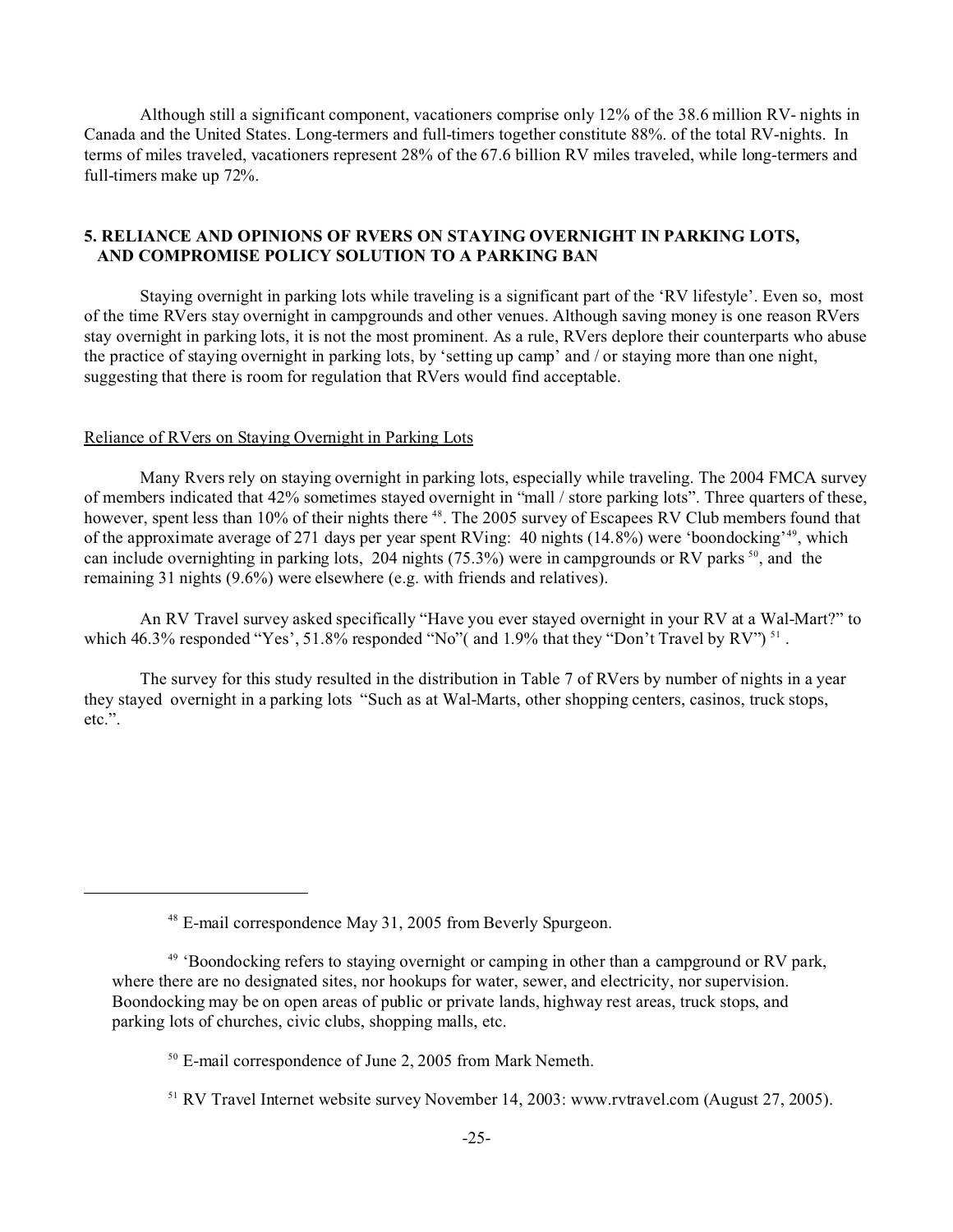| <b>TABLE 7</b>                                                              |                         |  |  |
|-----------------------------------------------------------------------------|-------------------------|--|--|
| <b>Distribution of Number of Nights</b><br>in a Year Stayed In Parking Lots |                         |  |  |
| Number<br>of Nights                                                         | Percent of<br>Responses |  |  |
| none                                                                        | $9.4\%$                 |  |  |
| fewer than 5                                                                | 29.3%                   |  |  |
| 5 to 10                                                                     | 22.4%                   |  |  |
| 11 -15                                                                      | 9.7%                    |  |  |
| $16 - 20$                                                                   | 9.7%                    |  |  |
| $21 - 30$                                                                   | 6.6%                    |  |  |
| $31 - 50$                                                                   | 5.1%                    |  |  |
| more than 50                                                                | 7.9%                    |  |  |
| Total                                                                       | $!00.0\%$               |  |  |
| Average No.<br>of Nights                                                    | 13.5 nights             |  |  |

This survey reflects a sharply higher incidence of RVers who stay overnight in parking lots, 90.6%, compared to 42% for the FMCA survey and 46.3% for the RV Travel (Wal-Mart specific) survey.

The number of nights that RVers stay overnight in parking lots in a year varies according to the amount of time that RVers spend in their RVs, as shown in the survey results presented in Table 8.

| <b>TABLE 8</b>                                                                     |                                                            |                                                               |  |  |
|------------------------------------------------------------------------------------|------------------------------------------------------------|---------------------------------------------------------------|--|--|
| <b>Number of Nights Staying in Parking Lots by</b><br>Months Spent in RV in a Year |                                                            |                                                               |  |  |
| Number of<br>Months in<br>RV Per Year                                              | Average Number<br>of Nights in<br>Parking Lots Per<br>Year | Estimated<br>Proportion of<br>Total Nights in<br>Parking Lots |  |  |
| less than 1                                                                        | 1.8                                                        | $12.1\%$                                                      |  |  |
|                                                                                    | 4.8                                                        | 10.8%                                                         |  |  |
| 2                                                                                  | 8                                                          | 10.7%                                                         |  |  |
|                                                                                    | 10.7                                                       | $10.2\%$                                                      |  |  |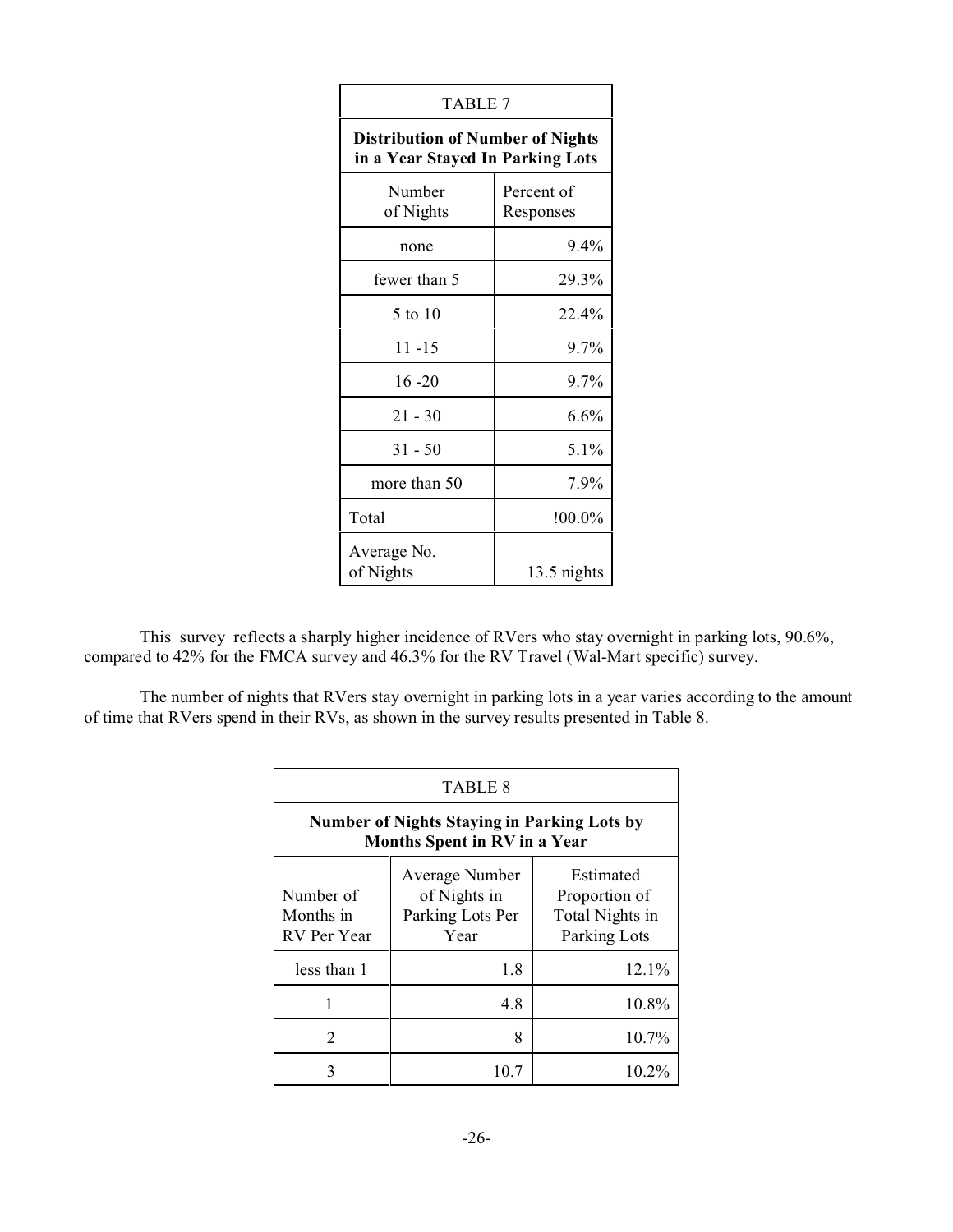| <b>TABLE 8</b>                                                                     |                                                            |                                                               |  |  |
|------------------------------------------------------------------------------------|------------------------------------------------------------|---------------------------------------------------------------|--|--|
| <b>Number of Nights Staying in Parking Lots by</b><br>Months Spent in RV in a Year |                                                            |                                                               |  |  |
| Number of<br>Months in<br>RV Per Year                                              | Average Number<br>of Nights in<br>Parking Lots Per<br>Year | Estimated<br>Proportion of<br>Total Nights in<br>Parking Lots |  |  |
| 4                                                                                  | 11.9                                                       | 8.8%                                                          |  |  |
| 5                                                                                  | 10.9                                                       | 6.6%                                                          |  |  |
| 6                                                                                  | 22                                                         | 11.3%                                                         |  |  |
| 7                                                                                  | 18.2                                                       | 8.1%                                                          |  |  |
| 8                                                                                  | 11.8                                                       | 4.6%                                                          |  |  |
| 9                                                                                  | 30.4                                                       | 10.7%                                                         |  |  |
| 10                                                                                 | 36.5                                                       | 11.6%                                                         |  |  |
| 11                                                                                 | 12.5                                                       | 3.6%                                                          |  |  |
| 12                                                                                 | 23.8                                                       | 6.6%                                                          |  |  |
| Total<br>Average                                                                   | 13.5                                                       | 9.1%                                                          |  |  |

The average number of nights stayed in parking lots by types of RVers are as follows:

| Average Number | Est. Proportion |
|----------------|-----------------|
| of Nights in   | of Total Nights |
| Parking Lots   | in Parking Lots |
| 5.6            | $10.9\%$        |
| 14.4           | $9.3\%$         |
| 23.8           | $6.6\%$         |
|                |                 |

For all RVers in the survey, the estimated proportion of nights in parking lots was 9.1%, implying that for each night an RVer stays in a parking lot, etc., about 11 nights are stayed in an RV park, campground, or elsewhere. The proportions of nights stayed in parking lots varies according to the number of months spent in an RV. Vacationers and long-termers have the highest proportion at 10.9% and 9.3% respectively. It is clear that staying overnight in parking lots is a small component of all RVer's accommodation. Even excluding those RVers who never overnight in parking lots, the proportion of nights for those that do is only 10.0%, or one night in ten.

A multiple regression was run using observations from the survey for this study with number of nights spent in parking lots per year as the independent variable and the annual number of months in an RV and the number of miles traveled as explanatory variables. The results of the model are as follows: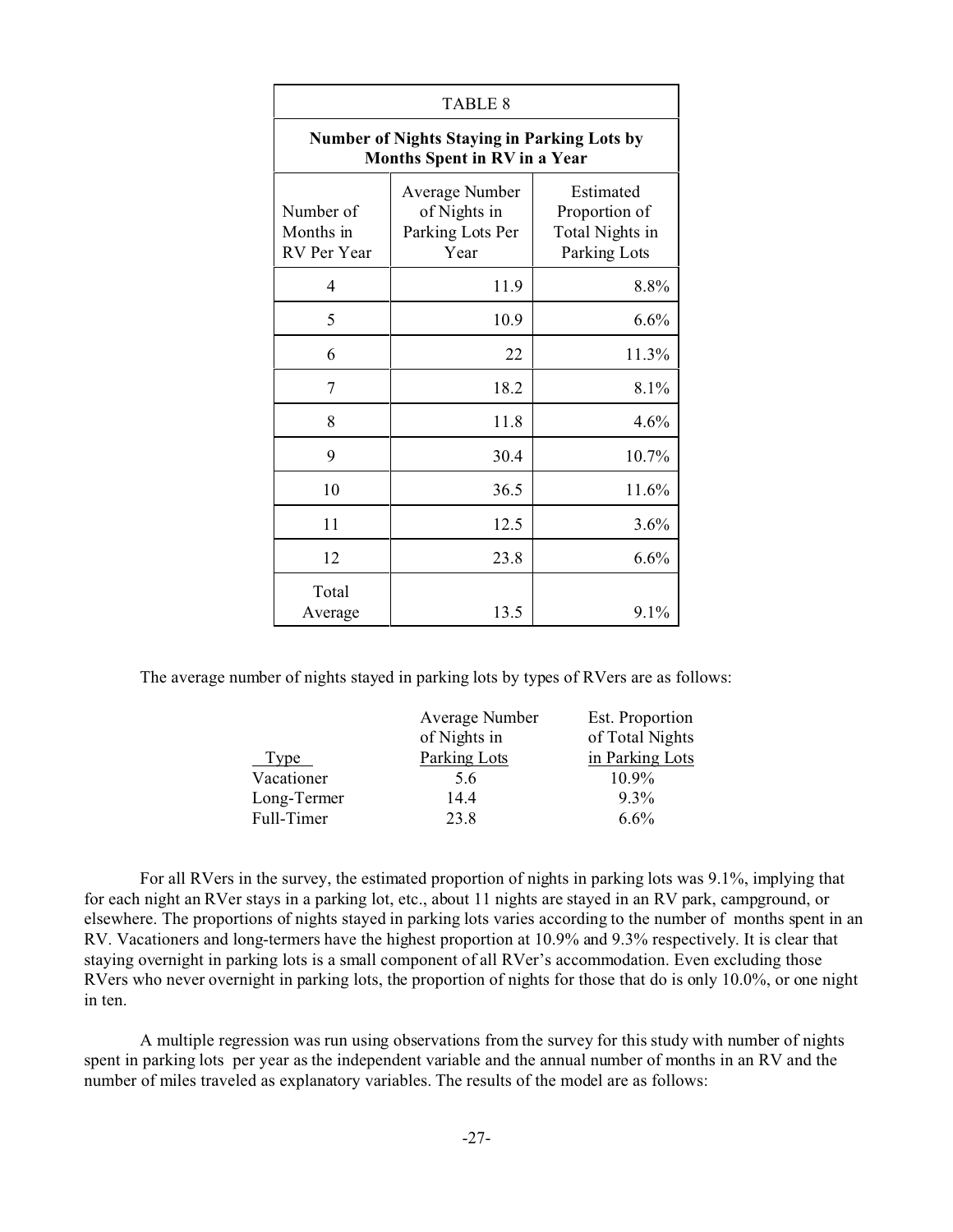### Multiple Regression Model on Number of Nights an RVer Stays Overnight in Parking Lots per Year

| Number of Nights<br>in Parking Lots Per Year                                                                       | $=$ | $1.5 *$ | Number of<br>Months Spent<br>in RV per Year | $+$ 0.6 $*$ | Thousands of<br>Miles Traveled<br>per Year |
|--------------------------------------------------------------------------------------------------------------------|-----|---------|---------------------------------------------|-------------|--------------------------------------------|
| <b>Standard Error</b><br>of Coefficients                                                                           |     | 0.204   |                                             | 0.131       |                                            |
| Intercept constrained to zero (effect on R-Square is negligible)<br>R-Squared: 0.22<br>Number of observations: 331 |     |         |                                             |             |                                            |

The regression model illustrates the influence of time spent in an RV and distance traveled on the number of nights per year RVers stay overnight in parking lots. Interpreting the regression results: on average the number of nights an RVer stays in a parking lot, etc. per year increases by 1.5 nights for each month spent in and RV and by 0.6 nights for every thousand miles traveled per year. Each of the coefficients (i.e. 1.5 and 0.6) is statistically significant. The R-Square is also statistically significant, but its relatively low value of 0.22 (maximum theoretical value is 1.00) indicates that the pattern for individual RVers differ substantially from that predicted by the regression results.

### Reasons RVers Stay Overnight in Parking Lots

The reasons that RVs stay overnight in parking lots are varied. An RV Travel survey specifically regarding Wal-Mart asked "For RVers who stay overnight for free at Wal-Mart stores: What answer **BEST** describes why you stay?", with the following responses in Table 9.

| TABLE 9                                                                                              |                         |
|------------------------------------------------------------------------------------------------------|-------------------------|
| <b>Best Reason for Staying Overnight at</b><br><b>Wal-Mart Stores</b>                                |                         |
| RV Travel Survey<br>March 12, 2005<br>1,814 responses<br>Source: www.rytravel.com<br>August 27, 2005 |                         |
| Reason                                                                                               | Percent of<br>Responses |
| Convenience                                                                                          | 22.6%                   |
| Stay only when too tired to go on                                                                    | $22.2\%$                |
| Need to Shop, so why not stay?                                                                       | 17.5%                   |
| Save Money on Camping Fees                                                                           | 17.5%                   |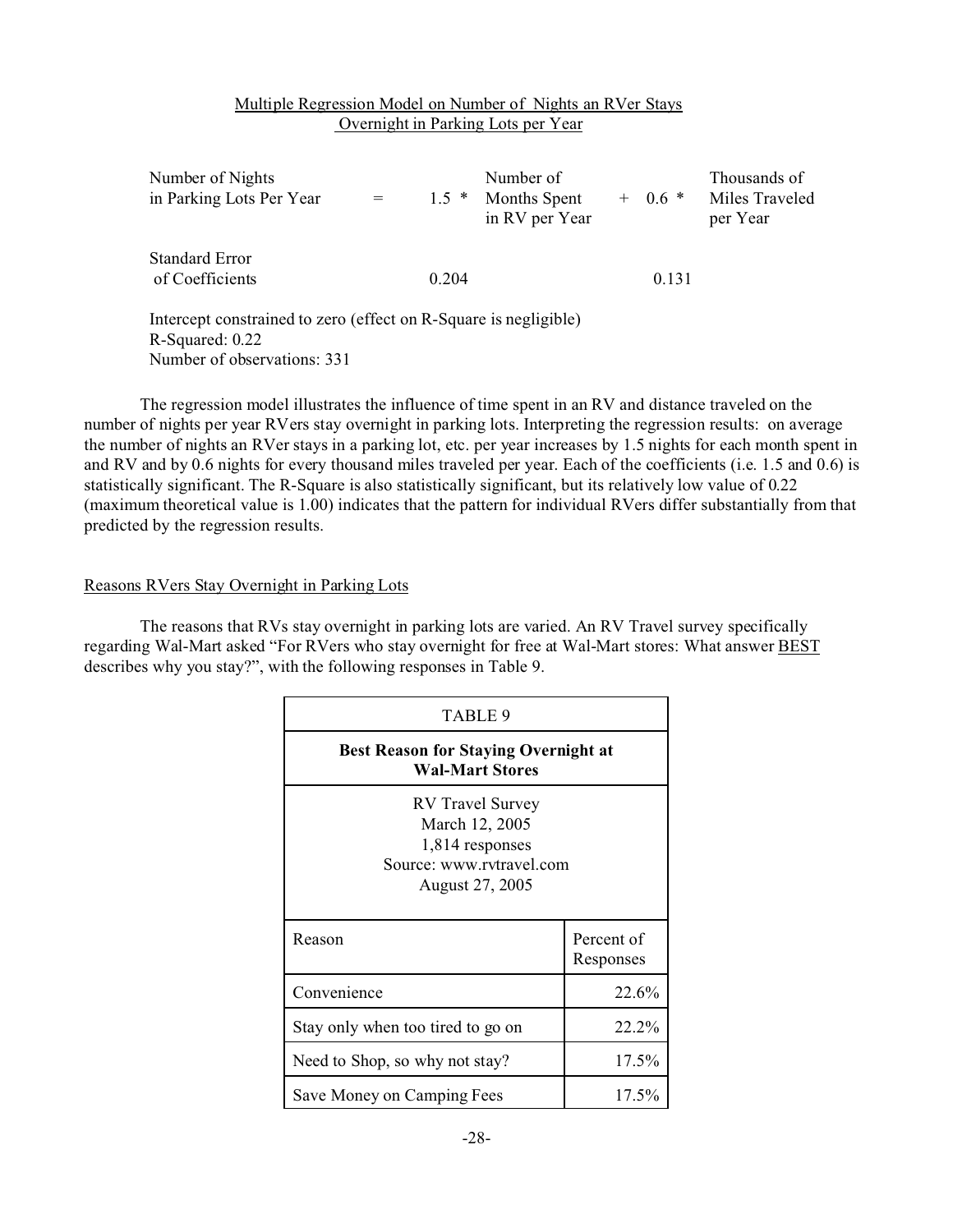| TABLE 9                                                               |        |  |
|-----------------------------------------------------------------------|--------|--|
| <b>Best Reason for Staying Overnight at</b><br><b>Wal-Mart Stores</b> |        |  |
| No RV Park nearby                                                     | 13.8%  |  |
| Other                                                                 | 6.4%   |  |
| Total                                                                 | 100.0% |  |

The survey for this study likewise asked RVers why they stay overnight in parking lots, but did not constrain the scope to only Wal-Marts, nor did it require that answers be limited to simply the best reason. The decision to stay overnight in a parking lot, etc. may be based on a combination of factors. Further, the survey for this study expanded the range of possible answers. Table 10 lists the survey results.

| TABLE 10                                                                                   |                          |  |  |
|--------------------------------------------------------------------------------------------|--------------------------|--|--|
| <b>Reasons for Staying Overnight</b><br>in Parking Lots                                    |                          |  |  |
| Reason                                                                                     | Percent of<br>Responses* |  |  |
| Near shopping / services                                                                   | 54.0%                    |  |  |
| Easy to Find                                                                               | 51.0%                    |  |  |
| No campground in area                                                                      | 47.7%                    |  |  |
| Save money                                                                                 | 40.3%                    |  |  |
| Campgrounds closed for<br>season                                                           | 36.3%                    |  |  |
| Campground's full                                                                          | 27.7%                    |  |  |
| Sense of freedom                                                                           | 19.3%                    |  |  |
| Be self-reliant                                                                            | 17.7%                    |  |  |
| Deal with emergency                                                                        | 12.0%                    |  |  |
| Other                                                                                      | 28.3%                    |  |  |
| * based on 300 survey respondents who at least<br>sometimes stay overnight in parking lots |                          |  |  |

The responses to both the RV Travel survey and the survey for this study are self-evident. The RV Travel survey stresses convenience and finding a place to stay when too tired to travel. The survey for this study identified proximity to shopping, easy to find, and no campground in area as being the most important. For both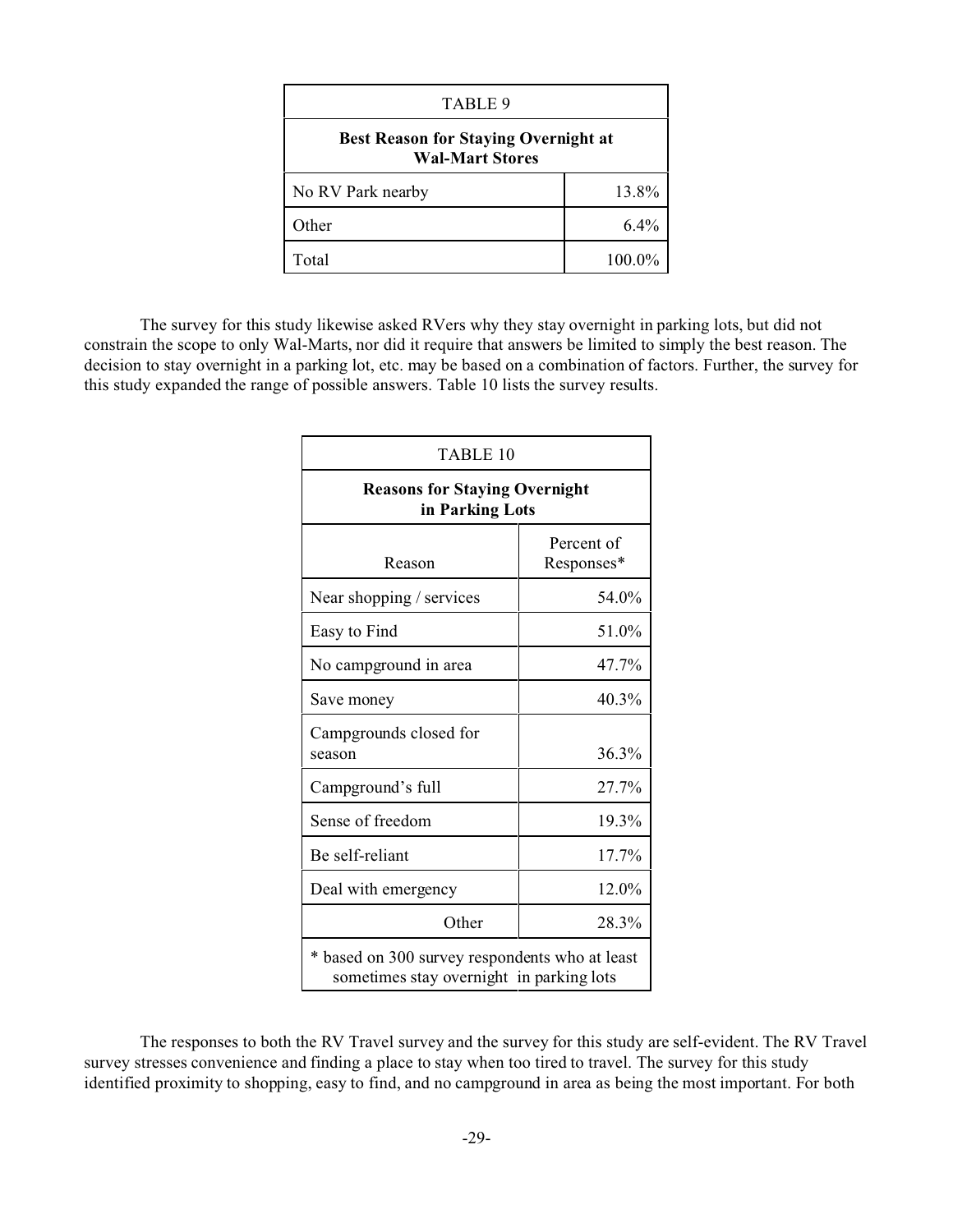surveys a desire to save money is in the middle of the list of popularity for reasons that RVers choose to stay the night in parking lots. Also, both surveys indicate that RVers fairly often stay overnight in parking lots because there is not a campground nearby or nearby campgrounds are full or closed for the season.

### *Reasons RVers Do Not Want To Stay Overnight in Parking Lots*

Staying overnight in parking lots varies substantially among RVers, and according to the survey for this study 9.4% never stay overnight in them. The survey for this study asked: "If you only very rarely or never overnight with your RV in a parking lot, please indicate below your reasons for not doing so ...". The survey provided eight reasons, including 'Other", that might keep RVers from staying overnight in parking lots. The number of responses and percentage of survey respondents for each are shown in Table 11.

| TABLE 11                                                                                                                                                  |                          |         |  |
|-----------------------------------------------------------------------------------------------------------------------------------------------------------|--------------------------|---------|--|
| <b>Reasons for NOT Staying Overnight</b><br>in Parking Lots                                                                                               |                          |         |  |
| Reason                                                                                                                                                    | Percent of<br>Responses* |         |  |
| <b>Noisy</b>                                                                                                                                              | 55                       | 16.6%   |  |
| No hookups                                                                                                                                                | 42                       | 12.7%   |  |
| Not private                                                                                                                                               | 36                       | 10.9%   |  |
| Unfair to campgrounds / RV Parks                                                                                                                          | 19                       | 5.7%    |  |
| No opportunity                                                                                                                                            | 18                       | 5.4%    |  |
| [Feel] Unsafe                                                                                                                                             | 18                       | $5.4\%$ |  |
| Not Dignified                                                                                                                                             | 4.8%                     |         |  |
| Other                                                                                                                                                     | 8.2%                     |         |  |
| * based on all 331 survey respondents, indicating<br>the proportions of all RVers that avoid staying<br>overnight in parking lots for the listed reasons. |                          |         |  |

The most prominent reasons for not staying overnight in parking lots are noise, no hookups, and lack of privacy. Campgrounds, in contrast, often offer peaceful settings, hookups, and privacy. A relatively small number of survey respondents were deterred from staying overnight in parking lots because they believed the practice was either unfair to campground / RV park operators, 5.7%, unsafe, 5.4%,, and or not dignified, 4.8%. A small number simply had no opportunity to stay overnight in parking lots, 5.4%.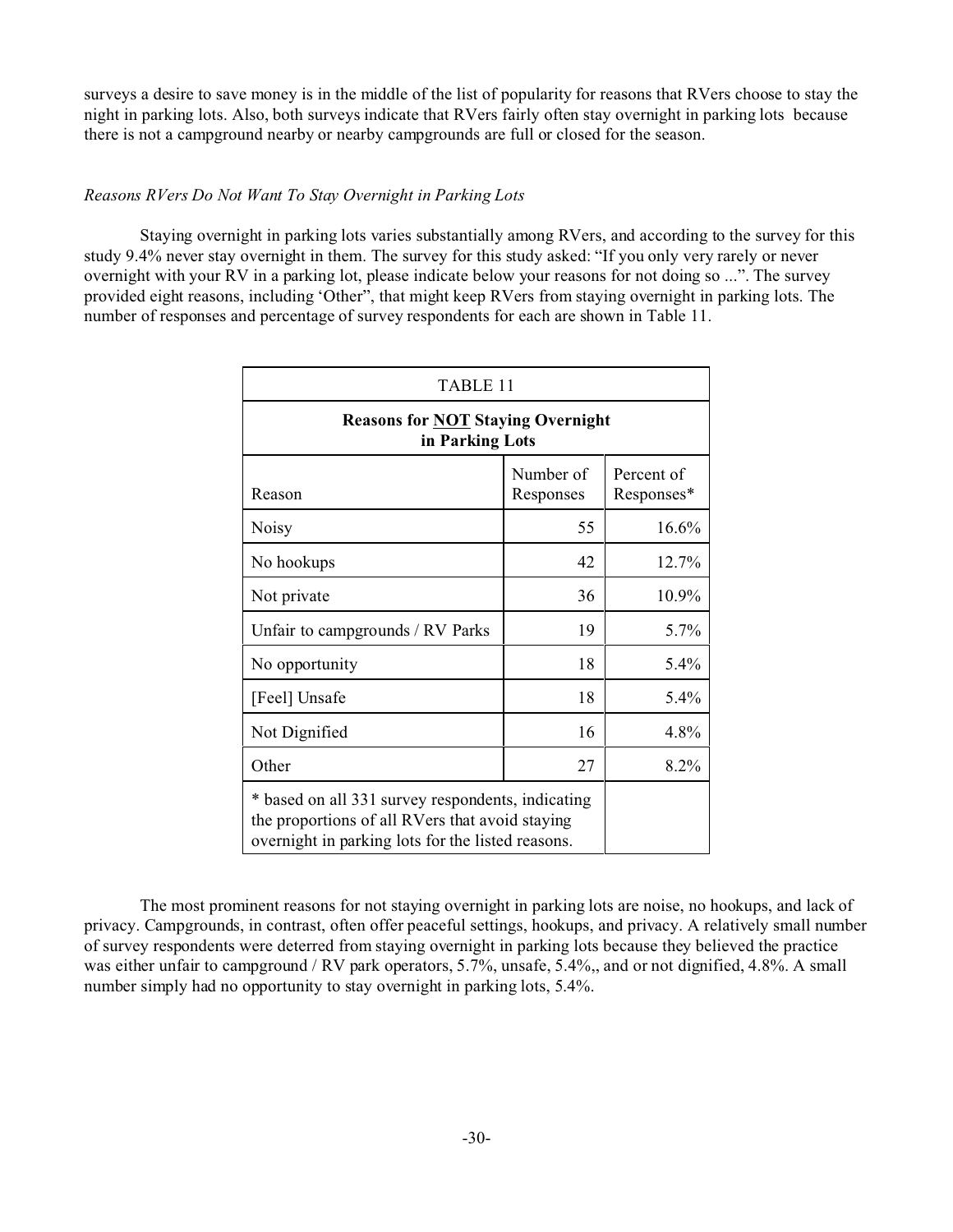### Attitude of RVers Towards Staying Overnight in Parking Lots: Parking Lot Etiquette

Staying overnight in parking lots is a controversial subject amongst some RVers. For example, Internet newsgroup messages on the subject frequently contain criticism from newsgroup posters who label RVers that park overnight at Wal-Marts, etc. as freeloaders and a disgrace to RVing. The various survey evidence already cited suggests that most RVers do not share these negative sentiments.

There appears to be considerable and broad based condemnation among the RVing community, however, of RVers who abuse the practice of staying overnight in parking lots by 'setting up camp' and / or staying multiple nights. The concern is largely that a parking lot is not intended for camping nor as the base for extended visits in an area. For some RVers this is a matter of appropriateness and manners. For others there is concern that parking lot operators who do allow RVers to stay overnight will withdraw the privilege if they see it is being abused and / or drawing the ire of neighbors in the municipality who operate campgrounds / RV parks.

Major RV groups recommend 'parking lot etiquette ' for RVers to follow. It is hoped that by following these practices RVers will avoid giving private campground / RV park owners fodder to pressure governments to abolish camping except in designated campgrounds / RV parks. Further, parking lot etiquette promotes good relations with parking lot operators by having RVers park unobtrusively, yet providing RVers with ample opportunity to shop at adjacent stores. The following list of guidelines are based on communiques of FMCA and the Escapees RV Club:

- a. Obtain permission from a qualified individual
- b. Park out of the way and leave a buffer between your RV and perimeter residences
- c. Limit your stay to one night!
- d. Do not put down awnings
- e. Do not place personal items outside your RV (e.g chairs, BBQ grills, pets)
- g. Avoid using slideouts if at all possible (note: this guideline is omitted in the most recent version)
- h. Do not use leveling jacks on asphalt
- I. Purchase fuel, food or supplies as a form of 'thank-you' when feasible
- j. Leave the area cleaner than you found it
- k. Practice safety precautions

The survey for this study asked RVers who "at least sometimes overnight with your RV in parking lots" if they follow RV etiquette guidelines. The parking lot etiquette practices, above, were referenced in the survey form. Table 12 indicates the distribution of responses to this question: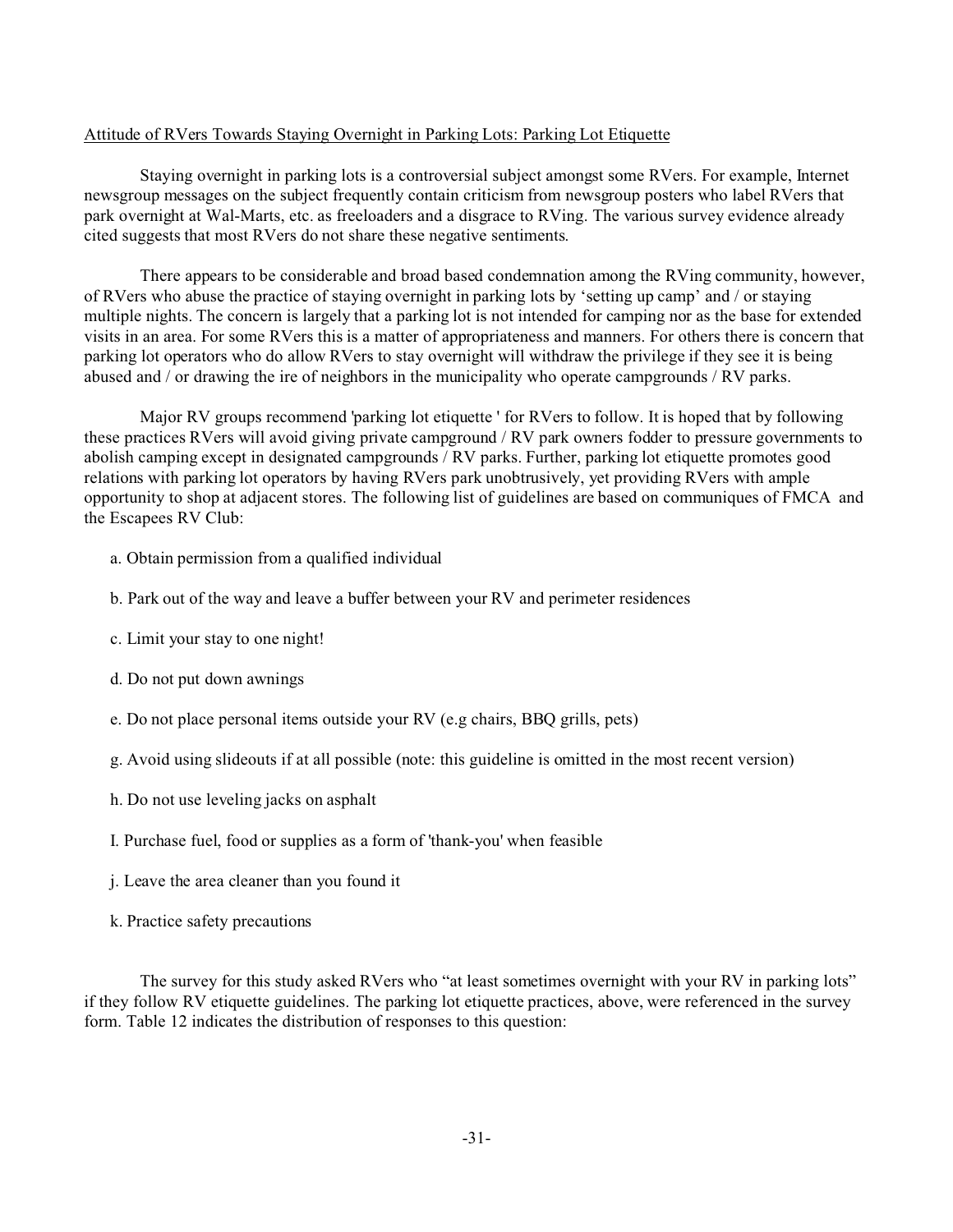| TABLE 12                                                                                                                    |                          |  |  |
|-----------------------------------------------------------------------------------------------------------------------------|--------------------------|--|--|
| When staying overnight in a parking lot<br>do you follow RV etiquette guidelines?                                           |                          |  |  |
| Response                                                                                                                    | Percent of<br>Responses* |  |  |
| Yes                                                                                                                         | 94.0%                    |  |  |
| Usually                                                                                                                     | $3.9\%$                  |  |  |
| Sometimes                                                                                                                   | $2.1\%$                  |  |  |
| No                                                                                                                          | $0.0\%$                  |  |  |
| Total                                                                                                                       | 100.0%                   |  |  |
| * based on 281 survey respondents who at<br>least sometimes overnight with RV in<br>parking lots and answered the question. |                          |  |  |

The responses suggest overwhelming compliance with the RV 'parking lot etiquette' guidelines. The implication of the survey is that those RVers who do not follow the guidelines are in a distinct minority, but even for most of them the infraction is infrequent.

The survey for this study asked four questions about RVers' opinions regarding various aspects of staying overnight in parking lots. Tables 13a through 13d contain the responses to the questions. Three of the questions were in the form of statements to which the options for responding demonstrated agreement, disagreement, or indifference.

| TABLE 13a                                                                                                   |       |                |                      |                            |
|-------------------------------------------------------------------------------------------------------------|-------|----------------|----------------------|----------------------------|
| Question: Where permitted by the parking lot operator, overnight RV parking<br>should be generally allowed. |       |                |                      |                            |
| Response                                                                                                    | Yes   | N <sub>0</sub> | Only in<br>Emergency | Don't Care or<br>No Answer |
| Percent of All Responses                                                                                    | 90.6% | $1.0\%$        | $5.4\%$              | 3.0%                       |

| TABLE 13b                                                                                        |         |       |         |  |  |
|--------------------------------------------------------------------------------------------------|---------|-------|---------|--|--|
| Question: It is OK for RVers to 'set up camp'<br>and stay as long as they want in a parking lot. |         |       |         |  |  |
| Don't Care or<br>No Answer<br>N <sub>0</sub><br>Yes<br>Response                                  |         |       |         |  |  |
| Percent of All Responses                                                                         | $0.6\%$ | 97.0% | $2.4\%$ |  |  |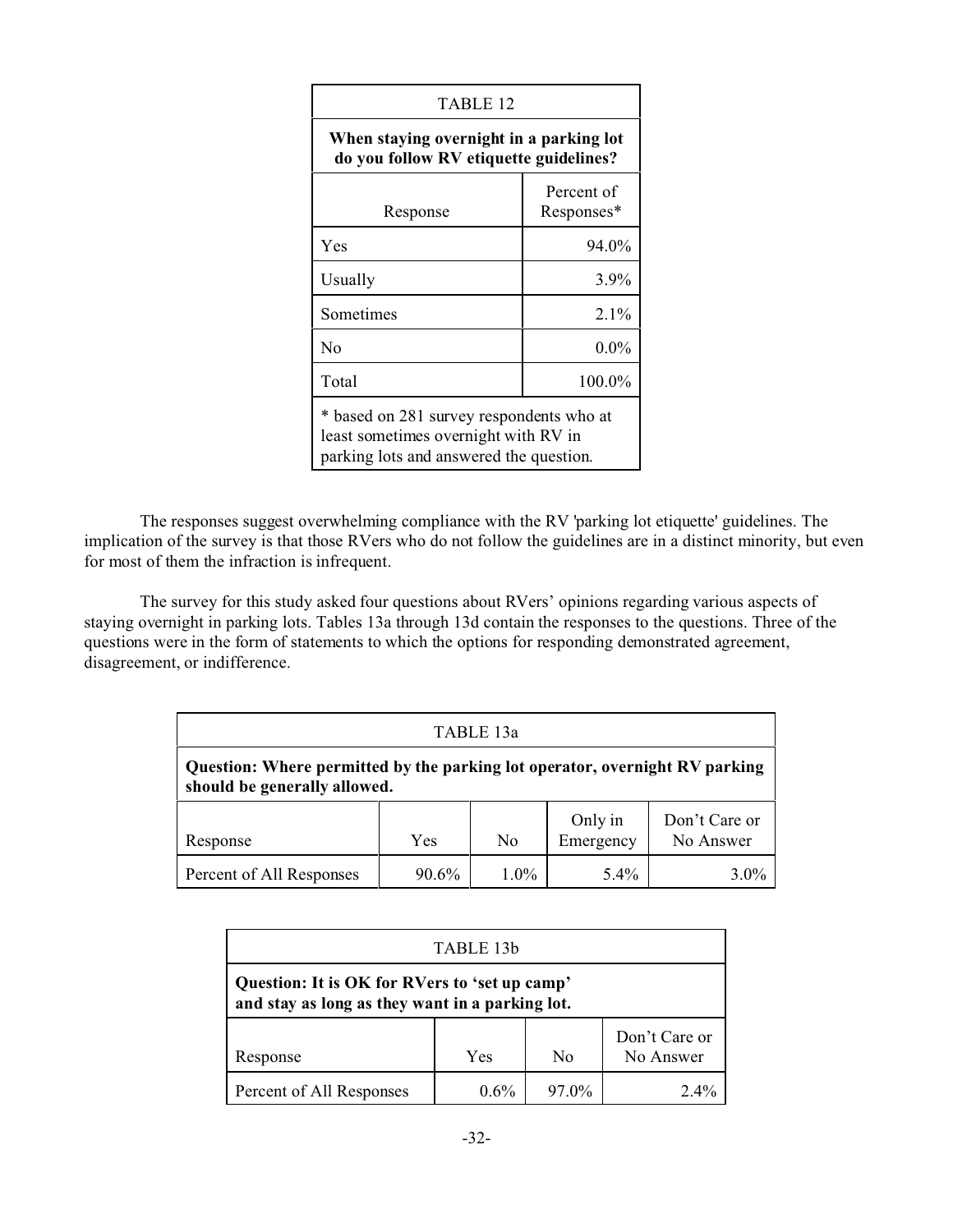| TABLE 13c                                                                                                         |         |       |         |  |  |  |  |
|-------------------------------------------------------------------------------------------------------------------|---------|-------|---------|--|--|--|--|
| Question: Staying overnight in a parking lot, even for one night,<br>is unfair to campground / RV park operators. |         |       |         |  |  |  |  |
| Don't know or<br>no Answer<br>Yes<br>N <sub>0</sub><br>Response                                                   |         |       |         |  |  |  |  |
| Percent of All Responses                                                                                          | $3.9\%$ | 93.1% | $3.0\%$ |  |  |  |  |

| TABLE 13d                                                                                                                                                                            |                                 |  |  |  |  |
|--------------------------------------------------------------------------------------------------------------------------------------------------------------------------------------|---------------------------------|--|--|--|--|
| <b>Question: The Occurrence of RVers staying overnight in</b><br>parking Lots ?                                                                                                      |                                 |  |  |  |  |
| Response                                                                                                                                                                             | Percent of<br>A 11<br>Responses |  |  |  |  |
| Promotes the reputation of RVing                                                                                                                                                     | 11.8%                           |  |  |  |  |
| Detracts from the reputation of RVing                                                                                                                                                | $12.4\%*$                       |  |  |  |  |
| Has no significant effect on the reputation of Rying                                                                                                                                 | 67.4%                           |  |  |  |  |
| Don't know                                                                                                                                                                           | 7.9%                            |  |  |  |  |
| No Answer                                                                                                                                                                            | $0.6\%$                         |  |  |  |  |
| * comments by respondents indicated that this response option is<br>ambiguous because it did not distinguish between RVers who follow<br>parking lot etiquette and those who do not. |                                 |  |  |  |  |

The survey responses tabulated in Tables 13a through 13d clearly indicate the following:

- The overwhelming majority of RVers, 90.6% in the survey for this study, believe that RV parking should be generally permitted where allowed by the parking lot operators. Another 5.4% would approve RVers staying overnight in parking lots in an emergency. Only 1% of respondents would not agree to RVers overnighting in parking lots, even in an emergency.

- The attitude of RVers, however, is strongly against RVers who 'set up camp' and stay as long as they want in parking lots. In the survey 97.0% condemn such behavior. Only 0.6% approve.

- RVers generally have very little sympathy with the contention that staying overnight in a parking lot is unfair to campground / RV park operators. Only 3.9% of survey respondents thought that it was unfair, while 93.1% thought that it was not.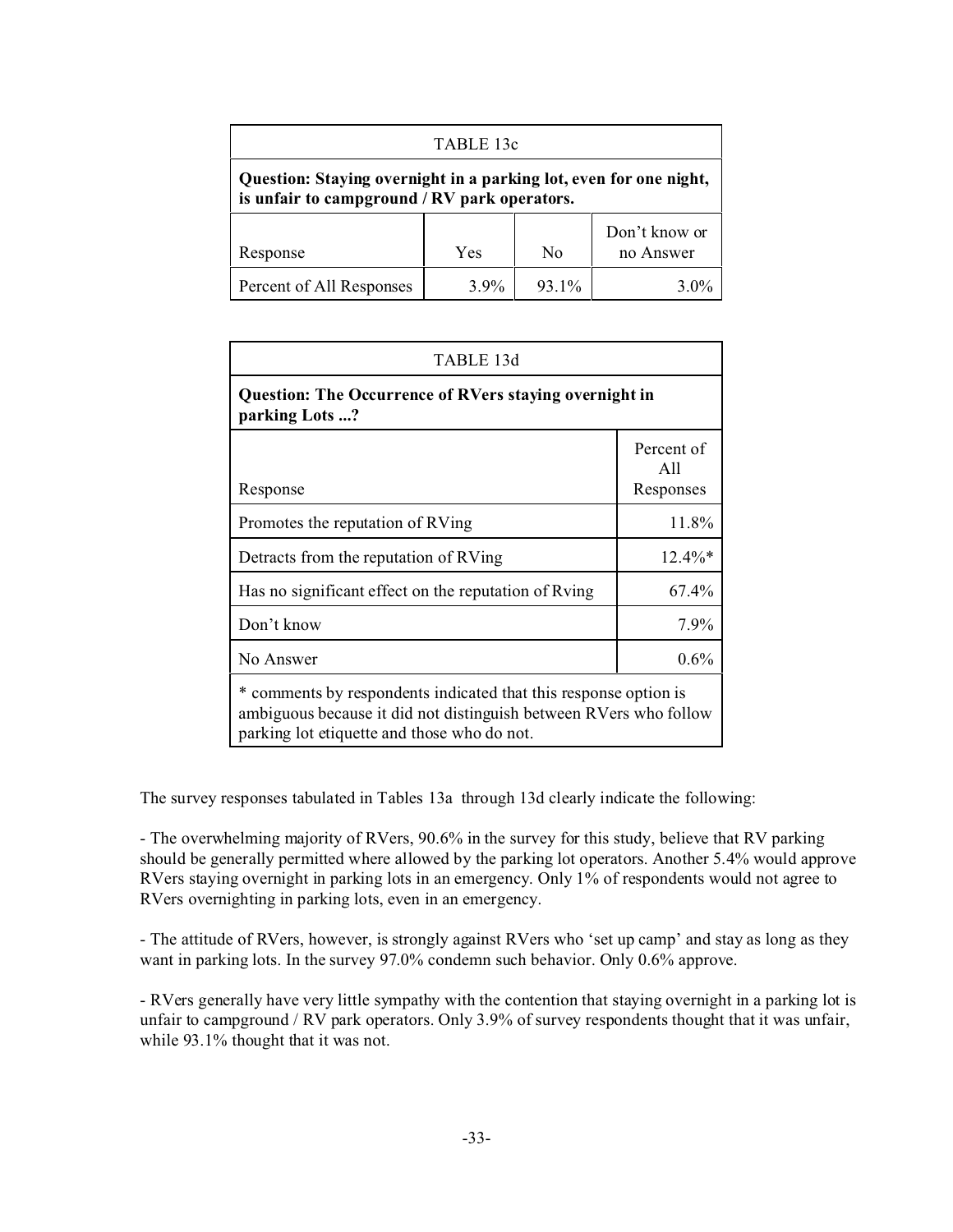- Regarding the effect of RVers overnighting in parking lots on the reputation of RVing, most RVers consider it to be neutral, in the survey 67.4% responded that there is no significant effect. About equal proportions responded that it promoted (11.8%) and conversely detracted (12.4%) from RVing's reputation.

## **6. RVER'S REACTION TO GOVERNMENT PROHIBITIONS ON THEIR STAYING OVERNIGHT IN PARKING LOTS**

The simplest and perhaps most effective reaction of RVers to prohibitions on staying overnight in parking lots is to avoid going to communities that have them. There are several reasons that many RVers object to such regulations:

- the inconvenience of searching out a campground /RV park when one is not available nearby, or if one is nearby it is full or closed for the season.

- the cost of RVing is increased by the price of staying in a campground / RV Park. This is especially annoying when RVers are forced to pay to stay in a campground / RV park in order to pull off the road for a few hours rest while traveling. In these instances RVers often do not utilize hook-ups and other campground / RV park facilities that they are paying for.

- feeling of not being welcome, caused by restrictions that imply: "Stay away from here. If you don't pay for a campground / RV park site ... this community does not want you".

- resentment towards rules by governments that limit the freedoms of individuals and businesses. In this case parking lot operators should be free to permit or not permit RVers from staying overnight, and where permitted RVers should be free to do so.

If too many communities adopt restrictions, thus making travel by RV too costly, impractical, inconvenient, or not agreeable, many RVers will curtail or cease RVing. The negative economic consequences of this would spread throughout RV manufacturing and sales enterprises and RV tourism service businesses, including campgrounds / RV parks.

The reason for imposing restrictions is primarily to help the local economy by increasing the revenues of campgrounds / RV parks. The restrictions would be self-defeating, however, if they cause a significant proportion of RVers to stay away from the community. Even a small reduction in RV tourism would adversely affect retailers, restaurateurs, fuel venders, attractions operators, etc. Given that RVers on average stay in campgrounds / RV parks the majority of the time, if the reduction in RV tourism is greater than about ten percent the business of campgrounds / RV parks would also be negatively impacted  $^{52}$ .

The survey for this study asked respondents how a state-wide or province-wide ban on RVers staying overnight in parking lots would affect their decision to travel to an area. Table 14 shows the survey results for all respondents, respondents by type, and for respondents who do not stay overnight in parking lots.

 $52$  This conclusion is based on the survey evidence that RVers tend to stay in campgrounds / RV parks about 9% of nights. That is for every 11 nights in an RV only 1 is in a parking lot, etc.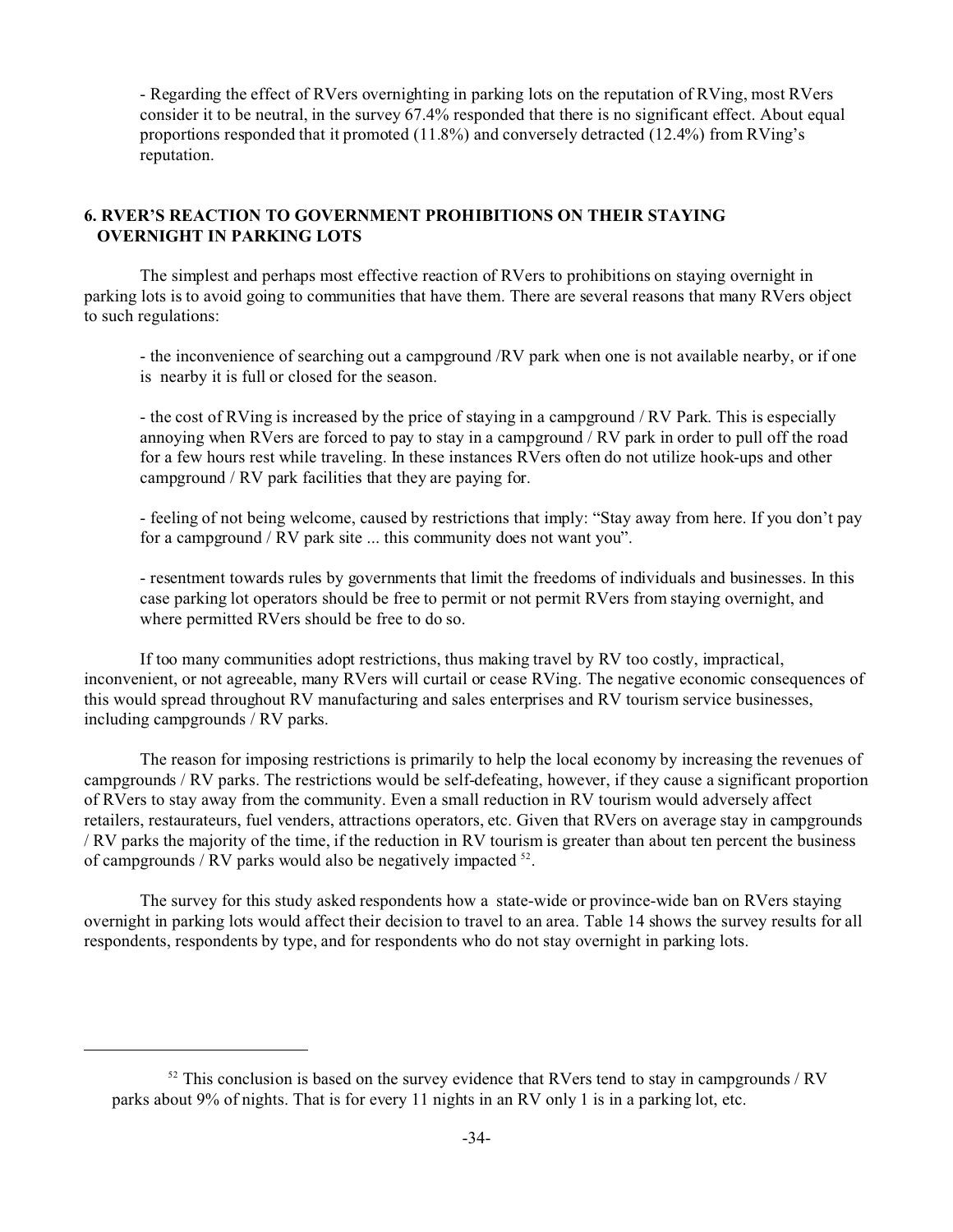| TABLE 14                                                                                                   |                                   |                        |                                     |                          |                          |  |  |  |
|------------------------------------------------------------------------------------------------------------|-----------------------------------|------------------------|-------------------------------------|--------------------------|--------------------------|--|--|--|
| <b>Reaction of RVers to a State-Wide or Province-Wide Ban</b><br>on Staying Overnight in Parking Lots      |                                   |                        |                                     |                          |                          |  |  |  |
| Type of RVer<br>(number of respondents in group)                                                           | Reduce<br>Desire to<br>Visit Area | <b>Boycott</b><br>Area | Increase<br>Desire to<br>Visit Area | N <sub>0</sub><br>Effect | N <sub>o</sub><br>Answer |  |  |  |
| <b>Percent of Respondents in Group</b>                                                                     |                                   |                        |                                     |                          |                          |  |  |  |
| Vacationer<br>(60 respondents)                                                                             | 48.3%                             | 23.3%                  | 3.3%                                | 25.0%                    | $0\%$                    |  |  |  |
| Long-Termer<br>(205 respondents)                                                                           | 54.1%                             | 29.3%                  | 1.0%                                | 15.6%                    | $0\%$                    |  |  |  |
| Full-Timer<br>(66 respondents)                                                                             | 43.9%                             | 36.4%                  | $0\%$                               | 18.2%                    | 1.5%                     |  |  |  |
| All Types<br>(331 respondents)                                                                             | 51.1%                             | 29.6%                  | 1.2%                                | 17.8%                    | $0.3\%$                  |  |  |  |
| RVers Who Do Not Overnight in<br>Parking Lots<br>$(31$ respondents - also included in the<br>groups above) | 25.8%                             | 9.7%                   | 9.7%                                | 54.8%                    | $0\%$                    |  |  |  |

For all types of RVers combined, a ban would cause one-half (51.1%) to reduce their desire to visit the area and nearly another one-third (29.6%) to boycott the area. A very small proportion, 1.2%, there would have increased desire to visit the area. For 17.8% the ban would have no effect on visitation. RVers of different types react somewhat differently, for instance, 83.4% of long-termers, 80.3% of full-timers, and 71.6% of vacationers have either reduced desire or would boycott an area.

An interesting sub-group of respondents to the survey are the thirty-one who do not stay overnight in parking lots, comprising or 9.4% of all respondents. Members of this subgroup include vacationers, long-termers, and full timers. The reactions of respondents who do not stay overnight in parking lots would presumably not be influenced by considerations of cost nor inconvenience. Yet, a ban would cause 25.8% of them to reduce their desire to visit an area and 9.7% would boycott it. Partially offsetting this negative result, 9.7% of these respondents would have increased desire to visit the area. For 54.8% there would be no effect. On balance, however, even for the sub-group of RVers who do not stay overnight in parking lots a ban would likely have a significant adverse impact on local RV tourism.

A case study on the economic impact of Nova Scotia's prohibition on RVers staying overnight everywhere except licensed private and public campgrounds is described in section 9 of this study. For purposes of this case study the survey asked two Nova Scotia-specific questions: "What is the probability that you will take an RV trip to Nova Scotia within the next 5 years if the overnight parking ban i) remains or ii) is removed. The average probabilities for all respondents is 36.3% if the ban remains and 71.3% if it is removed. This dramatic impact is consistent with the general reactions shown in Table 14.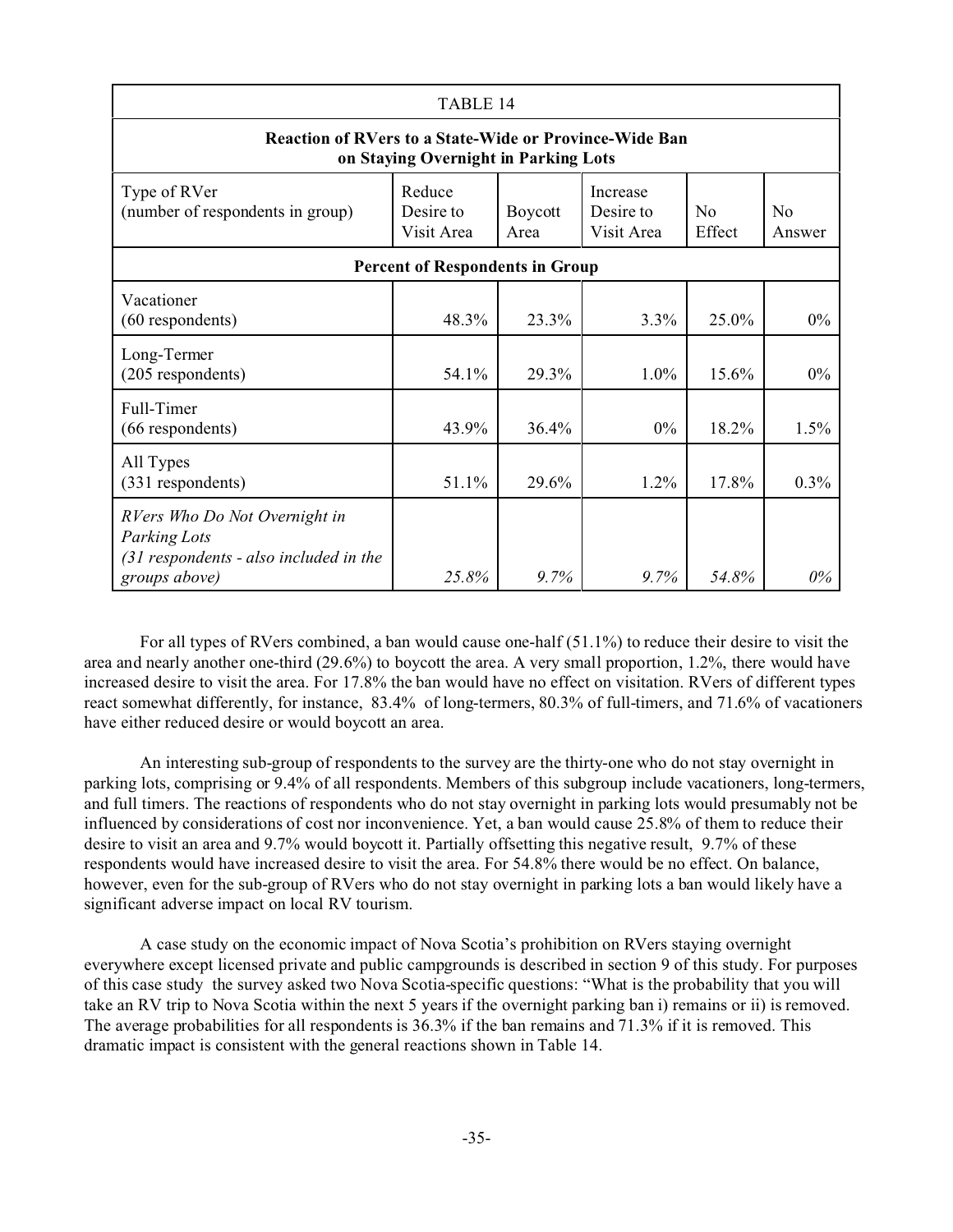The survey did not specifically ask RVers if they are attracted to communities that allow RVers to stay overnight in parking lots, but such would seem to be the case. If so, it would benefit an area to promote RV tourism by adopting a policy specifically allowing RVers, within reason, to stay overnight in parking lots where permitted by the parking lot operator. While some RVers may be diverted from local campgrounds / RV parks, this would likely be more than offset by the increase in RVers coming to the area.

#### A Compromise Policy Solution

The opinions expressed by RVers responding to the survey for this study and to other surveys lead to the following three considerations that are significant for jurisdictions that ban, or intend to ban, RVers from staying overnight in parking lots. They are:

- RVers are strongly in favor of the right to stay overnight in parking lots where approved by the parking lot owners,

- RVers in significant proportions tend to avoid regions where such a ban exists, and
- RVers generally are intolerant of their counterparts who do not follow parking lot etiquette.

With these considerations there appears to be room for a compromise where governments can maintain the good will and tourism business of RVers and yet reasonably protect the market of private campgrounds / RV parks. That is allow RVers to stay overnight in parking lots, but do not allow RVers to 'camp' in a parking lot nor stay multiple nights. RVers who follow parking lot etiquette would be allowed to stay for a night. The implication of the survey responses is that RVers would accept this compromise. The reason for RVers' endorsement would not be from consideration of fairness to campground / RV park operators, but rather disdain for the few RVers who flaunt parking lot etiquette. This could be a powerful force in ensuring that RVers would not abuse the privilege of being able to stay overnight in parking lots.

#### **7. ECONOMIC IMPORTANCE OF RV TOURISM IN NOVA SCOTIA**

In a 2001 study "Improving the Nova Scotia Campground Industry" Dr. Doug Crapo carried out a comprehensive economic impact analysis of RVing and other camping tourist activity in Nova Scotia <sup>53</sup>. This section of the current study uses many of Dr. Crapo's findings and extends them to examine the economic impact of Nova Scotia's prohibition on RVers staying overnight everywhere except in licensed private and public campgrounds.

There are numerous studies on the topic of estimating the economic impact of tourism, involving various jurisdictions and types of tourist activity. The economic effect is usually measured in terms of dollars of household income, government revenues, and employment generated as a result of expenditures by tourists. Tourist 'direct' expenditures initiate a chain of additional spending by businesses to purchase supplies and services, pay workers, remunerate investors, and pay taxes, all of which triggers other rounds of spending diffused throughout the local economy. The effect eventually fades as purchases of imports from outside the region, outward transfers of income and taxes, and savings by individuals and businesses (and governments) offset direct tourist expenditures. A statistic derived by input-output analysis, referred to as a 'multiplier factor', allows for the approximate calculation of the full economic impact of tourism expenditures.

<sup>&</sup>lt;sup>53</sup> Crapo, David,. "Improving the Nova Scotia Campground Industry" (prepared for the Tourism Industry Association of Nova Scotia by EXCELeration corp, May 2001).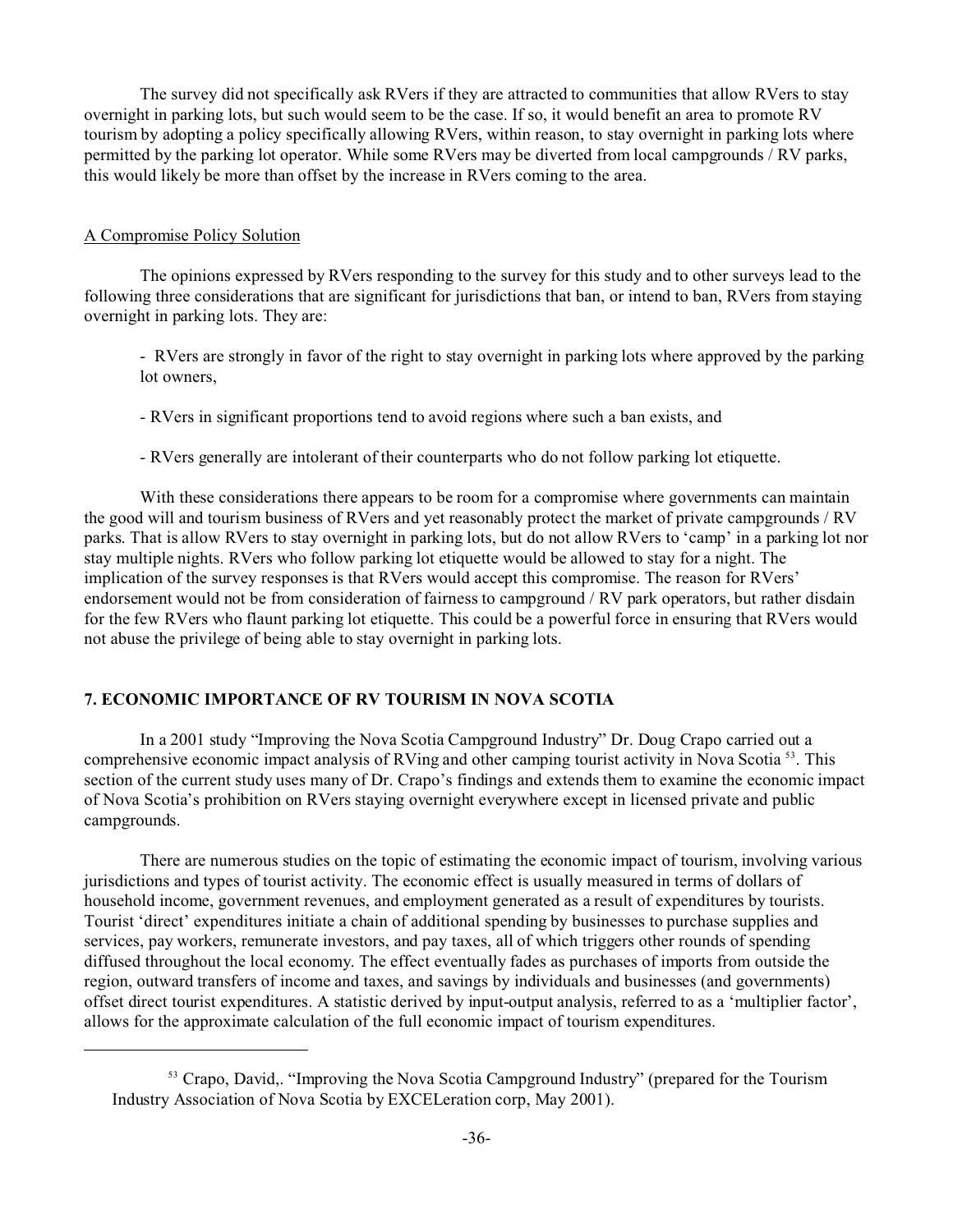In examining the economic impact of tourism in a region generally only those tourists visiting from outside are considered. The reason for this is stated by Dr. Crapo <sup>54</sup>:

"Campgrounds, as with other forms of tourism accommodation, require investment by entrepreneurs, financial and investment institutions, and governments (whose money ultimately comes from taxpayers). Most of the facilities created by such investment are used by both residents and visitors. While a private business may not care where a customer comes from, government agencies do have a particular interest in the ability of tourism development to attract visitors from outside their jurisdiction. As visitors come into an area, they spend money on a variety of goods and services. This new money creates income, jobs, and tax revenues in the community. This new income, in effect, pays back the entrepreneurs, investors, and government for their support of the initial tourism development. Tourism investment by destinations encourages visitor spending which, in turn, repays or rewards the investment that encouraged the visit and associated spending."

### Overview of RV Tourism in Nova Scotia

As a measure of tourism activity, the Nova Scotia Department of Tourism, Culture and Heritage compiles comprehensive data on the number of non-Nova Scotian automobiles and RVs entering the Province by origin (i.e. province or state). Such a tally is feasible because Nova Scotia is a peninsula and the entrance points are few<sup>55</sup>. Table 15 shows the number of Non-Nova Scotian RVs and automobiles entering Nova Scotia in 1997 through 2004.

| TABLE 15                                                                                          |       |       |         |       |       |      |         |       |
|---------------------------------------------------------------------------------------------------|-------|-------|---------|-------|-------|------|---------|-------|
| Number of Non-Nova Scotian Vehicles by Type Entering the Province<br><b>Thousands of Vehicles</b> |       |       |         |       |       |      |         |       |
| Year                                                                                              | 1997  | 1998  | 1999    | 2000  | 2001  | 2002 | 2003    | 2004  |
| <b>RV</b>                                                                                         | 34.5  | 38.8  | 39.9    | 36.6  | 30    | 37   | 32.2    | 28.9  |
| Automobile                                                                                        | 431.5 | 499.1 | 626.2   | 616.3 | 600.9 | 588  | 566     | 574.8 |
| Total                                                                                             | 466   | 537.9 | 666.1   | 652.9 | 630.9 | 625  | 598.2   | 603.7 |
| RV as % of Total                                                                                  | 7.4%  | 6.7%  | $6.0\%$ | 5.6%  | 4.8%  | 5.9% | $5.4\%$ | 4.8%  |

Notes: Vehicle counts derived by dividing published number of visitors by RV or automobile mode by respective average party size. Approximately 6% of RVs were tent trailers.

Source: Nova Scotia Department of Tourism, Culture and Heritage

<sup>&</sup>lt;sup>54</sup> Crapo.32.

<sup>&</sup>lt;sup>55</sup> There are two roads into the Province, at Amherst and Tidnish (both connecting to New Brunswick), and four ferry entrance locations: at Caribou (connecting to Prince Edward Island), North Sydney (Newfoundland and Labrador), Digby (New Brunswick), and Yarmouth (Maine).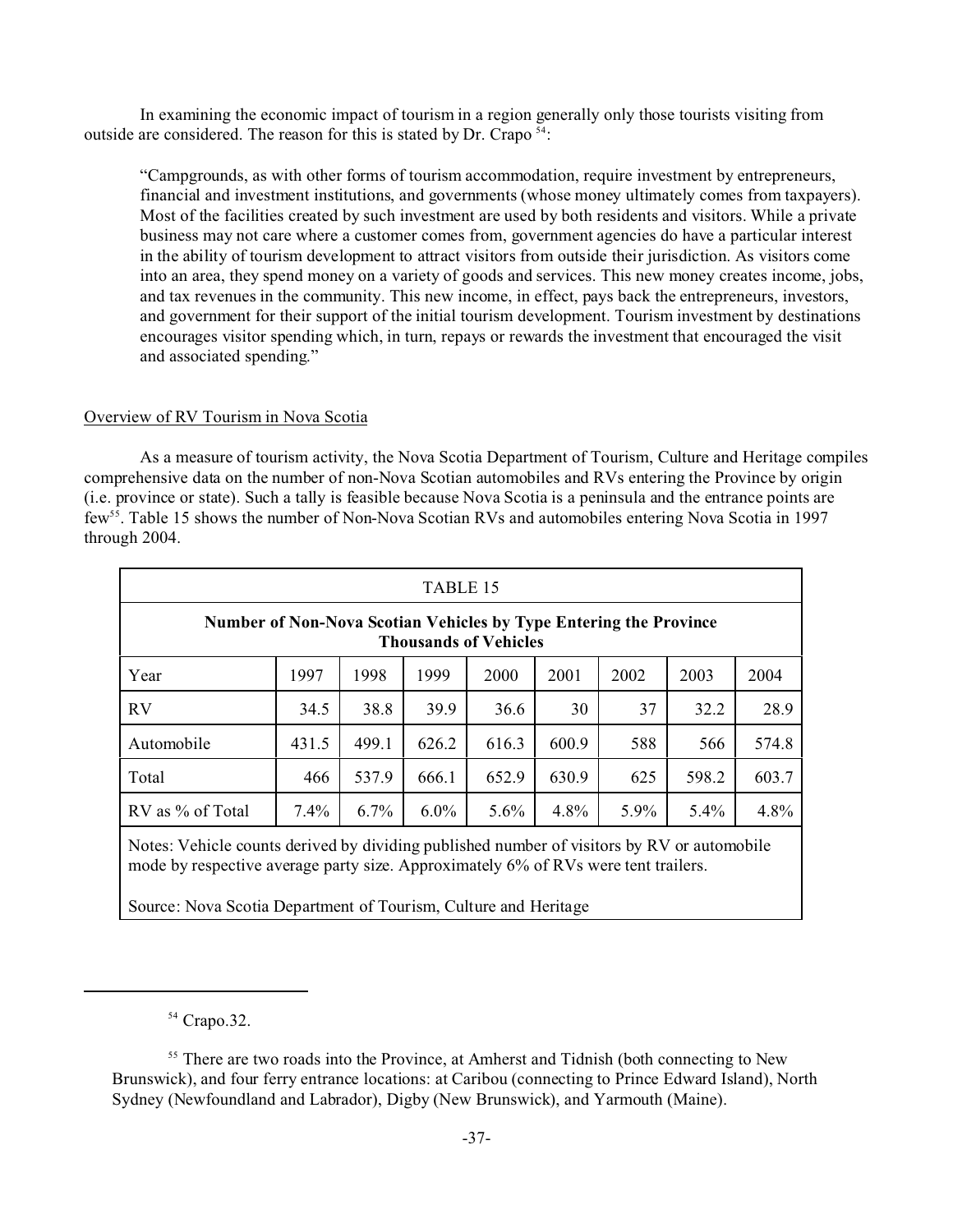The vehicle counts encompass visitors to Nova Scotia for all reasons including tourism. A visitor exit survey conducted by the Nova Scotia Department of Tourism, Culture and Heritage in the year 2004 indicated that 'general pleasure / recreation' was the main reason for entering the Province for 51% of visitors in automobiles and 71% for visitors in RVs <sup>56</sup>. (Visit friends and relatives was given as the main reason for 25% of visitors in automobiles and 11% for visitors in RVs.)

The trend of RVs entering Nova Scotia from 1997 through 2004 is generally downward. The number of RVs entering in the four-year period 2001-2004 is 14.5% below that in 1997-2000. In 2004 the number of RVs entering was 27.6% below that of 1999, the peak year in Table 15.

The distribution of the origin of RVs entering Nova Scotia in 2004 was:

| Atlantic Canada            | 28.6%     |
|----------------------------|-----------|
| Quebec                     | 8.8%      |
| Ontario                    | 25.8%     |
| Western Canada             | 6 7%      |
| Total Canada               | 69.9%     |
|                            |           |
| New England States         | $7.7\%$   |
| Other Atlantic States      | $10.2\%$  |
| <b>Central States</b>      | $7.5\%$   |
| <b>Western States</b>      | 4.7%      |
| <b>Total United States</b> | 30.1%     |
| Total                      | $100.0\%$ |
|                            |           |

According to the 2004 exit survey, RVers on average spent 8.5 nights in Nova Scotia. The distribution of average nights by accommodation type is shown in Table 16. Also included in the table is the total estimated number of nights by accommodation type spent by the 28,900 RVs which entered the Province in 2004. For all types of accommodations the aggregate number was 245,560 nights.

| TABLE 16                                                                                                                                                                   |                                       |                                     |  |  |  |  |  |
|----------------------------------------------------------------------------------------------------------------------------------------------------------------------------|---------------------------------------|-------------------------------------|--|--|--|--|--|
| Distribution of Average Nights of Accommodation in 2000 and<br><b>Estimated Total Nights by Accommodation Type for 28,900 RVers</b><br><b>Entering Nova Scotia in 2004</b> |                                       |                                     |  |  |  |  |  |
| Location                                                                                                                                                                   | Average<br>Number of<br><b>Nights</b> | Total<br>Number of<br><b>Nights</b> |  |  |  |  |  |
| Licensed fixed roof and private cottage                                                                                                                                    | 2.1                                   | 60,690                              |  |  |  |  |  |
| Home of friends or relatives                                                                                                                                               | 1.1                                   | 31,790                              |  |  |  |  |  |
| National or Provincial campground                                                                                                                                          | 0.7                                   | 20.230                              |  |  |  |  |  |

<sup>56</sup> Nova Scotia Department of Tourism, Culture and Heritage: "2004 Nova Scotia Visitor Exit Survey", 2005. Appendix A, Table 8.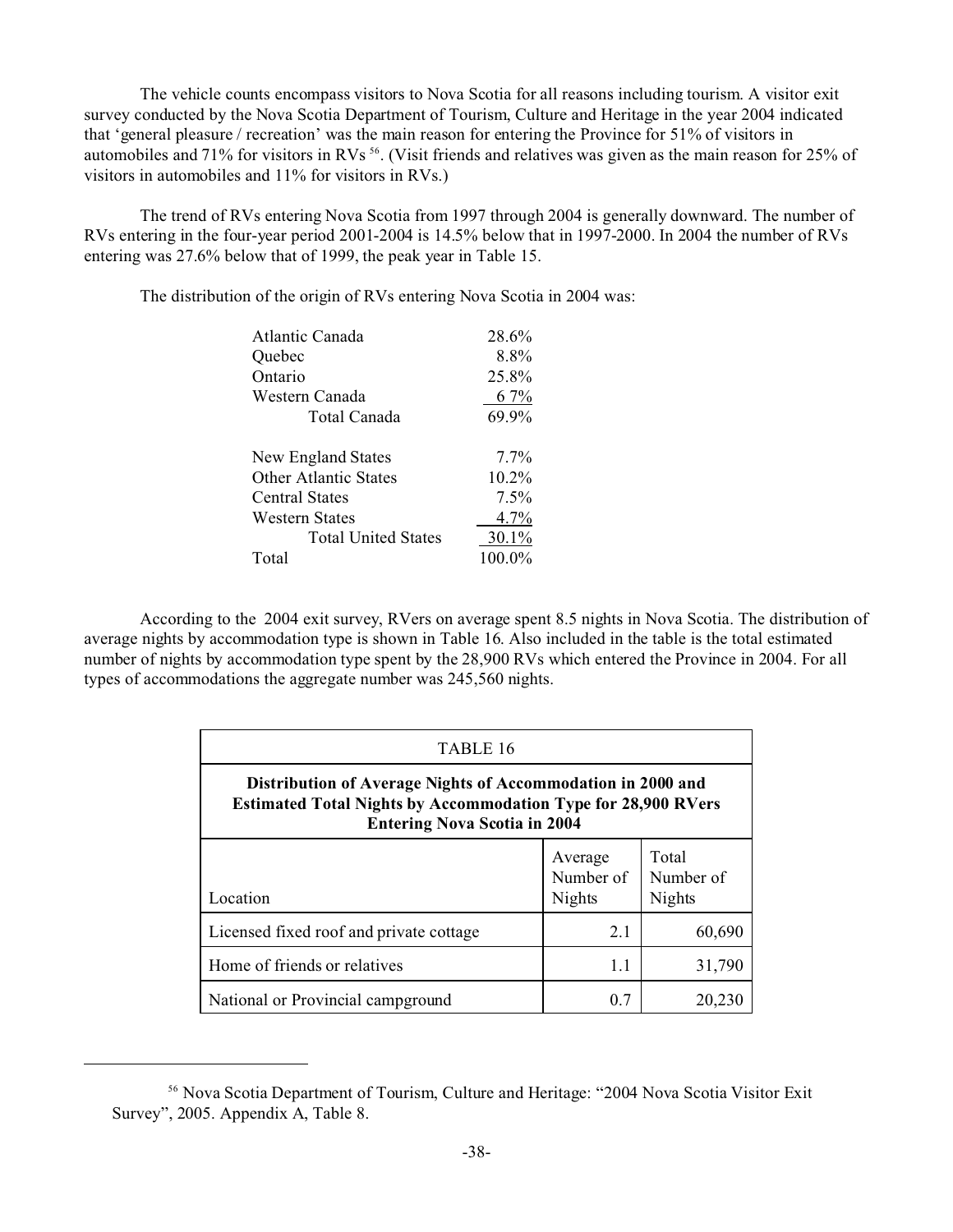| TABLE 16                                                                                                                                                                   |                                                                                                                                               |                                     |  |  |  |  |  |
|----------------------------------------------------------------------------------------------------------------------------------------------------------------------------|-----------------------------------------------------------------------------------------------------------------------------------------------|-------------------------------------|--|--|--|--|--|
| Distribution of Average Nights of Accommodation in 2000 and<br><b>Estimated Total Nights by Accommodation Type for 28,900 RVers</b><br><b>Entering Nova Scotia in 2004</b> |                                                                                                                                               |                                     |  |  |  |  |  |
| Location                                                                                                                                                                   | Average<br>Number of<br><b>Nights</b>                                                                                                         | Total<br>Number of<br><b>Nights</b> |  |  |  |  |  |
| Privately operated campgrounds / trailer parks                                                                                                                             | 4.1                                                                                                                                           | 118,490                             |  |  |  |  |  |
| Other                                                                                                                                                                      | $0.4^{\circ}$                                                                                                                                 | 11,560                              |  |  |  |  |  |
| Total nights                                                                                                                                                               | 8.5                                                                                                                                           | 245,560                             |  |  |  |  |  |
| Appendix A, (derived from) Table 16.                                                                                                                                       | Source of average number of nights: Nova Scotia Department of Tourism,<br>Culture and Heritage: "2004 Nova Scotia Visitor Exit Survey", 2005. |                                     |  |  |  |  |  |

Fifty-seven percent of the total nights spent by RVers were in public campgrounds or private 'campgrounds / trailer parks', for a combined number of 138,720 nights. The 'other' category, comprising 11,560 nights, includes RVers attending festivals, working RVers parked on construction sites, farms, etc., and presumably RVers staying overnight in parking lots.

The widespread economic importance of RVers visiting Nova Scotia is reflected in their pattern of expenditures, shown in Table 17. Total RVers' expenditures by category in 2004 is estimated by multiplying the array of average expenditures by type, determined by the "2004 Nova Scotia Visitor Exit Survey", by the 28,900 of RVs entering the Province in 2004.

| TABLE 17                                                                                                                                                        |       |             |  |  |  |  |  |
|-----------------------------------------------------------------------------------------------------------------------------------------------------------------|-------|-------------|--|--|--|--|--|
| <b>Estimated Expenditure Impact by Type</b><br>of RVers Entering Nova Scotia in 2004                                                                            |       |             |  |  |  |  |  |
| <b>Estimated Aggregate</b><br>Expenditure of 28,900<br>Average<br>RVs Entering Nova<br>Expenditure<br>by Type per RV<br>Scotia in 2004<br>Type of Expenditure * |       |             |  |  |  |  |  |
| Fixed roof accommodations                                                                                                                                       | \$138 | \$3,988,200 |  |  |  |  |  |
| Campground fees<br>[all campgrounds]                                                                                                                            | \$129 | \$3,728,100 |  |  |  |  |  |
| Restaurants                                                                                                                                                     | \$255 | \$7,369,500 |  |  |  |  |  |
| Ferry & Air Fares                                                                                                                                               | \$149 | \$4,306,100 |  |  |  |  |  |
| Auto - Repairs/Gas/Oil                                                                                                                                          | \$287 | \$8,294,300 |  |  |  |  |  |
| Taxi/Car Rental                                                                                                                                                 | \$19  | \$549,100   |  |  |  |  |  |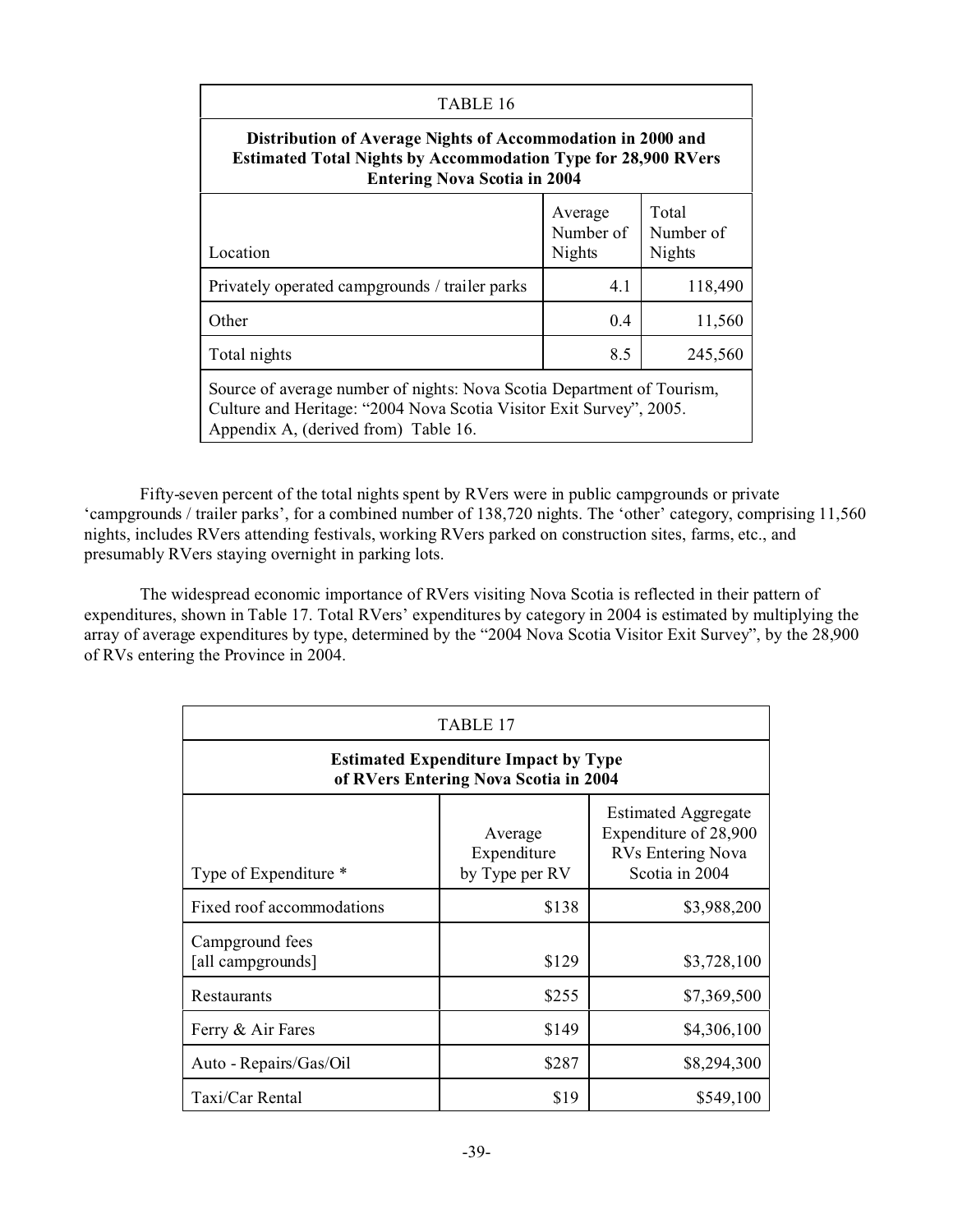| TABLE 17                                                                                                                                                                                   |                                          |                                                                                                   |  |  |  |  |
|--------------------------------------------------------------------------------------------------------------------------------------------------------------------------------------------|------------------------------------------|---------------------------------------------------------------------------------------------------|--|--|--|--|
| <b>Estimated Expenditure Impact by Type</b><br>of RVers Entering Nova Scotia in 2004                                                                                                       |                                          |                                                                                                   |  |  |  |  |
| Type of Expenditure *                                                                                                                                                                      | Average<br>Expenditure<br>by Type per RV | <b>Estimated Aggregate</b><br>Expenditure of 28,900<br><b>RVs Entering Nova</b><br>Scotia in 2004 |  |  |  |  |
| Groceries & Liquor                                                                                                                                                                         | \$140                                    | \$4,046,000                                                                                       |  |  |  |  |
| N.S. Hand Crafted Products                                                                                                                                                                 | \$76                                     | \$2,196,400                                                                                       |  |  |  |  |
| <b>Clothing Purchases</b>                                                                                                                                                                  | \$59                                     | 1705100                                                                                           |  |  |  |  |
| Other Shopping                                                                                                                                                                             | \$4                                      | \$115,600                                                                                         |  |  |  |  |
| Recreation & Entertainment<br>(incl. entrance fees, tours, etc.)                                                                                                                           | \$81                                     | \$2,340,900                                                                                       |  |  |  |  |
| Other                                                                                                                                                                                      | \$21                                     | \$606,900                                                                                         |  |  |  |  |
| Total Expenditure(\$)                                                                                                                                                                      | 1361                                     | \$39,332,900                                                                                      |  |  |  |  |
| * includes sales taxes.<br>Source of average expenditures: Nova Scotia Department of Tourism, Culture and<br>Heritage: "2004 Nova Scotia Visitor Exit Survey", 2005. Appendix A, Table 15. |                                          |                                                                                                   |  |  |  |  |

As previously mentioned, these direct expenditures initiate a series of subsequent expenditures by businesses for inputs from other businesses, payment of wages and taxes, and disbursement of earnings. They, in turn, trigger their own subsequent expenditures and distributions. Thus, there is a multiplier effect from the injection of new expenditure into the economy, such as occurs with RVers visiting Nova Scotia. The multiplier factors for total economic impact of RV expenditures in this study are borrowed from the "2004 New Brunswick Tourism Industry Performance Report"<sup>57</sup> Adequate multiplier factors for Nova Scotia were not available for this study<sup>58</sup>. Fortunately the input-output relationships for Nova Scotia and New Brunswick should be similar, and New Brunswick's multiplier factors are a reasonable substitute. Table 18 summarizes the factors and estimated total economic impact in terms of employment and provincial and municipal tax revenues in 2004 as result of an overall estimated expenditure of \$39.3 million dollars by RV tourists visiting Nova Scotia, from Table 17.

<sup>&</sup>lt;sup>57</sup> New Brunswick Tourism and Parks, "New Brunswick Tourism Industry Performance Report" (Province of New Brunswick, June 2005)

<sup>&</sup>lt;sup>58</sup> The Government of Nova Scotia, in the Department of Finance, maintains the Nova Scotia Input-Output Model from which multiplier factors are routinely calculated for internal government use and approved studies. The author was refused access to this information. The Department of Tourism, Culture, and Heritage did provide multiplier factors, but these were inadequate because they did not include 'induced' (i.e. household sector) effects which are substantial in the economic impact of tourism expenditures.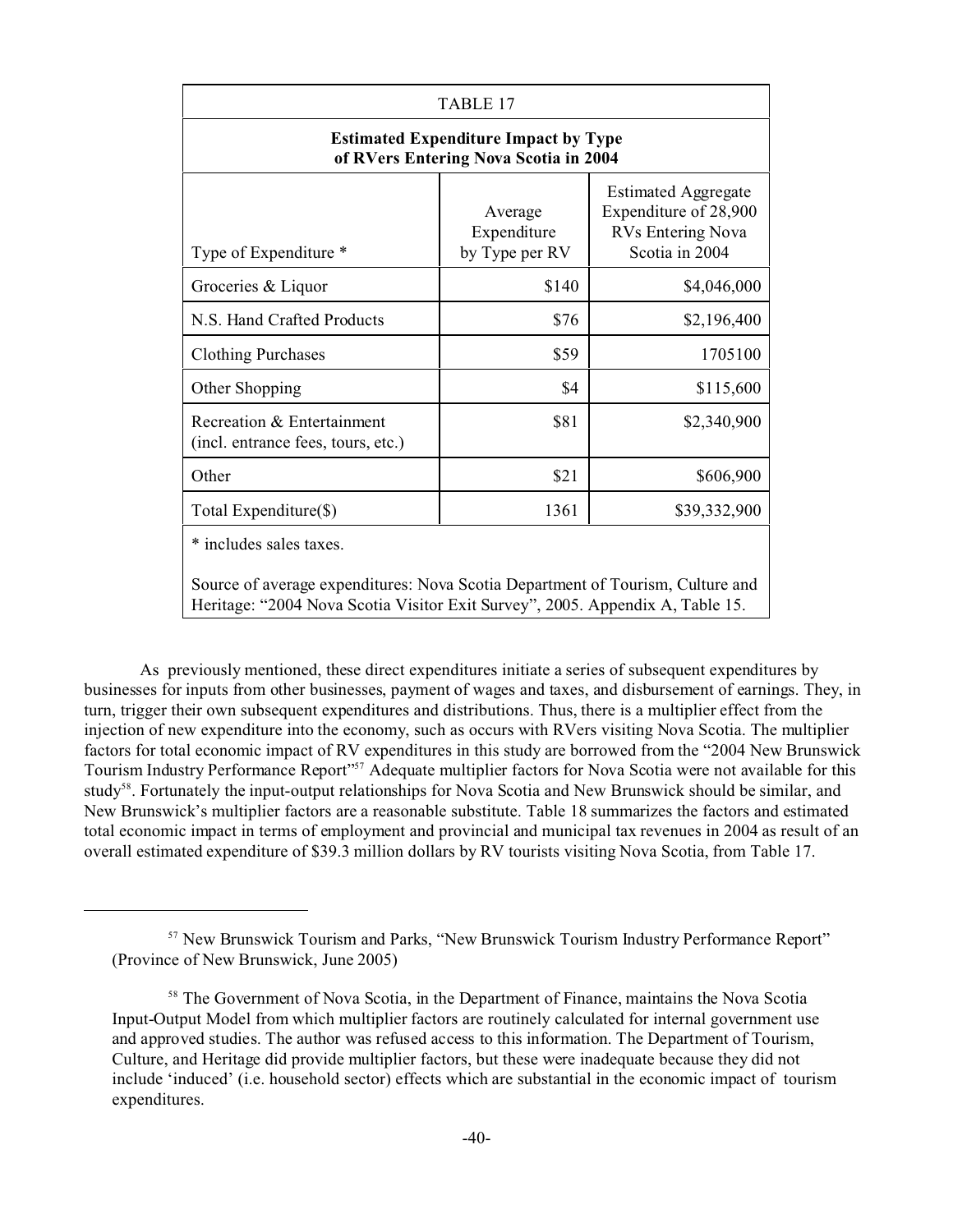| TABLE 18                                                                                                                                                    |           |             |  |  |  |  |
|-------------------------------------------------------------------------------------------------------------------------------------------------------------|-----------|-------------|--|--|--|--|
| <b>Estimated Impact of RV Tourism in Nova Scotia in 2004</b>                                                                                                |           |             |  |  |  |  |
| Total Impact of \$39.3<br><b>Total Impact Factor per</b><br>\$1 million of RV Tourist<br>million of RV Tourist<br>Expenditure<br>Expenditure<br>Impact Type |           |             |  |  |  |  |
| Employment - person years                                                                                                                                   | 27.8      | 1,092       |  |  |  |  |
| Provincial Government Taxes                                                                                                                                 | \$205,000 | \$8,076,000 |  |  |  |  |
| Municipal Government Taxes                                                                                                                                  | \$44,000  | \$1,729,000 |  |  |  |  |

Of note is the estimate of 1,092 person years of employment. Most of the direct employment associated with campground and other RVer-related activities occurs in the five months of late spring, summer, and early fall. Thus, the number of employment positions would be in the range of 2,000 during the camping season.

# **8. PROFILE OF THE NOVA SCOTIA CAMPGROUND SECTOR**

Campground accommodations in Nova Scotia are provided by licensed private campgrounds and Provincial and National parks. (There are several community and municipal campgrounds which are licensed and regulated in the same manner as private campgrounds; in this study they are grouped with private campgrounds.) Table 19 summarizes the characteristics of the parks and campgrounds. Except for visiting Friends and relatives and attending licensed special events, these are the only accommodations in the Province where RVers who are members of the traveling public are legally allowed to spend the night.

| TABLE 19                         |                                                                     |                |          |                                        |                                                          |                                               |  |  |  |
|----------------------------------|---------------------------------------------------------------------|----------------|----------|----------------------------------------|----------------------------------------------------------|-----------------------------------------------|--|--|--|
|                                  | <b>Characteristics of Parks and Campgrounds in Nova Scotia 2004</b> |                |          |                                        |                                                          |                                               |  |  |  |
| Approx. No. of Sites<br>Serviced |                                                                     |                |          |                                        |                                                          |                                               |  |  |  |
| Type                             | Number                                                              | Short-<br>Term | Seasonal | <b>Sites</b><br>Available              | Approx. Site<br>Fee per Night<br>(2005)                  | <b>Season Dates</b><br>(2005)                 |  |  |  |
| National<br>Parks                | 2 parks<br>(8 camping<br>locations)                                 | 908            | $\theta$ | Some at C.B.<br>Highlands<br>Nat. Park | \$15.75 to \$28                                          | May 20 to Oct.10<br>All year at<br>Kejimkujik |  |  |  |
| Provincial<br>Parks              | 20                                                                  | 1,550          | $\theta$ | No                                     | \$14 basic,<br>\$18 with flush<br>toilets and<br>showers | May 20 to Oct.10<br>or<br>June 17 to Sept.5   |  |  |  |
| Private<br>Campgrounds*          | 130                                                                 | 7,900          | 3,300    | In most<br>campgrounds                 | $$25.30**$                                               | Varies: mid-May<br>to end of October          |  |  |  |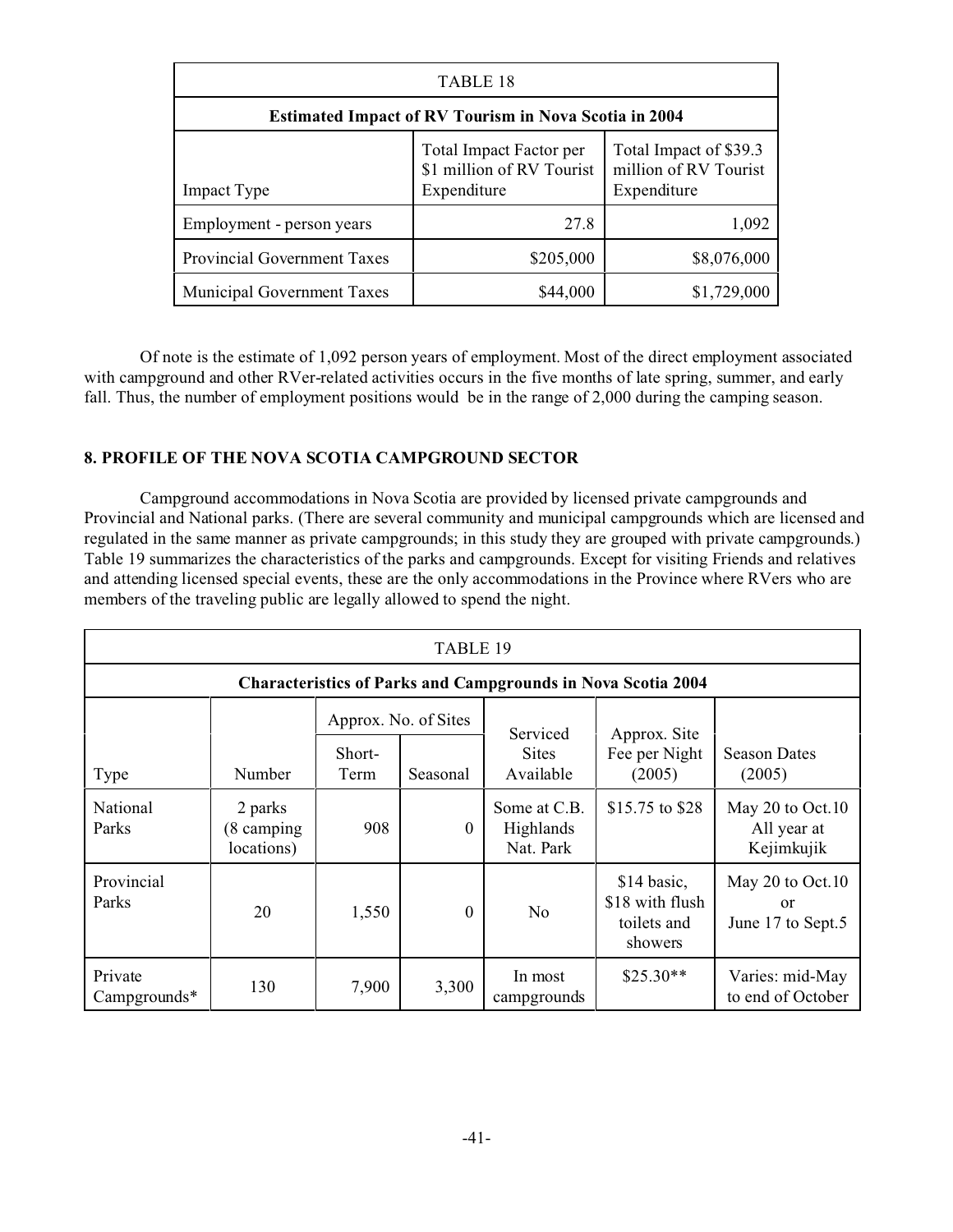#### Table 19 Notes

\* includes community and municipal campgrounds. For number of sites refer to Table 20.

\*\* average of highest prices listed for each campground in "2005 Doers and Dreamers Guide / This is Nova Scotia", presumably corresponding to peak season and including all available hook-ups (if any); no account is made for multi-night or senior discounts.

Sources:

Nova Scotia Department of Tourism, "2005 Doers and Dreamers Guide / This is Nova Scotia". Nova Scotia Department of Tourism, Culture and Heritage Internet website,"Tourism Insights", April 30, 2005.

The total number of campground sites in Nova Scotia has been essentially constant since at least 1988<sup>59</sup>, as has the number of public and private campgrounds  $60$ .

The supply of private campground sites is divided into short-term and seasonal sites. Short-term sites are intended for use by members of the traveling public who stay fewer than 30 days at the campground. Short-term sites, whether public or privately operated , may be used by RVers and tenters. In private campgrounds the overwhelming majority of occupants of short-term sites are in RVs. Long-term sites are intended to be occupied for a period of 30 days or longer; these sites are not subject to Tourist Accommodations Act minimum standards.

In most instances, RVers visiting Nova Scotia would utilize 'short-term' sites of which there were about 10,400 in the year 2004. Private campgrounds supply about three-quarters of the short-term sites. Serviced shortterm sites are mostly provided by private campgrounds (but not all private campgrounds have serviced sites).

Table 20 examines the distribution of short-term and seasonal site supply and occupancy rates as reported by private campground operators to the Department of Tourism, Culture and Heritage. Figures are for the month of August, which with July has the highest site utilization.

<sup>&</sup>lt;sup>59</sup> Crapo. 5.

<sup>&</sup>lt;sup>60</sup> According to an official with the Department of Tourism, Culture and Heritage the number of private campgrounds has not changed significantly in twenty-five years.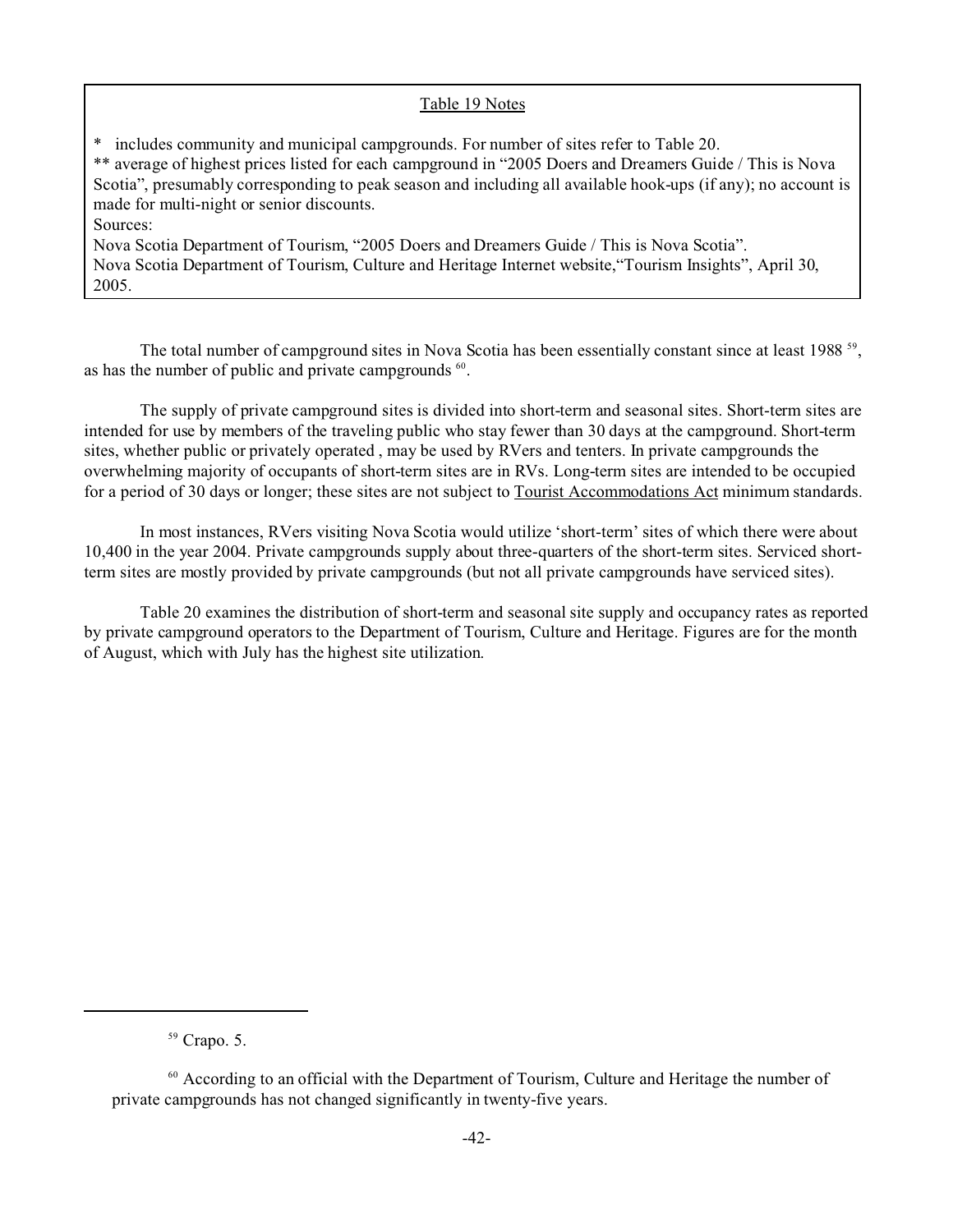| <b>TABLE 20</b>          |                                              |        |        |        |        |        |  |  |  |
|--------------------------|----------------------------------------------|--------|--------|--------|--------|--------|--|--|--|
|                          | Private Campground Supply of Sites in August |        |        |        |        |        |  |  |  |
| Year                     | 2001<br>2000<br>2002<br>2003<br>2004         |        |        |        |        |        |  |  |  |
| Short-<br>Term           | Number<br>of Sites                           | 7,468  | 7,408  | 7,877  | 7,958  | 7,903  |  |  |  |
| <b>Sites</b>             | Occupancy<br>Rate                            | 29.3%  | 32.6%  | 34.1%  | 30.5%  | 29.1%  |  |  |  |
| Seasonal<br><b>Sites</b> | Number of<br><b>Sites</b>                    | 3,063  | 3,236  | 3,260  | 3,275  | 3,258  |  |  |  |
|                          | Occupancy<br>Rate                            | 99.9%  | 99.9%  | 100.0% | 100.0% | 100.0% |  |  |  |
| Total                    | Number of<br><b>Sites</b>                    | 10,531 | 10,644 | 11,137 | 11,233 | 11,191 |  |  |  |
|                          | Occupancy<br>Rate                            | 49.9%  | 53.1%  | 53.4%  | 50.8%  | 49.7%  |  |  |  |

During the 2000 to 2004 period there was a modest increase of 6.3% in the total number of private campground sites. A strategy of the private campground industry is evident in the consistently full-capacity utilization of seasonal sites versus the relatively modest occupancy rate of short-term sites, in the range of 29.1% to 34.1% in August, depending on year. The strategy is to designate those sites that are occupied by seasonal campers as 'seasonal' with short-term sites being a substantial residual. The short-term site occupancy rates for private campgrounds in the 'camping' months before July and after August are invariably very low. For example in 2004 private campground short-term site occupancy was in the range of 9% in June and 13% in September.

Even though the number of short-term sites supplied are more than double that of seasonal sites, in terms of total nights sold seasonal sites predominate, as seen in the figures below.

|            | 2004 Private       |
|------------|--------------------|
|            | Campground         |
| Type       | <b>Nights Sold</b> |
| Short-Term | 202,847            |
| Seasonal   | 468,107            |
| Total      | 670,954            |

Source: Nova Scotia Department of Tourism, Culture and Heritage

Seasonal campers are primarily from Nova Scotia, which means that are not a significant contributor to the economic benefits flowing from RV tourism. As Dr. Crapo observed in his study, "Seasonal campers are usually from nearby, bring supplies from home and do not spend much money on other services /activities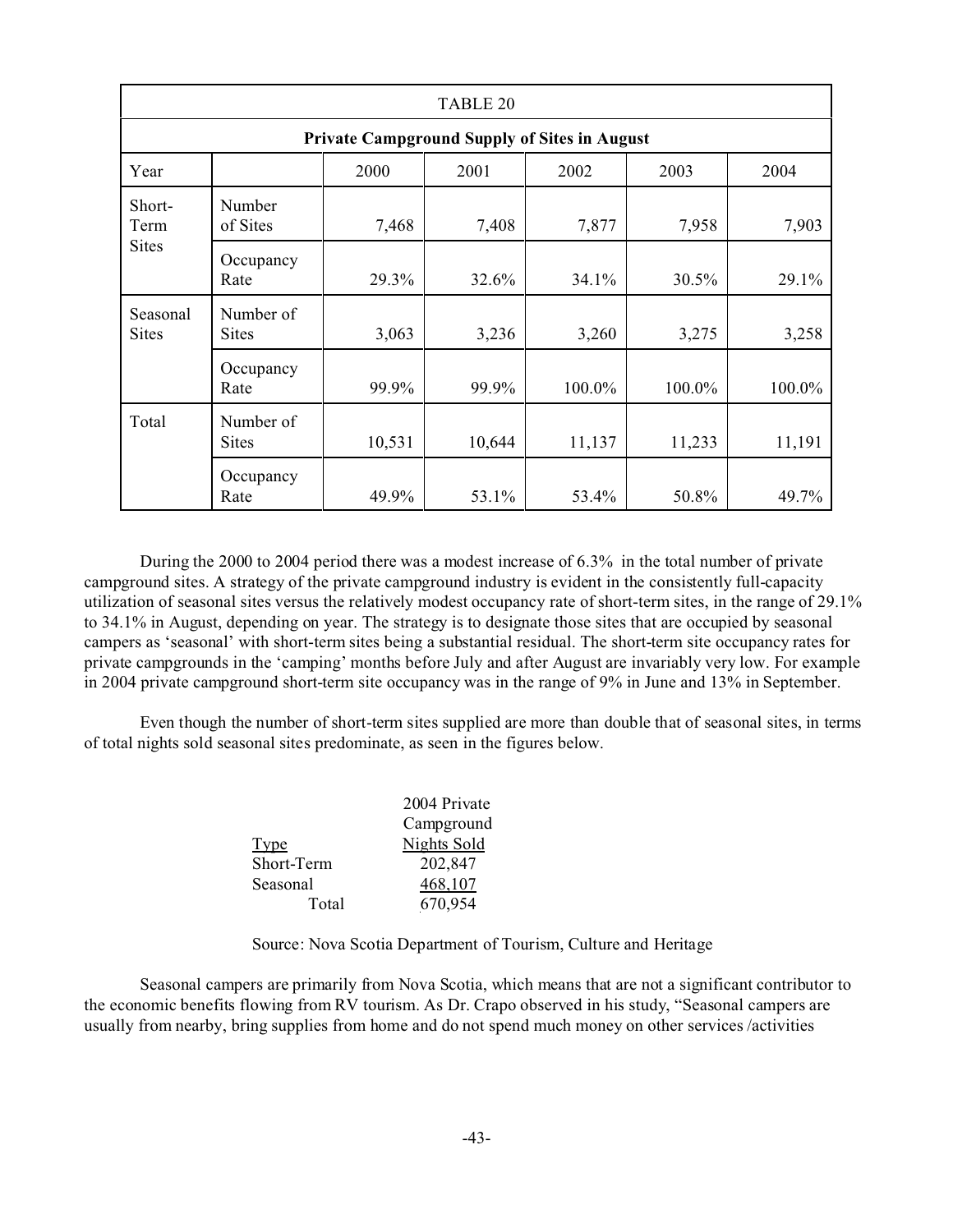available at the campground." <sup>61</sup>

Campground sites generally, whether public or privately operated, may be used by RVers from Nova Scotia and elsewhere - and by tenters. Data are available on the number of party registrations in private campgrounds for all sites by origin, and the distribution is shown below for the year 2004.

|                      | 2004 Private    |
|----------------------|-----------------|
|                      | Campground      |
|                      | Distribution of |
| Origin               | Registrations   |
| Nova Scotia*         | $30.1\%$        |
| Other Canada         | 38.5%           |
| <b>United States</b> | 23.7%           |
| Other Country        | 7.7%            |
| Total                | 100.0%          |

\* includes Nova Scotian seasonal campers Source: Nova Scotia Department of Tourism, Culture and Heritage

Party registration data are distorted by RVers staying at multiple campgrounds, in short-term sites, during their travels in the Province. Never the less, the importance of RVers from outside of Nova Scotia, especially for private campground short-term sites is reflected in the distribution of registrations.

An estimated distribution of revenues in public and private campgrounds is shown in Table 21.

| TABLE 21                                                                                                             |                                                                                                                                                          |         |      |             |  |
|----------------------------------------------------------------------------------------------------------------------|----------------------------------------------------------------------------------------------------------------------------------------------------------|---------|------|-------------|--|
| <b>Estimated Public and Private Campground Demand and Revenues</b><br>of 28,900 RVs from Outside Nova Scotia in 2004 |                                                                                                                                                          |         |      |             |  |
| Location                                                                                                             | Average<br>Number of<br>Total<br>Approx.<br>Number of<br>Nights per<br>Average Fee<br>Total<br><b>RV</b> Party<br>per Night<br><b>Nights</b><br>Revenue* |         |      |             |  |
| National or Provincial campground                                                                                    | 0.7                                                                                                                                                      | 20,230  | \$18 | \$361,140   |  |
| Privately operated campgrounds /<br>trailer parks                                                                    | 4.1                                                                                                                                                      | 118,490 | \$25 | \$2,954,750 |  |
| Total nights                                                                                                         | 4.8                                                                                                                                                      | 138,720 |      | \$3,315,890 |  |

\* Table 17 estimates a total of \$3,728,100 in public and private campground fees versus a total revenue of \$3,315,890 above. The estimates are based on different methods, nevertheless most of the difference is due to the inclusion of sales taxes in the fees reported in Table 17.

Based on the estimates in Table 21, RVers from outside of Nova Scotia constituted about 17.7% of the

<sup>61</sup> Crapo. 34.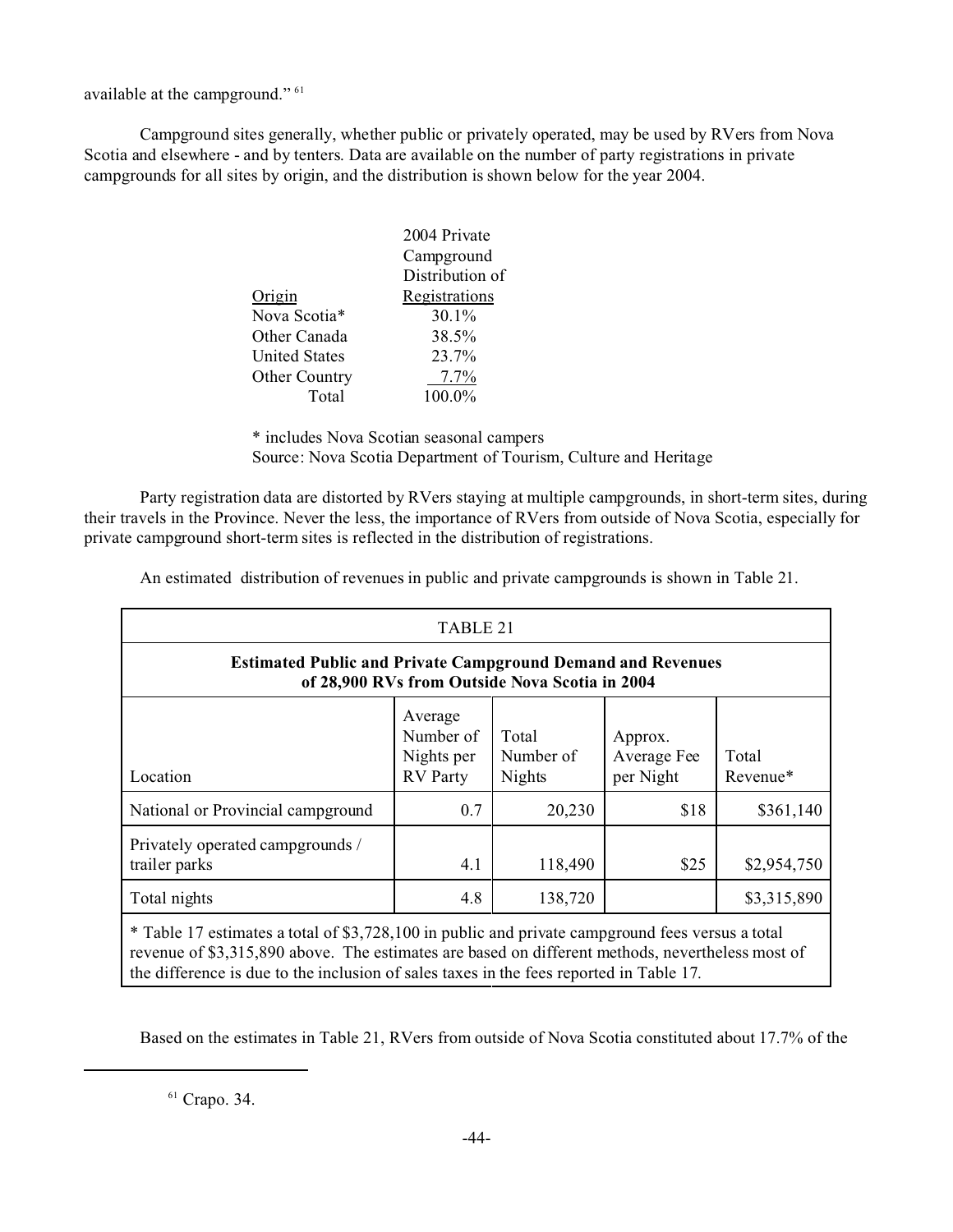total private campground sites sold in 2004. Assuming that these RVers occupied short-term sites, they would comprise 58.4% of the demand for private campground short-term sites. Their contribution to private campground revenue would have been about \$3.0 million, not including extra charges for laundry, snacks, etc.

## Problems of the Nova Scotia Private Campground Sector

The fundamental problems of the campground sector in Nova Scotia are due to:

- low site occupancy rates, near 50% (seasonal and sort-term sites combined) at the peak of camping activity, and

- short camping season, with one-half of total sites sold, or nearly three-quarters of the short-term nights sold, occurring in a period of only two months, July and August.

Staff of the Nova Scotia Department of Tourism, Culture and Heritage advises prospective investors in new campgrounds to be wary of the low revenue that ensues under these circumstances.

The 2001 study by Dr. Doug Crapo, "Improving the Nova Scotia Campground Industry", was critical of the lackluster nature of many private and public campgrounds in the Province and of inadequate management practices. The "Executive Summary" contains the following description:

"The camping industry in Nova Scotia is evolving slowly, some would say to [sic] slowly. The number of campgrounds and campsites has changed little during the last 13 years. While there has been a gradual growth in the occupancy levels during that period, there is still lots of additional capacity within the system. Low pricing, combined with excess capacity, has produced virtually nonexistent levels of profitability within the privately owned campgrounds.

" ... Insufficient reinvestment and upgrading at most campground facilities is evident. Campgrounds look 'tired' with little curbside appeal. This is especially true for the private/municipal campgrounds, although facilities and equipment in the Provincial and National Park campgrounds also need upgrading. If Nova Scotia is to offer world-class camping experiences then additional investment is required to improve facilities. The product of camping is 'experiences', but those experiences are rooted in an attractive, functional facility." <sup>62</sup>

Dr. Crapo found room for encouragement, however, with actions being taken by some private campground owners and by the inherent potential of Nova Scotia as a camping tourist destination:

"Private campground owners have started diversifying their products to attract different market segments, a positive trend. Other forms of accommodation such as camping cabins, cottages and rental RVs attract different users. Recreational facilities, events and services entice those in the region to visit. Some of the more successful campgrounds with diverse offerings for guests are correctly termed 'resorts'.

" ... In short, Nova Scotia should take full advantage of its competitive advantages as a seasonal camping destination. Like Alaska, it has the attraction of being at the 'end of the road'. Unlike Alaska, attractions and services are scattered throughout the province within relatively short driving time. The different tourism regions offer different scenery and experiences, enticing visitors (if they know about the different offerings) to experience yet another aspect of Nova Scotia. Campers should be alerted that they

 $62$  Crapo. i.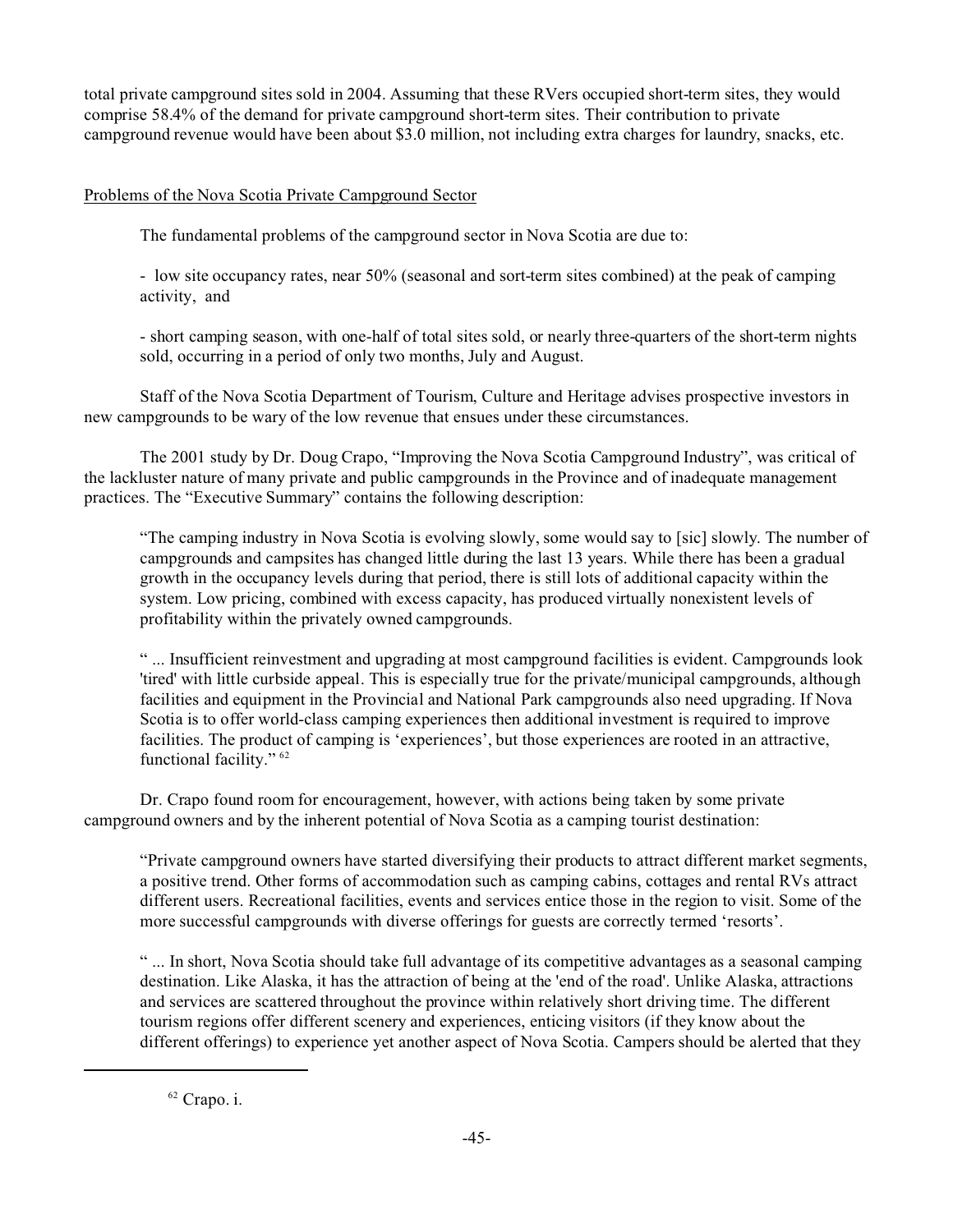cannot 'tour' Nova Scotia in 3 days - - it will take at least 10 days in the Province in order to experience the diversity." <sup>63</sup>

Dr. Crapo's study resulted in twenty-one recommendations. Most of the recommendations involve ways to improve campground management and marketing practices. Others relate to implementing a "program of continuous upgrading and improvement for all campground operators 'creating the best campground experience"<sup>64</sup>. Private campground operators were urged to increase fees to gain higher profits and be able to afford the investments needed to improve and upscale their facilities. A \$4 per night increase in charges at Provincial campgrounds was similarly advised. Further, the study recommended that a 'camping industry task force' be established to focus on industry-wide opportunities and problems. There were no recommendations dealing with indiscriminate camping which, as previously noted, was not then considered to be an issue by members of the Nova Scotia campground industry.

Between 2001 and 2005 private campground fees increased from about \$21.52 for a fully serviced site<sup>65</sup> to an average of \$25.30 (from Table 17, includes some unserviced or lesser-serviced sites). Charges at Provincial campgrounds were raised by \$4 per night in 2001 <sup>66</sup>. Otherwise, there is no indication of a concerted and systematic follow-up on the study's recommendations. Instead, in recent years the public policy emphasis of private campground operators has been to implore the Provincial Government to adopt stricter enforcement against indiscriminate camping.

In section 10 of this report there is a proposal for reduced campground standards to allow for lower cost camping opportunities. This is different than Dr. Crapo's vision of upscaling private campground facilities perhaps with the addition of resort attractions. There is a strong rational, however, for the desirability of low-cost camping to develop RV tourism based on the diversity of needs of RVers, their abilities to pay campground fees, and the campground amenities that are important to them. Given that Nova Scotia's weather supports campground operation for only a few months of the year and that modern RVs are substantially self-contained, an appropriate strategy for at least a segment of the RV tourism market would be to minimize the capital cost required of campground operators and to let RVers bring the 'investment' with them.

Dr. Crapo's analogy between Alaska and Nova Scotia as RV tourist destinations is somewhat appropriate. But, it should be noted that at the time of his study Alaska was renowned for inexpensive minimal service camping opportunities. For example, the coastal municipalities of Seward and Valdez had \$10 per night parking for RVers along their shores. Staying overnight at Wal-Mart parking lots was rampant (and often abused by RVers) as was staying overnight at roadside viewpoints and rest areas. In the absence of such opportunities many RVers would not go to Alaska despite its magnificence.<sup>67</sup>

<sup>66</sup> Nova Scotia Department of Natural Resources news release, "Provincial-Park Camping Fees Increased", May 17, 2001.

 $67$  In the year 2000 the author and his wife spent the summer RVing in the Yukon and Alaska.

 $63$  Crapo. ii.

<sup>64</sup> Crapo. 57.

<sup>&</sup>lt;sup>65</sup> Crapo. 49, Table 4.3.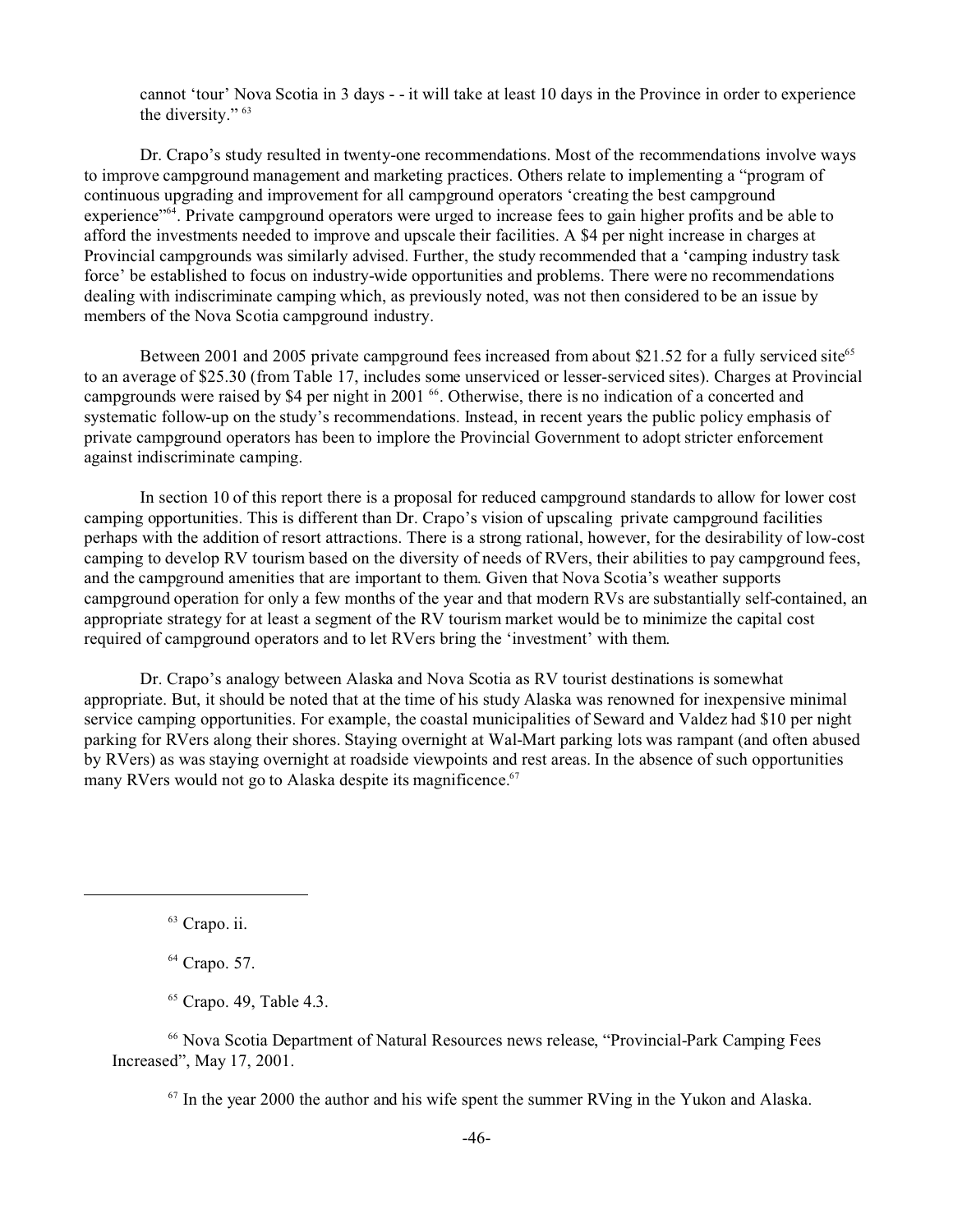### *Extent of Indiscriminate Camping as a Problem for Private Campgrounds*

There are no official estimates of the incidence of indiscriminate camping in Nova Scotia. The apparently few specific complaints by private campground operators and subsequent investigations by the Department of Tourism, Culture and Heritage, suggests that there are not a great number of parking lots where it is occurring. Even in Wal-Mart parking lots the numbers of RVs spending the night, according to the author's observation, are modest <sup>68</sup>. Of the four Wal-Marts in the Metro-Halifax area the store at Bayers Lake is the most popular for RVers to stay the night, and in this regard the number of RVs rarely exceeds five. At some Wal-Mart stores in the Province there are very few or no RVs staying the night. With respect to other parking lots in the Province it is the author's observation that RVers staying the night is an infrequent occurrence. It is evident that RVing tourists engage in indiscriminate camping considerable less than 10% of their nights in Nova Scotia.

As previously noted, RVer respondents to the "2004 Nova Scotia Visitor Exit Survey" stated that they spent 0.4 nights, on average, in "other" locations while visiting the Province (refer to Table 16). In the 'other" category would be nights spent by RVers staying at events and festivals having special events camping licenses, RVers who are not members of the traveling public but lived in their RVs at their work sites while employed in Nova Scotia, and RVers engaged in indiscriminate camping. The 0.4 nights comprising all of these reasons, however, equates to only about 5% of the total nights RVers spent in Nova Scotia. Regardless of the precise percentage, indiscriminate camping, whether by out-of-province or local RVers, would appear to be a minor cause of the very low short-term site occupancy rates at private campgrounds.

The position of Nova Scotia's private campground operators is different, however, as expressed in a July 16, 2005 newspaper article appearing in the Chronicle Herald (page F1). Business reporter Susan Bradley quotes Leanne Hachey, provincial affairs director for the Canadian Federation of Independent Business, among others, calling for stricter enforcement of the ban on RVers staying overnight in parking lots . The article asserts that indiscriminate camping is extensive and significantly diverts revenue from the private campground industry: "Statistics show the camping industry ... generates over \$21 million annually in outside earnings [created by tourists coming to the Province] ... But tourism operators estimate that up to \$25 million of their revenues are lost to indiscriminate camping". Further, "... a survey of parking lots around the province showed that in July, plenty of recreational vehicles were camping in prohibited areas .... A McDonald's restaurant near Antigonish even posted a sign that said 'RVs welcomes'"

In contrast, the data and analysis in this study estimates that the contribution to private campground revenue by RVers coming from outside the Nova Scotia in 2004 was in the order \$3.0 million (refer to Table 21), which is one-seventh the \$21 million claimed in Susan Bradley's article. It is not possible to deduce the logic behind the figure of \$25 million 'lost to indiscriminate camping'. Indeed, the maximum loss in revenue due to indiscriminate camping by RVing tourists could be no greater than \$6.2 million, not \$25 million. The \$6.2 million loss of revenue would occur only with the unreasonable assumptions that all 28,900 RVers visiting Nova Scotia camped indiscriminately all of the time, and that they would have otherwise stayed all nights exclusively in private campgrounds. In fact, visiting RVers spent about one-half of their nights in private campgrounds compared to all legitimate locations (refer to table 16), and the incidence of indiscriminate camping comprised at most several percent of RV visitor nights in the Province. As noted, the evidence in this study and observations indicate that the incidence of indiscriminate camping in Nova Scotia is not substantial, and the loss of revenue to private campgrounds is at most modest.

In the author's experience a 'RVs Welcome' sign at a restaurant or other tourism business generally

<sup>&</sup>lt;sup>68</sup> The author e-mailed Wal-Mart's Canadian headquarters requesting an estimate of the average number of RVs that stay per night during July and August 2004 at each store in Nova Scotia, but there was no response.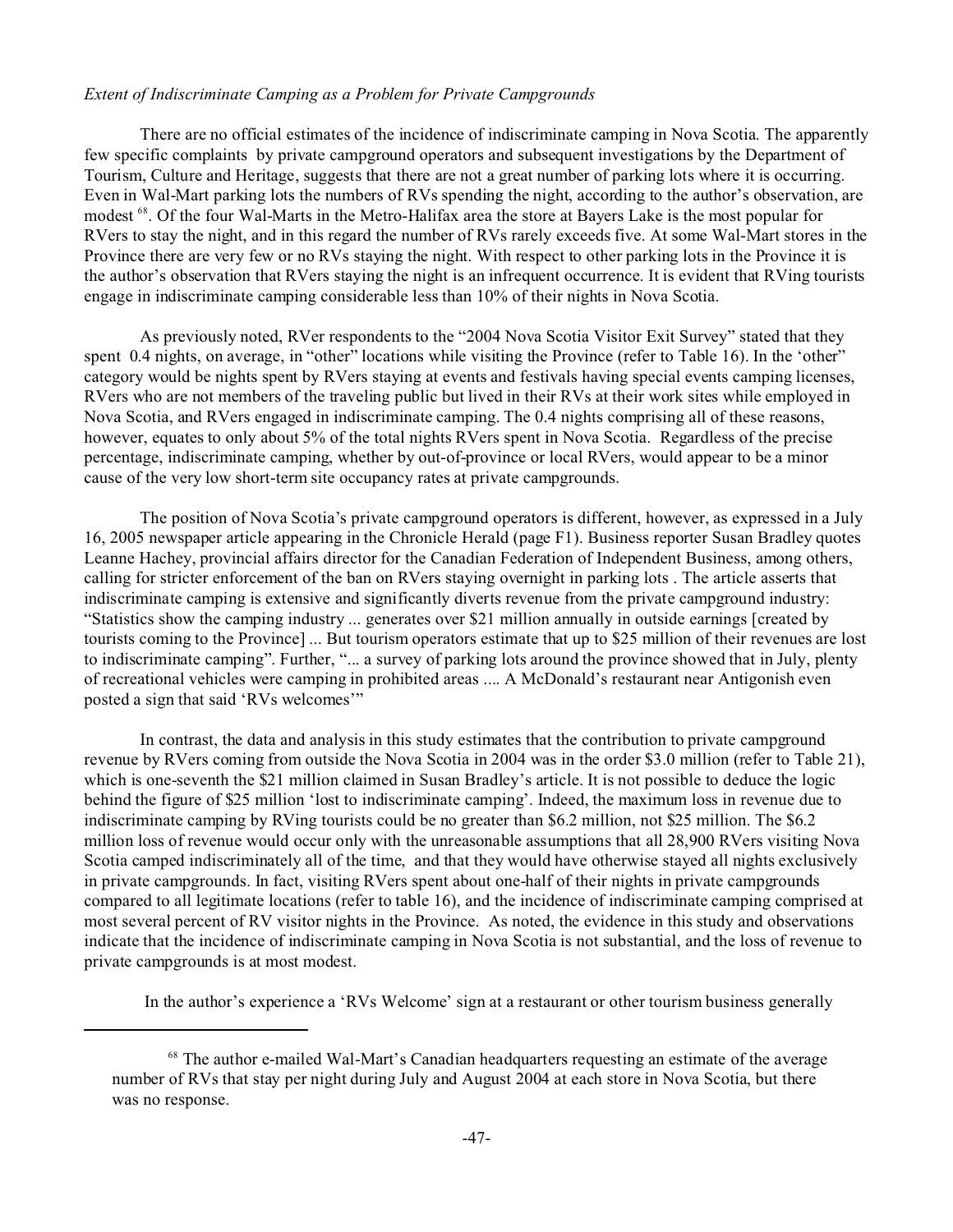means that there is an ample parking lot for RVers to park while transacting business. It is not an invitation for RVers to stay the night.

The wide variance between the claims in the newspaper article and the information and the conclusions contained in this study signifies an exaggerated importance being placed on indiscriminate camping by private campground operators in Nova Scotia as a major cause of their problems. It is a counterproductive emphasis. Indeed, Nova Scotia's ban on RVers staying overnight in parking lots has the effect of deterring many RVers from coming to the Province and, to a significant extent, their staying in private campgrounds.

## **9. ECONOMIC IMPACT OF NOVA SCOTIA'S BAN ON RVERS STAYING OVERNIGHT EVERYWHERE EXCEPT IN LICENSED PRIVATE AND PUBLIC CAMPGROUNDS**

As seen in Section 6 (Table 14), of the RVers responding to the survey conducted for this study, 29.6% would boycott a jurisdiction that imposes a ban on RVers staying overnight in parking lots, and another 51.1% would have reduced desire to visit it. The reactions differ somewhat according to type of RVer (i.e. vacationer, long-termer, full-timer), but is consistently negative. Even RVers who do not stay overnight in parking lots would, as a group, have reduced desire to visit the area. Nova Scotia is not immune to this reaction, despite its location as an attractive outpost destination. The consequence of Nova Scotia's ban on RVers staying overnight everywhere except in licensed private and public campgrounds is for RVers not to visit Nova Scotia, or not come to the Province as often.

## Reaction of RVers to Nova Scotia's Ban on RVers Staying Overnight Everywhere Except Licensed Private and Public Campgrounds

The survey conducted for this study asked respondents: "What is the probability that you will take an RV trip to Nova Scotia within the next 5 years if the RV overnight parking ban i) remains and if ii) is removed. Comparing the two answers allows for calculation of the reactions of RVers to Nova Scotia's current policy, and for calculating the extent that the policy is suppressing RV tourism. Table 22 presents the results of the survey in this regard.

| TABLE 22                                                                              |                                                                            |            |                              |
|---------------------------------------------------------------------------------------|----------------------------------------------------------------------------|------------|------------------------------|
| <b>Reaction of RVers to Nova Scotia's Ban</b><br>on Staying Overnight in Parking Lots |                                                                            |            |                              |
| Type of RVer<br>(number of respondents)                                               | Probability of Visiting Nova<br>Scotia in RV within 5<br>Years, if the Ban | Percentage |                              |
| in group)                                                                             | Remains<br>Is Removed                                                      |            | Increase in RV<br>Tourism by |
| <b>Percent of Respondents in Group</b>                                                |                                                                            |            | Removing the<br>Ban*         |
| Vacationer<br>(60 respondents)                                                        | 40.1%                                                                      | 65.1%      | 62.3%                        |
| Long-Termer<br>(205 respondents)                                                      | 33.8%                                                                      | 76.0%      | 124.5%                       |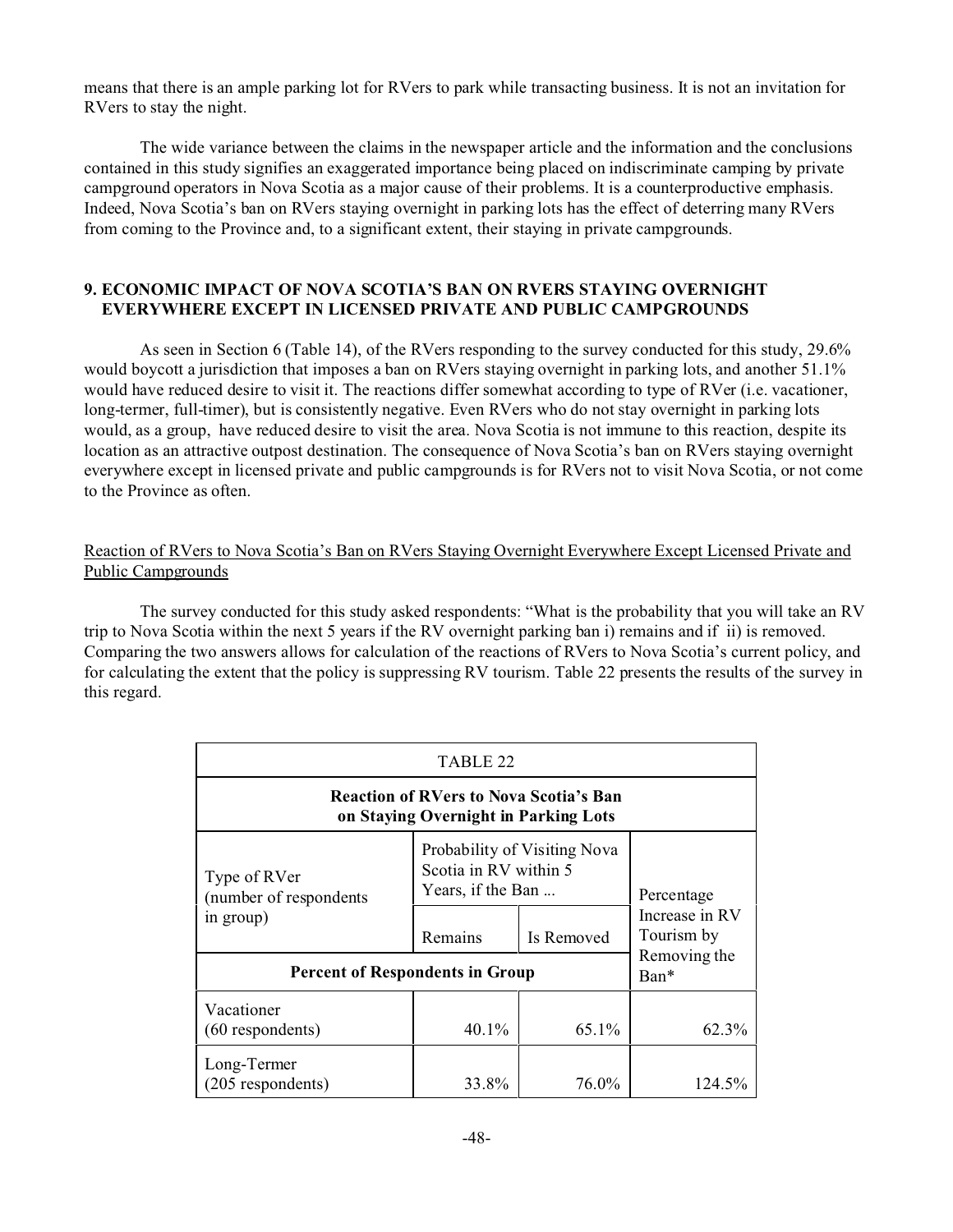| TABLE 22                                                                                                                                                                                 |          |            |                              |
|------------------------------------------------------------------------------------------------------------------------------------------------------------------------------------------|----------|------------|------------------------------|
| <b>Reaction of RVers to Nova Scotia's Ban</b><br>on Staying Overnight in Parking Lots                                                                                                    |          |            |                              |
| Probability of Visiting Nova<br>Scotia in RV within 5<br>Type of RVer<br>Years, if the Ban<br>(number of respondents                                                                     |          |            | Percentage                   |
| in group)                                                                                                                                                                                | Remains  | Is Removed | Increase in RV<br>Tourism by |
| <b>Percent of Respondents in Group</b>                                                                                                                                                   |          |            | Removing the<br>Ban*         |
| Full-Timer<br>(66 respondents)                                                                                                                                                           | 40.8%    | 62.4%      | 52,9%                        |
| All Types<br>(331 respondents)                                                                                                                                                           | $36.3\%$ | 71.3%      | 96.4%                        |
| All Types Weighted by<br>Nights Spent in RV per Year                                                                                                                                     | 37.6%    | 68.8%      | 83.0%                        |
| * The increase in RV tourism is calculated by dividing the percentage<br>probability of visiting Nova Scotia if the ban is removed by the probability of<br>visiting if the ban remains. |          |            |                              |

The '5 year' stipulation in the question allows RVers to mentally plan ahead, but also correspondingly magnifies the probabilities of coming to Nova Scotia in any single year. Thus, for all survey respondents, the probability of their coming to Nova Scotia in any particular year within the next five would be 7.3% (i.e. 36.3% divided by 5) if the ban remains and 14.3% (71.3% divided by 5) if it is removed. Whether considered on a fiveyear or single-year basis, this represents an increase in RV tourism of 96.4%, on average in any year. The probabilities vary by RVer type, with long-termers being most sensitive to the continuance of the ban. If the ban were removed long-termer RVer visits to Nova Scotia would increase by the rate of 124.5%. Full-timers are the least sensitive, but even the level of their visits would increase by 52.9% with the removal of the ban. When the responses to the survey by types of RVers are weighted according to their relative commitments to RVing (in terms of nights stayed in an RV per year as shown in Table 6) then removing the ban would potentially increase RVer tourism in Nova Scotia by 83.0%.

It is possible to distinguish between RVers' reactions, that is whether to boycott or have reduced desire to visit the Province. Table 23 displays the survey results for respondents who indicated that within the next five years they would not come to Nova Scotia (answered with zero probability) if the ban remains versus those not coming if the ban is removed.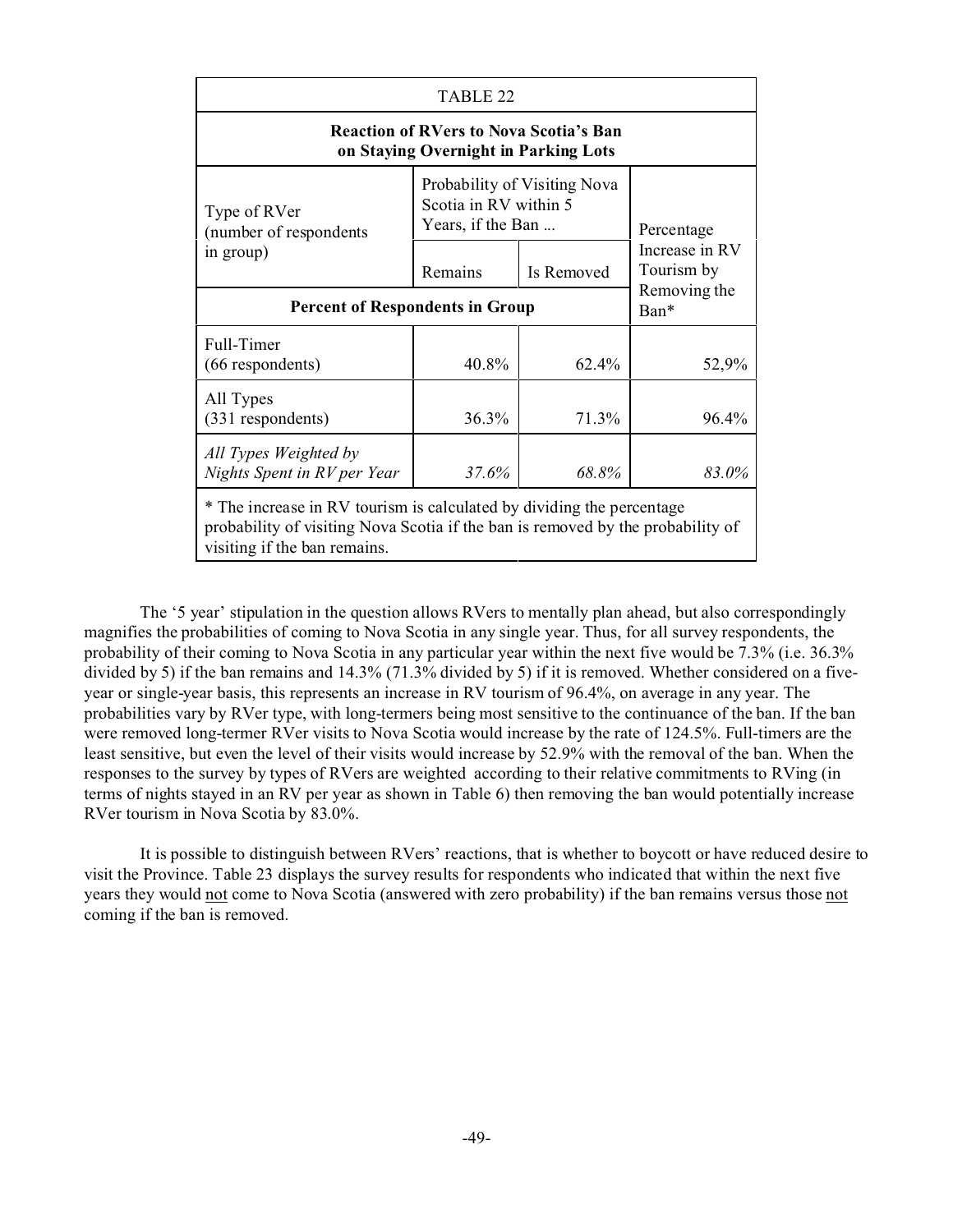| TABLE 23                                                                                                      |                                                                                                     |      |  |
|---------------------------------------------------------------------------------------------------------------|-----------------------------------------------------------------------------------------------------|------|--|
| <b>Reaction of RVers to Nova Scotia's Ban on Staying</b><br><b>Overnight in Parking Lots - Boycott Effect</b> |                                                                                                     |      |  |
|                                                                                                               | Percent of Respondents who Have Will<br>Not Visit Nova Scotia Within the Next 5<br>Years if the Ban |      |  |
|                                                                                                               | Is Removed<br>Remains                                                                               |      |  |
| All Types of RVers<br>(331 respondents)                                                                       | 33.8%                                                                                               | 7.9% |  |
| All Types Weighted by<br>Nights Spent in RV per Year                                                          | 34.6%                                                                                               |      |  |

For all respondents 33.8% would not come to Nova Scotia if the ban remains, but only 7.9% would not come if the ban is removed. The implication of the survey results in Table 23 is that among respondents nearly three-quarters of the reduction in RV tourism in Nova Scotia would be due to RVers boycotting the Province. When the survey results are weighted according RVer type then the boycott effect would be responsible for nearly seven-eighths of the total reduction.

#### *Is the Reduction in RV Tourism Now or In the Future?*

Has Nova Scotia's ban on parking everywhere except licensed private and public campgrounds already had an impact by reducing RV tourism? Or is the effect going to occur in the future? The answer is probably some of both. Not all prospective RVing visitors to Nova Scotia are aware of the ban before coming here. The survey for this study clearly indicates, however, that many RVers would be dissuaded from visiting Nova Scotia if they knew about the ban. In the experience of the author while researching this study, many RVers are unaware about Nova Scotia's policy; some simply do not believe that such a policy could exist. Compared to other provinces or states, Nova Scotia's policy is unique. RVers returning from Nova Scotia sometimes report that they either stayed overnight at a Wal-Mart parking lot or saw other RVers who were. The 'soft' enforcement against parking lot operators by the Nova Scotia Department of Tourism, Culture and Heritage further creates confusion amongst RVers. Indeed, by not having stricter enforcement the Department is balancing the desire of private campground operators to discourage indiscriminate camping while maintaining a low profile on a policy that would discourage RVers from visiting the Province.

The survey results in Table 22 seems to predict an increase in RV tourism as a result of removing the ban on RVers staying overnight in parking lots. The 83.0% increase in RV tourism (weighted results) assumes that RVers generally know about the policy and would be more inclined to visit Nova Scotia if it were removed. The survey data, however, could also be interpreted to show a decrease in RV tourism from current levels if RVers are generally unaware of the ban and are made aware of it. Below are the limits of the policy's effect, depending on the current knowledge of RVers about the ban.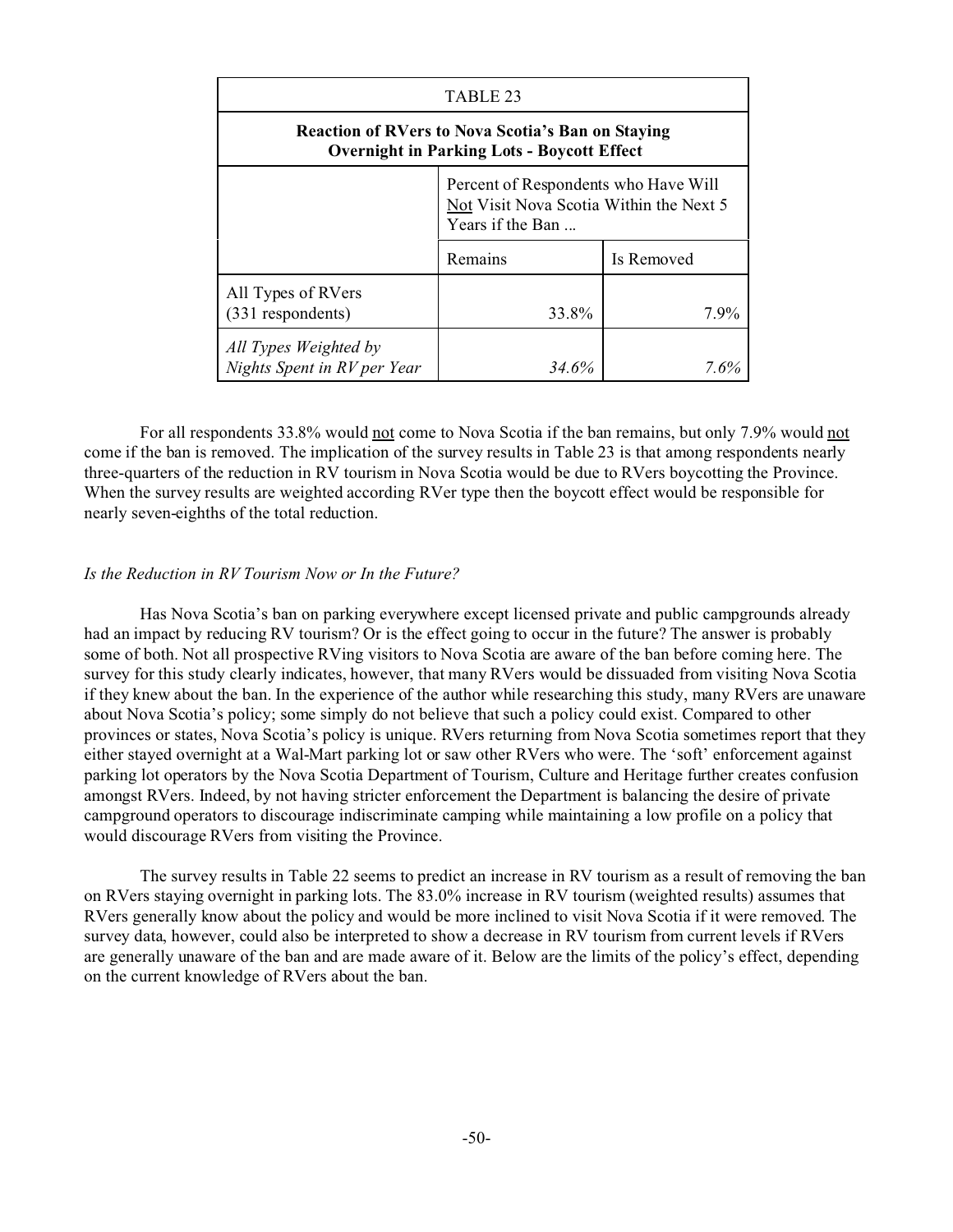| Current                 | Increase in RV | Decrease in RV |
|-------------------------|----------------|----------------|
| Knowledge               | Tourism if Ban | Tourism if Ban |
| of the Ban              | is Removed     | Remains        |
| All RVers are aware     | 83.0%          | $0\%$          |
| All RVers are not aware | $0\%$          | $-45.4\%$      |

As noted previously, TIANS and COANS have requested significantly greater publicity and stricter enforcement of the ban by the Provincial Government. Also, newspaper articles favoring the campground operators' position have become more frequent in the previous two years. If the proponents of improved notification and stricter enforcement are successful in making RVers better aware of the ban, it is likely that even more RVers will be dissuaded from visiting Nova Scotia. If all RVers were made aware of Nova Scotia's policy of not allowing RVers to stay overnight in parking lots, RV tourism in the Province would be depressed by as much as 45.4%. To the extent that RVers already know about the policy, RV tourism is currently being depressed.

### Estimated Economic Impact of Removing the Ban on RVers Staying Overnight Everywhere Except Licensed Private and Public Campgrounds

For purposes of estimating the economic impact of the ban on RVers staying overnight everywhere except licensed private and public campgrounds, it is assumed that the ban will be removed and that the effect will be to increase in RV tourism in the future. The cost of the ban remaining, therefore, is the 'opportunity cost' of foregone benefits that would occur with removal of the ban. A parallel computation could be made assuming that maintaining the ban would depress RV tourism in the future, but the study is taking the more positive perspective. Using year 2004 activity as the baseline, removing the ban would result in an 83.0% increase in RV tourism. It should be noted that the increase would probably not fully materialize in the tourism season following removal of the ban. It will take time for RVers to generally become aware that Nova Scotia has removed this impediment to their visiting the Province. The reputation of Nova Scotia as being 'RVer unfriendly' has inertia that will, at least in part, remain for a number of years. Table 24 summarizes the projected ultimate effects of removing the ban in terms of the impact on private campground operations, sales revenue for various sectors receiving RVer expenditures, and economic indicators of employment and provincial and municipal government revenues.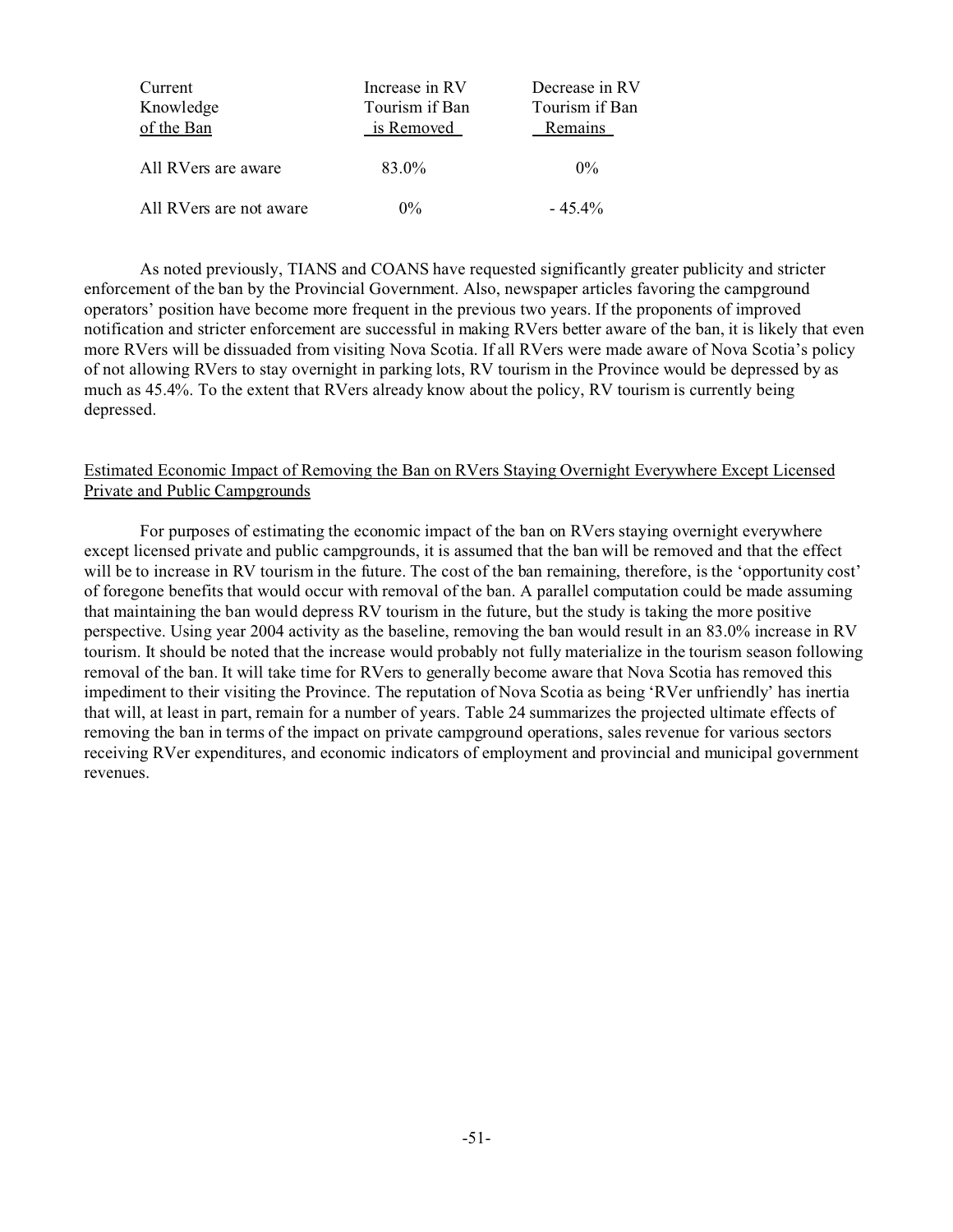| TABLE 24                                                                                                                                                                    |                            |                         |                           |
|-----------------------------------------------------------------------------------------------------------------------------------------------------------------------------|----------------------------|-------------------------|---------------------------|
| Impact on RV Tourism Business and Economy of Nova Scotia of Removing the Ban on RVers<br><b>Staying Overnight Everywhere Except Licensed Private and Public Campgrounds</b> |                            |                         |                           |
|                                                                                                                                                                             | <b>Status</b>              |                         |                           |
| Effect                                                                                                                                                                      | 2004<br>(Ban is in effect) | After Ban is<br>Removed | Change                    |
| Number of RVs Entering Province                                                                                                                                             | 28,900                     | 52,900                  | 24,000                    |
| <b>Private Campground Operations</b>                                                                                                                                        |                            |                         |                           |
| Total Short-Term Site Nights Sold<br>(RV tourists and other campers)                                                                                                        | 202,847                    | 301,194                 | 98,347                    |
| Total Short-Term Site Occupancy Rate<br>(RV tourists and other campers)                                                                                                     | 29.1%                      | 43.2%                   | 14.1<br>percentage points |
| Revenues by Type *                                                                                                                                                          |                            |                         |                           |
| Fixed roof accommodations                                                                                                                                                   | \$3,988,200                | \$7,289,400             | \$3,310,200               |
| Campground fees [all campgrounds]                                                                                                                                           | \$3,728,100                | \$6,822,400             | \$3,094,300               |
| Restaurants                                                                                                                                                                 | \$7,369,500                | \$13,486,200            | \$6,116,700               |
| Ferry & Air Fares                                                                                                                                                           | \$4,306,100                | \$7,880,200             | \$3,574,100               |
| Auto - Repairs/Gas/Oil                                                                                                                                                      | \$8,294,300                | \$15,178,600            | \$6,884,200               |
| Taxi/Car Rental                                                                                                                                                             | \$549,100                  | \$1,004,900             | \$455,800                 |
| Groceries & Liquor                                                                                                                                                          | \$4,046,000                | \$7,404,200             | \$3,358,200               |
| N.S. Hand Crafted Products                                                                                                                                                  | \$2,196,400                | \$4,019,400             | \$1,823,000               |
| <b>Clothing Purchases</b>                                                                                                                                                   | \$1,705,100                | \$3,120,300             | \$1,415,200               |
| Other Shopping                                                                                                                                                              | \$115,600                  | \$211,500               | \$95,900                  |
| Recreation & Entertainment<br>(incl. entrance fees, tours, etc.)                                                                                                            | \$2,340,900                | \$4,283,800             | \$1,942,900               |
| Other                                                                                                                                                                       | \$606,900                  | \$1,110,600             | \$503,900                 |
| <b>Total Revenues</b>                                                                                                                                                       | \$39,332,900               | \$71,979,200            | \$32,646,300              |
| * includes sales tax                                                                                                                                                        |                            |                         |                           |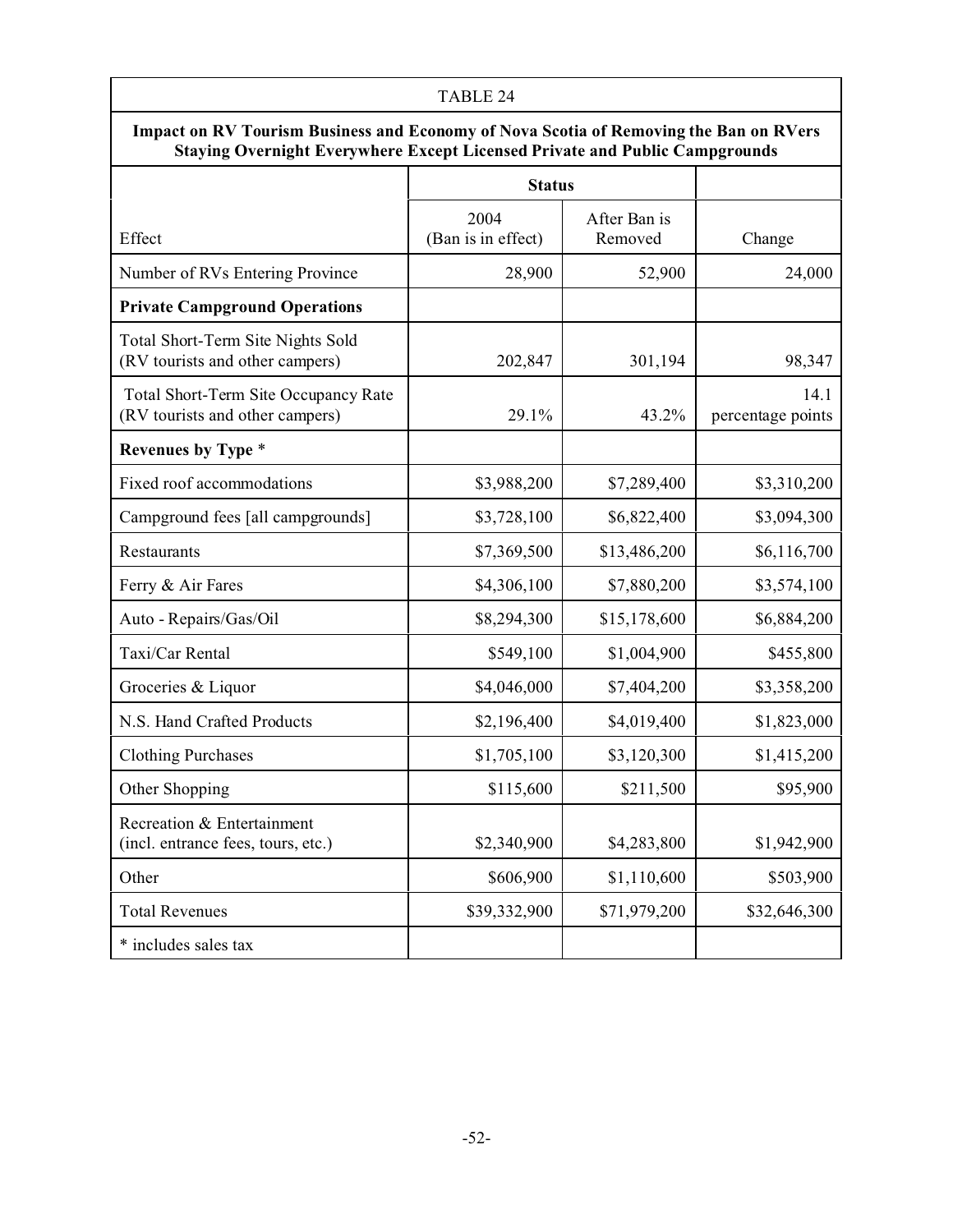| TABLE 24                                                                                                                                                                    |                            |              |             |
|-----------------------------------------------------------------------------------------------------------------------------------------------------------------------------|----------------------------|--------------|-------------|
| Impact on RV Tourism Business and Economy of Nova Scotia of Removing the Ban on RVers<br><b>Staying Overnight Everywhere Except Licensed Private and Public Campgrounds</b> |                            |              |             |
| <b>Status</b>                                                                                                                                                               |                            |              |             |
| Effect                                                                                                                                                                      | 2004<br>(Ban is in effect) | Change       |             |
| <b>Overall Economic Impacts</b>                                                                                                                                             |                            |              |             |
| <b>Employment - Person Years</b>                                                                                                                                            | 1,092                      | 1,998        | 906         |
| <b>Provincial Government Taxes</b>                                                                                                                                          | \$8,076,000                | \$14,779,100 | \$6,703,100 |
| <b>Municipal Government Taxes</b>                                                                                                                                           | \$1,729,000                | \$3,164,100  | \$1,435,100 |

The estimated effects of removing the ban on staying overnight in parking lots are substantial for campgrounds and other sectors, and ultimately the total economic impact would spread throughout Nova Scotia's economy. The numbers in the Table 24 are self-evident in this regard, but worth emphasizing are: private campground short-term site nights sold per year would increase by 98,347 and the short-term site occupancy rate would increase by 14.1 percentage points; annual tourism-related expenditures by RVers would grow by \$32,646,300. Given the multiplier effect on tourism expenditures, overall annual employment in Nova Scotia would increase by 906 person years, annual Provincial Government revenue would increase by \$6,703,100, and the revenues of municipal governments would increase by \$1,435,100.

There are many assumptions underlying the calculations in Table 24, for example that private and public campgrounds in all regions can accommodate the increase in number of RVers especially during the peak months of July and August. Another assumption, affecting the benefits of increased RV tourism accruing to campground operators, is that the tendency for indiscriminate camping by RVers would be no higher than in 2004. This assumption is not entirely realistic given the reason for increased RV tourism is removal of the ban on RVers staying overnight in parking lots. Below is a sensitivity analysis of the proportion of RV nights spent in parking lots and the resulting effect on private campground nights sold and short-term occupancy rates, assuming an 83.0% increase in overall RVers coming to Nova Scotia.

| Private     |                |
|-------------|----------------|
| Campground  | Short-Term     |
| Site Nights | Site Occupancy |
| Sold        | Rate           |
| 301,194     | 43.2%          |
| 271,000     | 38.9%          |
| 241,000     | 34.6%          |
| 210,800     | 30.2%          |
| 180,700     | 25.9%          |
| 150,600     | 21.6%          |
|             |                |

\* i.e. 10% of all RVer nights in addition to baseline proportion in 2004, etc.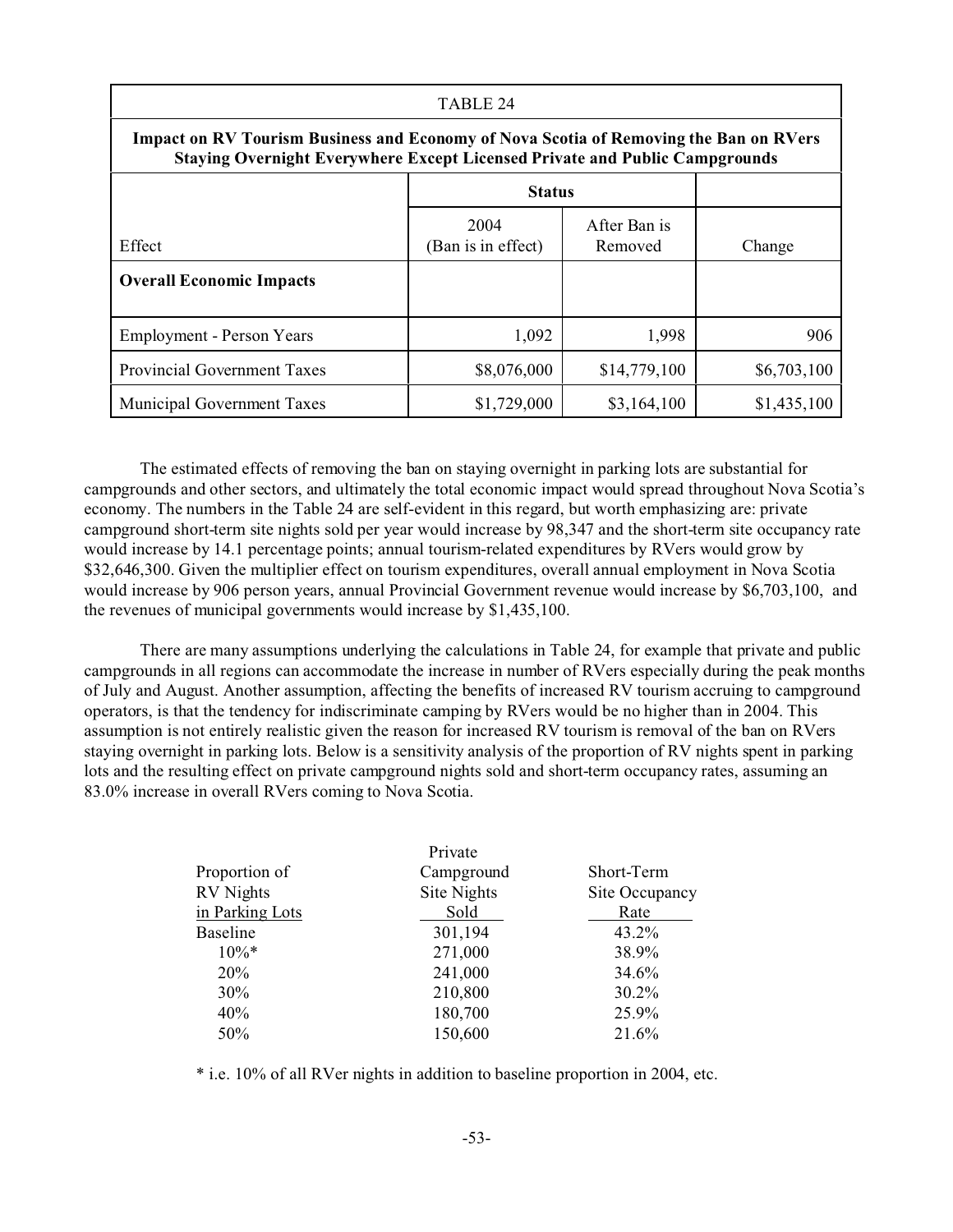There is uncertainty about the baseline proportion. Earlier analysis suggested that currently RVer-nights spent in parking lots in Nova Scotia is minimal The sensitivity analysis assumes different percentages in addition to the baseline. With a baseline of 5%, for example, the sensitivity figure of 10% would mean that 15% of all RV nights would be spent in parking lots (similarly, sensitivity of 20% would translate into 25% of RV nights spent in parking lots). According to the sensitivity analysis, the proportion of RV nights spent in parking lots would have to be higher than the baseline by 30% before the number of private campground short-term nights sold and the short-term site occupancy rate would diminish to levels in 2004 with the ban in place. It is inconceivable that the 30% plus baseline rate of all RV nights spent in parking lots would ever occur. According to the survey data on RVers' propensity to stay overnight in parking lots, the percentage of RV nights spent in parking lots would be likely be less than 10% in total, even with the ban removed.

There may be a tendency for tourism officials in the Nova Scotia Government to be especially concerned for the businesses that they regulate. A concern for private campground operators, however, should not override the interests of other suppliers of tourism-related products and services and the larger economy in general. In the case of the policy of not permitting RVers to stay overnight in parking lots, it is evident that there is not a divergence of interests between private campground operators and other businesses. Based on a variety of information, the conclusion is clear that eliminating the ban would be beneficial to all. There may be scepticism about the dramatic effects foreseen, but even if they are one-half of that envisioned they would still be substantial.

### **10. RESTRICTIVE EFFECT OF NOVA SCOTIA MINIMUM STANDARDS FOR PRIVATE CAMPGROUND FACILITIES**

#### Reason for Minimum Standards for Traveler Accommodations

A prominent reason for government regulation of business is to promote worker, customer, and occupant health and safety. That is to assure that workers, customers, and occupants are not subject to unreasonable risks, that warning devices are in place, and that safety equipment is available if there is an incident. The kinds of current standards cover worker health and safety, food processing and serving, production of electrical products, building codes, usage and transportation of hazardous substances, fire codes, etc. The goal is to prevent people and property from being injured. Regulation of traveler accommodation has the added dimension of providing a minimum level of comfort and privacy for travelers staying in lodging establishments.

In Nova Scotia regulations under the Tourist Accommodations Act specify minimum standards for fixed roof accommodations (i.e. motels, hotels, bed and breakfast establishments, etc) relating to room size, partitions, doors, locks, windows / ventilation, curtains / drapes. lighting, heating, bathroom facilities - private or shared, closets, beds, other furniture, drinking glass / cup, clock, radio, hallway and entrance lighting, emergency lighting, and so forth. Given that most travelers arrive at fixed roof accommodations with only a suitcase of clothes and personal items, it is reasonable for them to expect the remainder of their accommodation living needs to be met by the establishment. In terms of tourism marketing, Nova Scotia wants prospective visitors to be confident that their basic accommodation needs, at the very least, will be met. Within these standards there is a wide range of fixed roof accommodation types that may be offered, from low-cost rooming houses to luxury suites.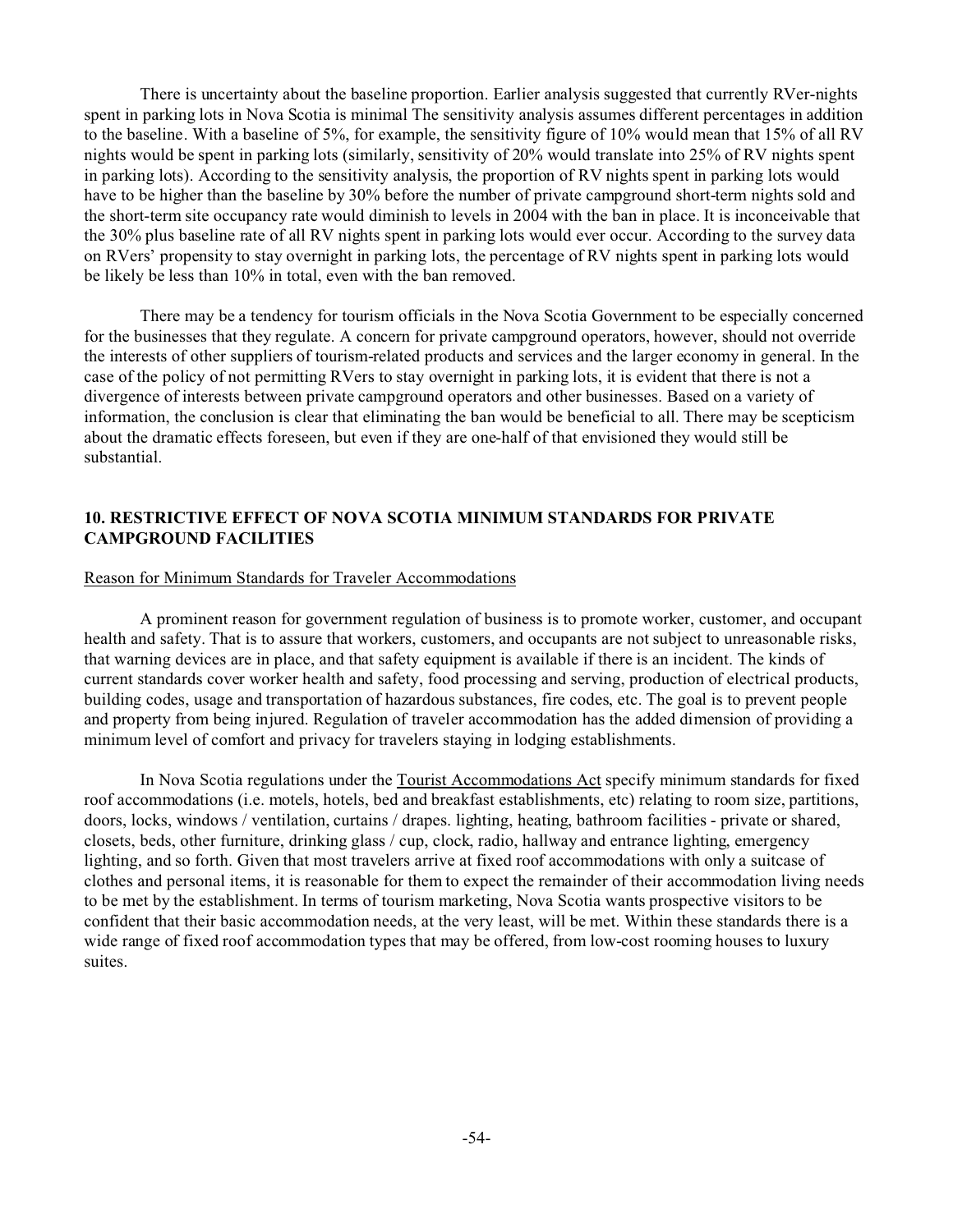### *Minimum Standards for Campgrounds*

There are Nova Scotia minimum standards for private campgrounds, which are intended to assure campers of at least a basic level of comfort and privacy. For the types of campgrounds that RVs might use, among the minimum standards are:

- site size and frontage for  $RVs: <sup>69</sup>$ 

. size at least 1,200 sq. ft., or 2,400 sq. ft. for new sites after April 1, 2004

. road frontage at least 20 ft., or 40 ft. for newer sites after April 1, 2004

- number of washroom facilities for sites designated as:

. 'unserviced' - one non-flush toilet for each gender per 20 sites

. 'partially serviced' - one flush toilet, one basin, and one shower for each gender per 20 sites

. 'fully serviced' (hookups for water and sewer are provided at the site) - at least one flush toilet, one basin, one shower for all such sites $70$ .

- washroom facilities requirements where there is a flush toilet:

. located between 40 ft and 400 ft. from campsite

. in weatherproof building

. waterproof walls and floor, with drain

. ventilation by screened doors or windows, or fan

. at least one flush toilet, with privacy partition(s), locking stall(s), and each with coat hook, and sufficient toilet paper in dispenser(s)

. at least one sink, with mirror, hot and cold water, and adequate liquid soap from dispenser

. adequate electric lighting

. GFI if there is an electric outlet

. waste basket with lid

. sign outside indicating gender

- where there is a shower a private dressing compartment is required:

. shower stall to include private dressing compartment at least 32" by 48", with bench seat, and 3 clothes hooks

. protected from shower by waterproof curtain or partition

- non-flush toilet buildings:

. located not closer than 100 ft. from for water source, picnic table or campsite

. have self-closing door(s) with privacy lock(s)

. is ventilated and screened, and is painted inside and out

.has toilet tissue dispenser with adequate supply of toilet paper

. has a mirror

- supply of potable water within 150 ft. of each campsite

 $70$  Full-service sites are excluded when counting the number sites for washroom facilities. For example, a campground where all sites are full-service requires a only one washroom for each gender regardless of the number of sites.

<sup>&</sup>lt;sup>69</sup> Size standards in the Regulations are specified in metric units, and are translated to Imperial units for this report.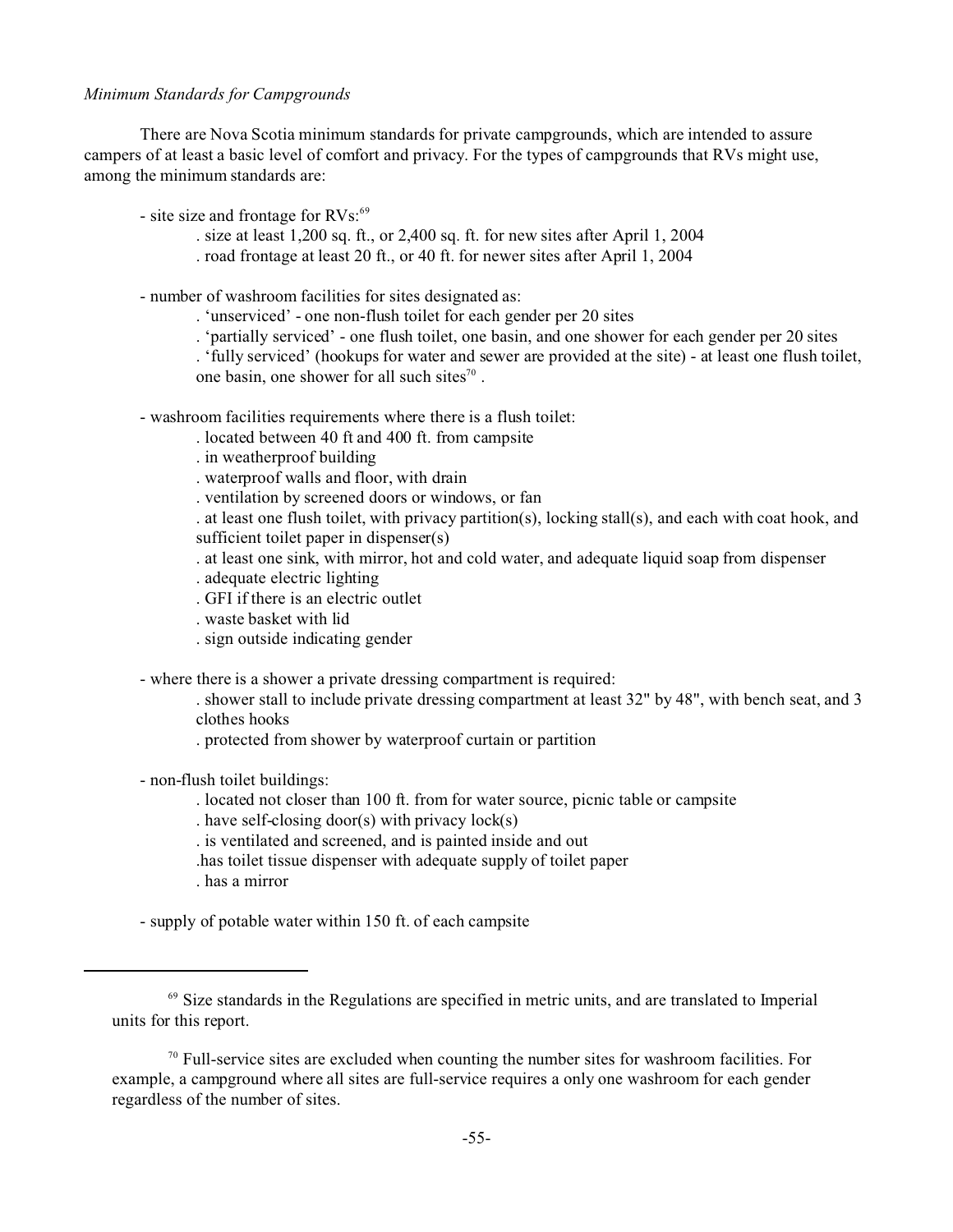- each site must have a table
- any dumping station<sup>71</sup>:
	- . must be at least 100 ft from campsite, water supply, and service building
	- . have water and hose for cleaning
	- . be indicated by sign

Although these standards have a semblance of reasonableness, for RVers some are superfluous. Very often RV tourists come to see and participate in the surrounding activities, not to camp. The comfort and facilities they need or want are contained within their RV. This even applies to bringing their own outdoor table if one is desired.

#### *Problem of Minimum Standards for Site Size and Road Frontage*

Perhaps the most costly of the minimum standards for campgrounds to meet are the most recent, in force since April 1, 2004, that doubles the minimum size of new campsites from 1,200 sq. ft. to 2,400 sq. ft. and doubles road frontage from 20 ft. to 40 ft. The intention is to give new campgrounds, and presumably new sites in established campgrounds, the ability to accommodate the larger RVs now on the road, which in the case of custom coaches are up to 45 ft. long and 13.5 ft. wide with slideouts extended.<sup>72</sup> Only a minority of RVers have RVs that would not be able to fit within 1,200 sq. ft, and some RV parks in other jurisdictions accommodate RVs of various sizes on even smaller 'footprints' with the RVs backed into long, narrow sites. That such RV parks appear to succeed in other jurisdictions, especially in or near urban centers, indicates RVers' acceptance of relatively compact sites under certain circumstances.

In order to test the observation about RVers' acceptance of camp site sizes of 1,200 sq. ft. or even smaller, a sample of the average site sizes in 118 privately-operated campgrounds in Canada and the United States was analyzed. The sample was taken from the "2005 Trailer Life RV Parks, Campgrounds, and Services Directory<sup>"73</sup>. The Directory indicates average site sizes by length and width for each listed campground and RV park. The Directory distinguishes between pull-through and back-in sites. Many campgrounds and RV parks have both, and where applicable both pull-through and back-in site measurements are noted in the listing. The sample includes two campgrounds per state in the United States and province or territory in Canada (there are no private campgrounds listed, however, for Northwest Territories and Nunavut). Each campground in the sample is in the vicinity of a separate urban or near-urban area, or at the convergence of major highways for jurisdictions not having two urban or near-urban areas. Table 25 summarizes the results of the analysis.

 $71$  Note, campgrounds are not required to provide sewage disposal, neither in the form of hook-up nor dump station.

<sup>72</sup> "RV Buyers Guide 2004", (Time and Space Inc. / Spencer Longshore, Scott Crompton, Ventura, California, 2004). 22, 23. The cost of the custom coaches is the range of one-million U.S. dollars.

<sup>73</sup> "2005 Trailer Life Directory" (TL Enterprises, Inc., Ventura, California, 2005)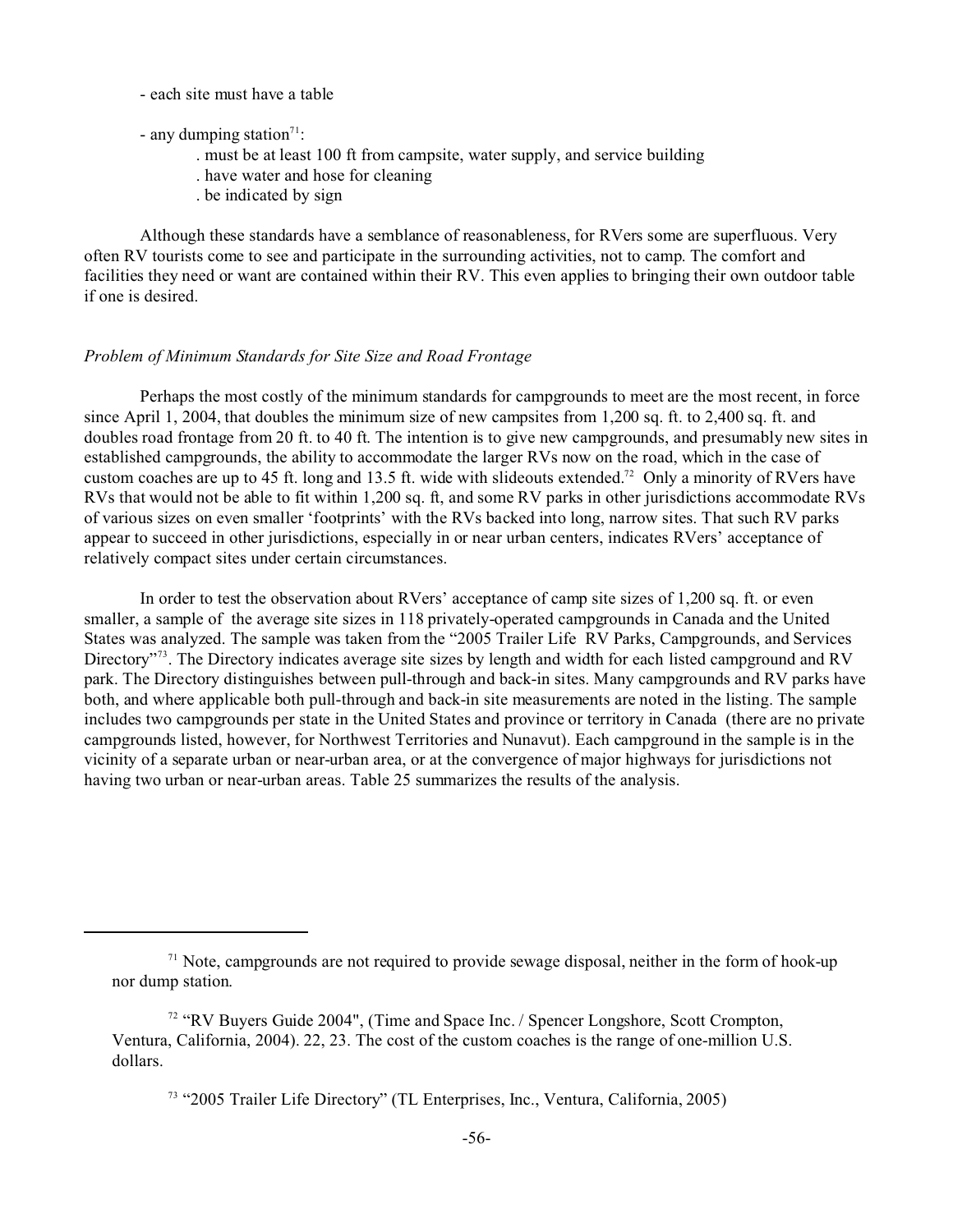| TABLE 25                                                                                                                       |                                |                                                              |                                                              |  |
|--------------------------------------------------------------------------------------------------------------------------------|--------------------------------|--------------------------------------------------------------|--------------------------------------------------------------|--|
| Analysis of Site Sizes of a Sample of RV Parks and Campgrounds<br>in Canada and the United States                              |                                |                                                              |                                                              |  |
| All Sites<br>Back-In Sites<br>Pull-Through Sites<br>107 in Sample<br>118 in Sample<br>111 in Sample                            |                                |                                                              |                                                              |  |
| Average Number of Sites<br>(smallest and largest)                                                                              | 117<br>$(10 \text{ and } 700)$ | 53<br>$(1 \text{ and } 600)$                                 | 74<br>$(3 \text{ and } 600)$                                 |  |
| Average Sites Sizes of RV Parks<br>and Campgrounds<br>(smallest and largest)                                                   | $1,524$ sq. ft.                | $1,693$ sq. ft.<br>$(480 \text{ to } 3,400 \text{ sq. ft.})$ | $1,345$ sq. ft.<br>$(480 \text{ to } 3,000 \text{ sq. ft.})$ |  |
| Proportion of RV Parks and<br>Campgrounds Having Average Site<br>Size of 1,200 sq. ft. or Smaller                              | 28.8%                          | 24.3%                                                        | 52.2%                                                        |  |
| Proportion RV Parks and<br>Campgrounds Having Average Site<br>Size of 2,400 sq. ft. or Larger                                  | $6.8\%$                        | $10.3\%$                                                     | $5.4\%$                                                      |  |
| Source: "2005 Trailer Life RV Parks, Campgrounds, and Services Directory" (TL Enterprises, Inc.,<br>Ventura, California, 2005) |                                |                                                              |                                                              |  |

The overall average size of sites of RV parks and campgrounds in the sample is 1,524 sq. ft. for both pull-throughs and back-ins. Pull-throughs, on average are larger, at 1,693 sq. ft., compared to back-ins, 1,345 sq. ft. More than one-quarter, 28.8%, of RV parks and campgrounds have an average site size of 1,200 sq. ft. or smaller. This proportion rises to 52.2% when considering only back-in sites. At the higher range of site size only 6.8% of campgrounds have an average size of 2,400 sq. ft. or larger. Even for pull-through sites only 10.3% of the RV parks and campgrounds have an average site size of 2,400 sq. ft. or larger.

A minimum standard of 1,200 sq. ft. would seem to be acceptable in comparison to the average site sizes of RV parks and campgrounds in Canada and the United States, as indicated by the sample analyzed. Setting a minimum site size for campgrounds in Nova Scotia to 2,400 sq. ft. is raising the standard beyond which most of the RV parks and campgrounds elsewhere in Canada and the United States could not comply by a wide margin.

### Effects of Excessive Minimum Standards Regulation and Role of Campground Ratings

Excessive standards regulation occurs when the minimum standard is higher than:

- required by legitimate health and safety considerations,
- warranted by the business and marketing circumstances of the campground operator, or
- needed to meet the reasonable collective objectives of the community of campground operators.

The result of excessive regulation is to drive up the costs of campground operations by the additional investment required to implement the mandated facilities and the recurring expense of maintaining them. The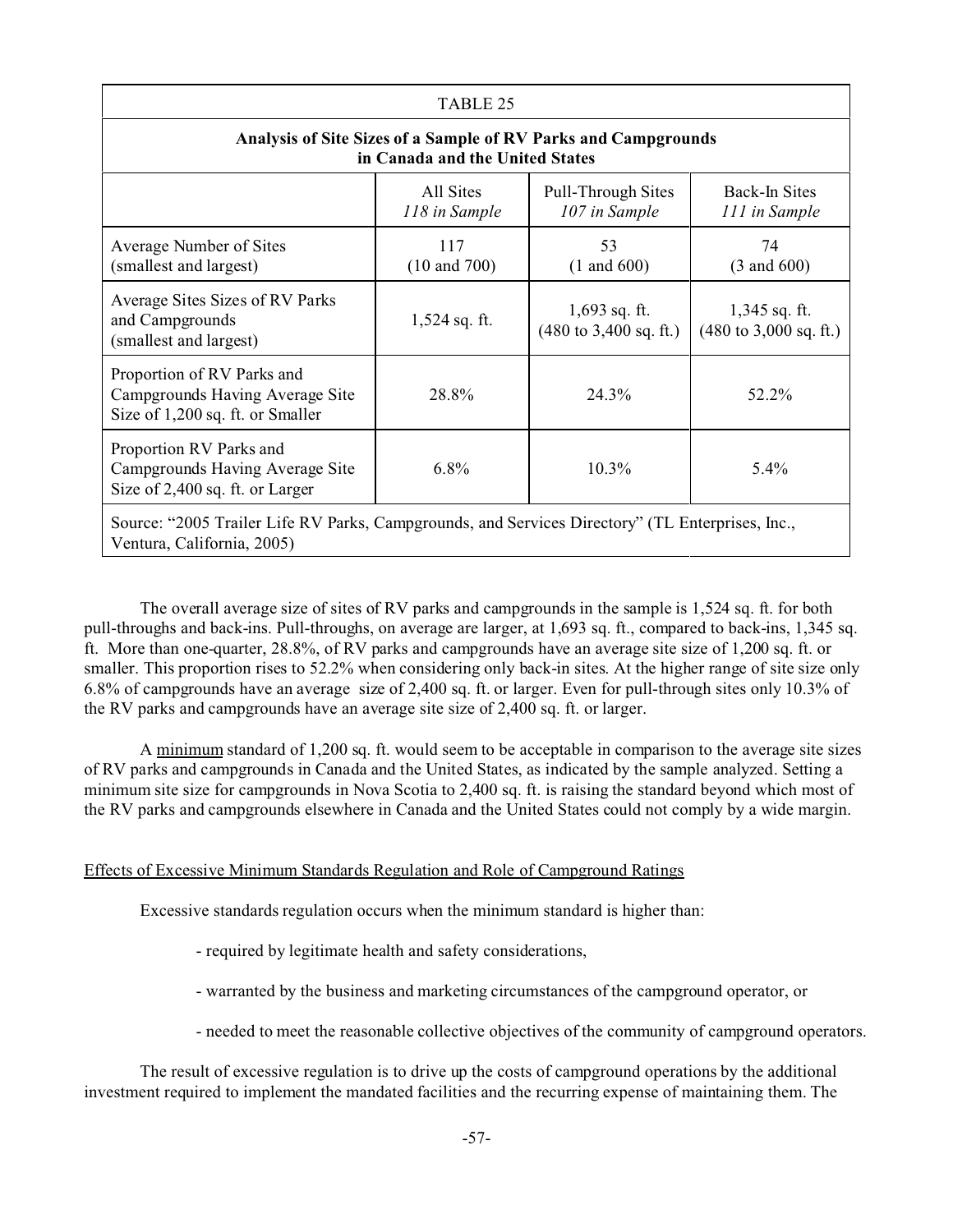consequence of higher costs is reduced profitability and possibility even business failure.

Higher costs due to excessive standards can also be a significant barrier to entry for new firms. This is especially likely when minimum standards are increased, but not applied to existing campgrounds as a result of 'grand fathering'. The doubling of minimum site size and road frontage in Nova Scotia is a case in point. The costs of operating existing campgrounds at their given capacity do not change, but new campground investment is discouraged by the additional outlay now needed to acquire and develop a significantly larger tract of land per site. Thus, the higher minimum standards present a barrier to entry. While the barrier protects existing campgrounds from additional competition, it can stifle new investment and innovation when and where it may otherwise be justified.

From the perspective of protecting consumers a campground rating system can substitute for otherwise unrealistic minimum standards. Ratings can inform consumers which campgrounds offer better (or worse) camping accommodation. Nova Scotia is a pioneer in the Canadian 'Camping Select' program that rates 4,500 participating campgrounds in Canada according to the two categories of 'Facility' and 'Recreation'<sup>74</sup> . As an alternative to forcing campgrounds to meet unrealistic minimum standards, the desirable qualities of campgrounds can be incorporated into a rating system so RVers (and tenters) are able to select which campgrounds are most appropriate for them.. As an adjunct to any official campground ratings there are already private rating organizations on which RVers rely. One such rating system is incorporated in the "Trailer Life RV Parks, Campgrounds, and Services Directory" published by TL Enterprises, that describes and rates 12,000 selected RV Parks and Campgrounds throughout North America. The Trailer Life directory assesses each RV park and campground on the basis of completeness of facilities, cleanliness of facilities and restrooms / showers, and visual appearance and environmental quality<sup>75</sup>.

Campground operators who wish to provide facilities that exceed the minimum standards are free to do so, and be rated accordingly. Perhaps they see the business advantage of offering a premium camping experience, as Dr. Crapo recommended in his study.

### What Kinds of Campground Facilities Do RVers Want?

It is evident that there is demand among RVers, as a group, for a range of types of campground accommodations, from barebones to up-scale. This is suggested in the varied results of three RV Travel Internet surveys, shown in Tables 26a through 26c, below. The first survey asked "What's the most you will pay for a campsite for one night?"; the second, "How Much is "too much" to pay to stay a night just to sleep and leave early next morning?"; and the third, "Generally speaking, how much extra will you pay for full hookups over no hookups?".

34.

<sup>74</sup> Nova Scotia Department of Tourism, "2005 Doers and Dreamers Guide / This is Nova Scotia".

<sup>&</sup>lt;sup>75</sup> Trailer Life RV Parks, Campgrounds, and Services Directory" (TL Enterprises, Inc., Ventura, California, 2005). 8.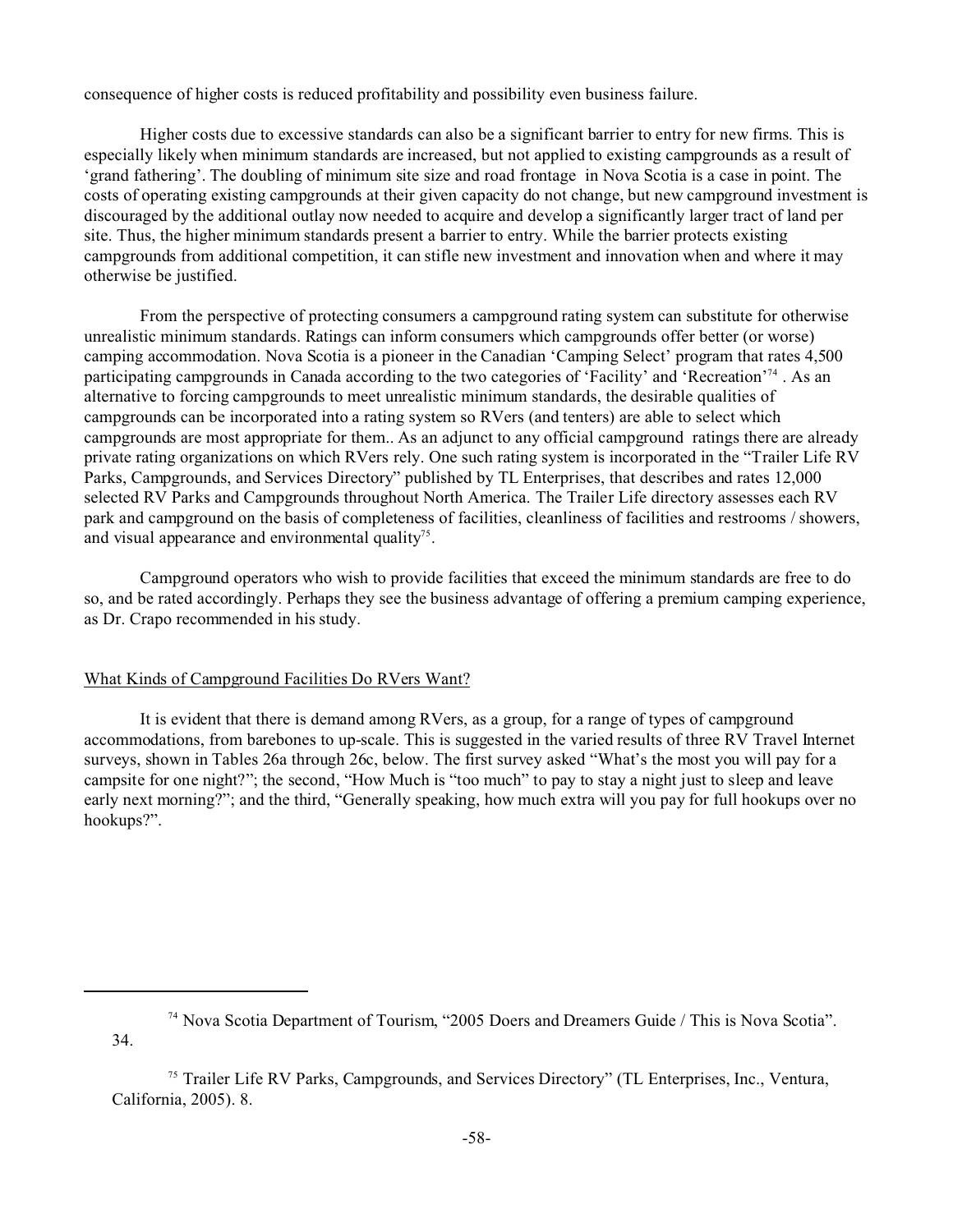| TABLE 26a                                                                                                |            |  |
|----------------------------------------------------------------------------------------------------------|------------|--|
| What's the most you will pay for a<br>campsite for one night?                                            |            |  |
| RV Travel Survey: November 28, 2003<br>1,493 responses<br>Source: www.rvtravel.com<br>September 28, 2005 |            |  |
| U.S. Dollars                                                                                             | Percentage |  |
| \$5                                                                                                      | 0.7%       |  |
| \$10                                                                                                     | 4.8%       |  |
| 30.4%<br>\$20                                                                                            |            |  |
| \$30<br>39.8%                                                                                            |            |  |
| 16.1%<br>\$40                                                                                            |            |  |
| $5.1\%$<br>\$50                                                                                          |            |  |
| \$60                                                                                                     | $1.3\%$    |  |
| More                                                                                                     | 1.7%       |  |
| Total                                                                                                    | 100.0%     |  |

| TABLE 26b<br>How Much is "too much" to pay to stay a night just to sleep<br>and leave early next morning? |            |
|-----------------------------------------------------------------------------------------------------------|------------|
|                                                                                                           |            |
| U.S. Dollars                                                                                              | Percentage |
| \$10 is too much                                                                                          | 16.1%      |
| \$20 is too much                                                                                          | 39.3%      |
| \$30 is too much                                                                                          | 30.1%      |
| \$40 is too much                                                                                          | $7.0\%$    |
| It doesn't matter how much, I'll pay it.                                                                  | $0.9\%$    |
| Any amount is too much I'll find someplace free.                                                          | 6.6%       |
| Total                                                                                                     | 100.0%     |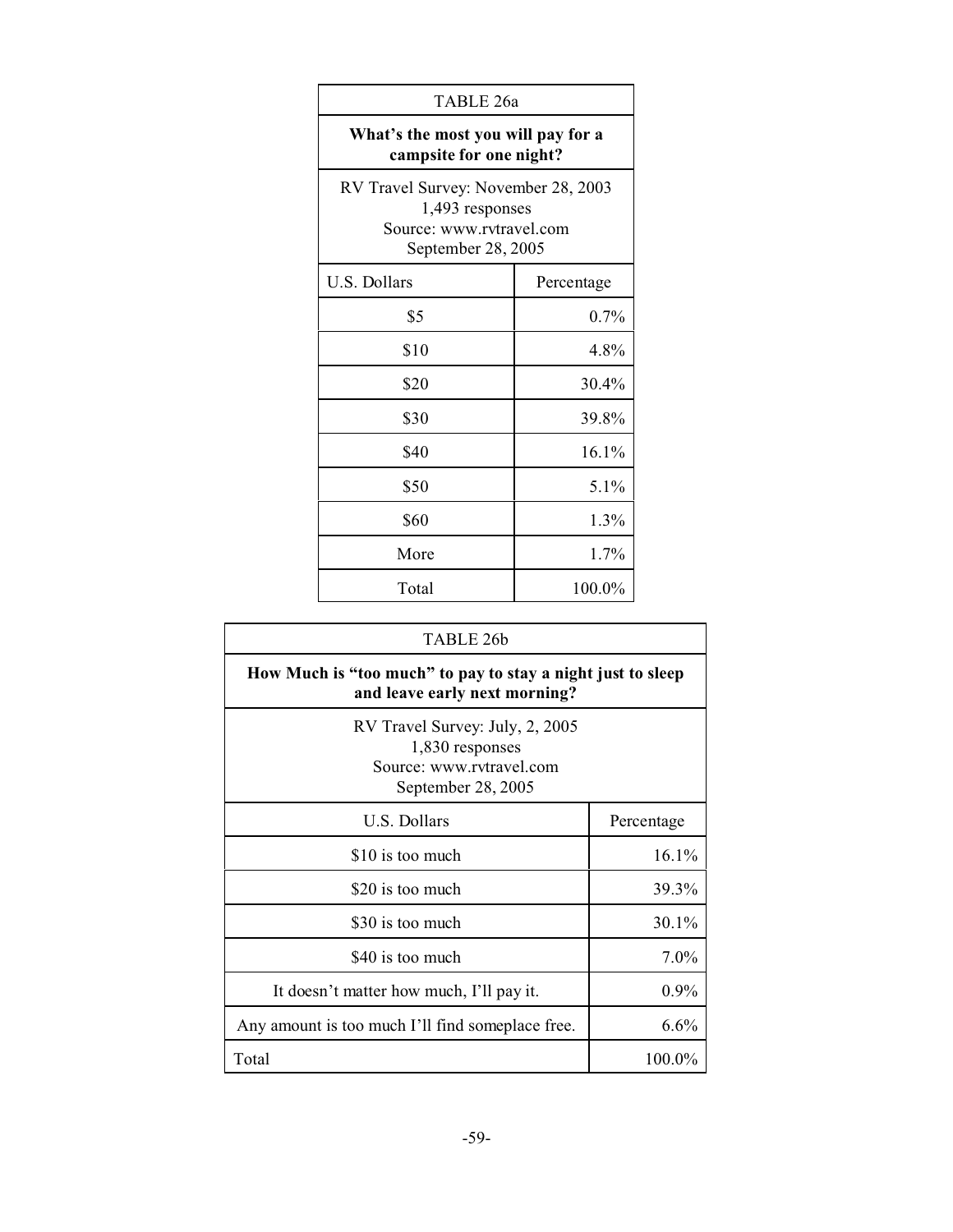| TABLE 26c                                                                                            |            |  |
|------------------------------------------------------------------------------------------------------|------------|--|
| Generally speaking, how much extra will you pay<br>for full hookups over no hookups?                 |            |  |
| RV Travel Survey: March 5, 2005<br>2,564 responses<br>Source: www.rvtravel.com<br>September 28, 2005 |            |  |
| U.S. Dollars                                                                                         | Percentage |  |
| \$3 or less                                                                                          | 8.8%       |  |
| \$4 to \$6                                                                                           | 29.9%      |  |
| \$7 to \$9                                                                                           | 18.6%      |  |
| \$10 to \$12                                                                                         | 24.1%      |  |
| More than \$12                                                                                       | 14.8%      |  |
| Seldom or never pay for hookups                                                                      | $3.8\%$    |  |
| Total                                                                                                | $100.0\%$  |  |

The survey results in Tables 26a and 26b appear to be contradictory. In Table 26a, for instance, 35.9% of the respondents cumulatively indicated that either \$5, \$10, or \$20 U.S. is the most they would be willing to "pay for a campsite for one night", but in Table 26b 55.9% responded cumulatively that either \$10 or \$20 U.S. (\$5 was not an option) is too much "to stay a night just to sleep and leave early the next morning". The meaning of the two survey questions overlap, but imply different situations. Given acceptance of the adage 'you get what you pay for' both surveys, however, imply a wide range of preferences among RVers for campground quality and facilities. Further, sometimes the preferences depend on circumstances. The survey results in Table 26c likewise illustrate differing values placed on campground facilities, in this case full hook-ups verses no hook-ups at all. Some RVers, 8.8% in the survey, would be willing to pay \$3 U.S. or less for full hook-ups while others, 14.8%, would be willing to pay more than \$12 U.S.

There is a danger when minimum standards for campgrounds are set above the level that is acceptable by a significant number of RVers, because a segment of the market may be by-passed. The cost of campground operations will be driven higher, campground fees may need to be increased to cover the higher costs, and RV tourism will suffer because some RVers will not be willing to pay them. Campground operators who wish to provide facilities that exceed realistic minimum standards are free to do so. They are, thus, better able to distinguish their campgrounds from others, and are in a better position to capitalize on their value-added investments and services.

#### *Is There a Role for the Budget Campground?*

There is a temptation for businesses to deliver better service in the hope of being able to charge a higher price. The attraction is that any increase in cost associated with the added service will be more than offset by higher revenue. The assumption is that customers will be willing to pay a higher price, because they are receiving more in return. There is a flaw in this logic when customers do not place a sufficiently higher value on the added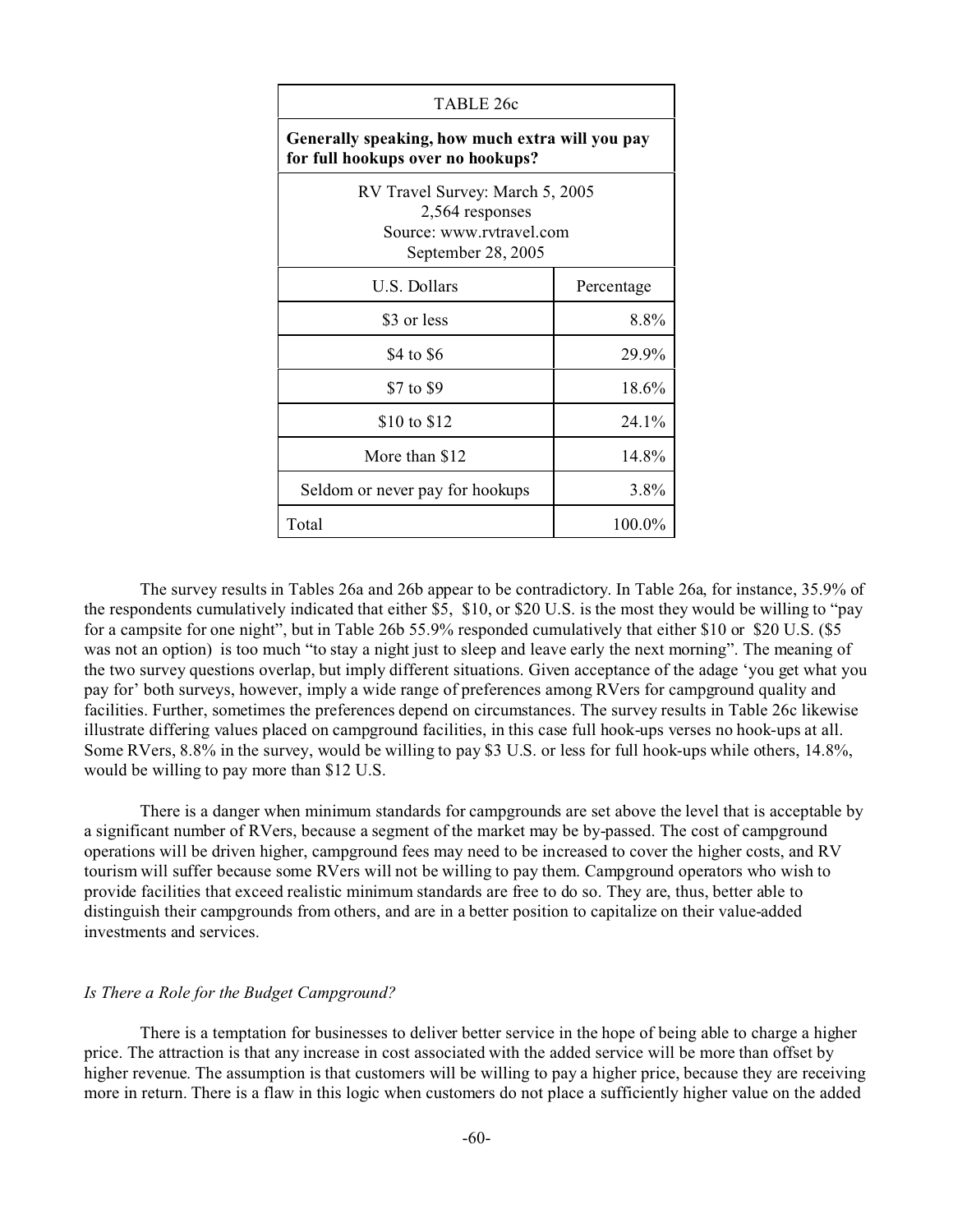service; attempts to increase business volume and or raise prices will be resisted and the higher cost will not be recovered. There is an alternative business model, however, which has been very successful and promotes the concept of lowering service and charging customers less. The fast-food restaurant industry is based on this model and there appears to be latitude for this model to be applied to certain campgrounds, assuming that governmentimposed minimum standards do not prevent it.

One of the wistful requests of some RVers is for the \$10 per night camping site, where an RVer will feel welcome, have a quiet and safe place to park for one or several nights, with limited services, for a correspondingly modest campground fee. Discussion by RVers in Internet newsgroups frequently mention that they would be satisfied to stay in a 'farmer's field' if it were allowed, for a nominal fee. A similar sentiment was included in an e-mail message in April 2005 to the author of this study from David and Dorothy Counts, former representatives for the recreation vehicle industry, renowned for their studies of RVers, and authors of the book "Over the Next Hill, an Ethnography or RVing Seniors in North America"(Broadview Press, Peterborough, Ontario, second edition 2001):

"In your work with the NS Tourism people, you might want to make a number of points:

"(1) regardless of what campground owners claim, people who sleep in Wal-Mart parking lots, truck stops, in rest areas, etc. are not camping, and they are not driven by a burning desire to park in store parking lots! They are spending a few hours off the road in order to get some sleep.

"(2) Many are on limited budgets and resent attempts by government and business to force them to pay twenty or thirty dollars to sleep when they are tired. They have invested in rigs that are self-contained and unless they are staying in a place for several days, they have no need of hookups, dump stations, etc. They need only space, preferably safe and quiet space.

"(3) If campground owners could be persuaded to offer inexpensive dry-camping (at, say, two to five dollars/night) they would earn the good will of these folks and make a profit, too, since those dry-campers would spend their money in their stores, laundromats, games rooms, etc. (Why they cannot figure this out is a mystery to us; we have made this suggestion before.) If they did this and made it known, they would have no need to ban parking lot destination boondocking.

"(4) Campground owners and Provinces who ban this practice are shortsighted. If the word gets out - and it will -- that NS is not friendly to destination boondockers they will take their business and their tourist dollars somewhere else."

#### *Restrained Investment Strategy for Campgrounds*

The annual payback time frame for investment in private campground facilities and infrastructure averages approximately four to five months for seasonal campsites and two to three months for short-term campsites. For a reasonable rate of return on an annual basis, an investment in a campground must provide earnings that are between three to six times higher during the few months of operation compared to a similar investment in a business in operation for a full year. This is a very difficult goal for a campground business to achieve. Under the circumstances there are three restrained-investment strategies, or combination of strategies, that a campground operator may try:

- concentrate on building facilities and infrastructure to accommodate seasonal campers, with whom the annual period of return is longest, and accept short-term campers to the extent that the existing infrastructure and facilities can be utilized with minimal additional investment.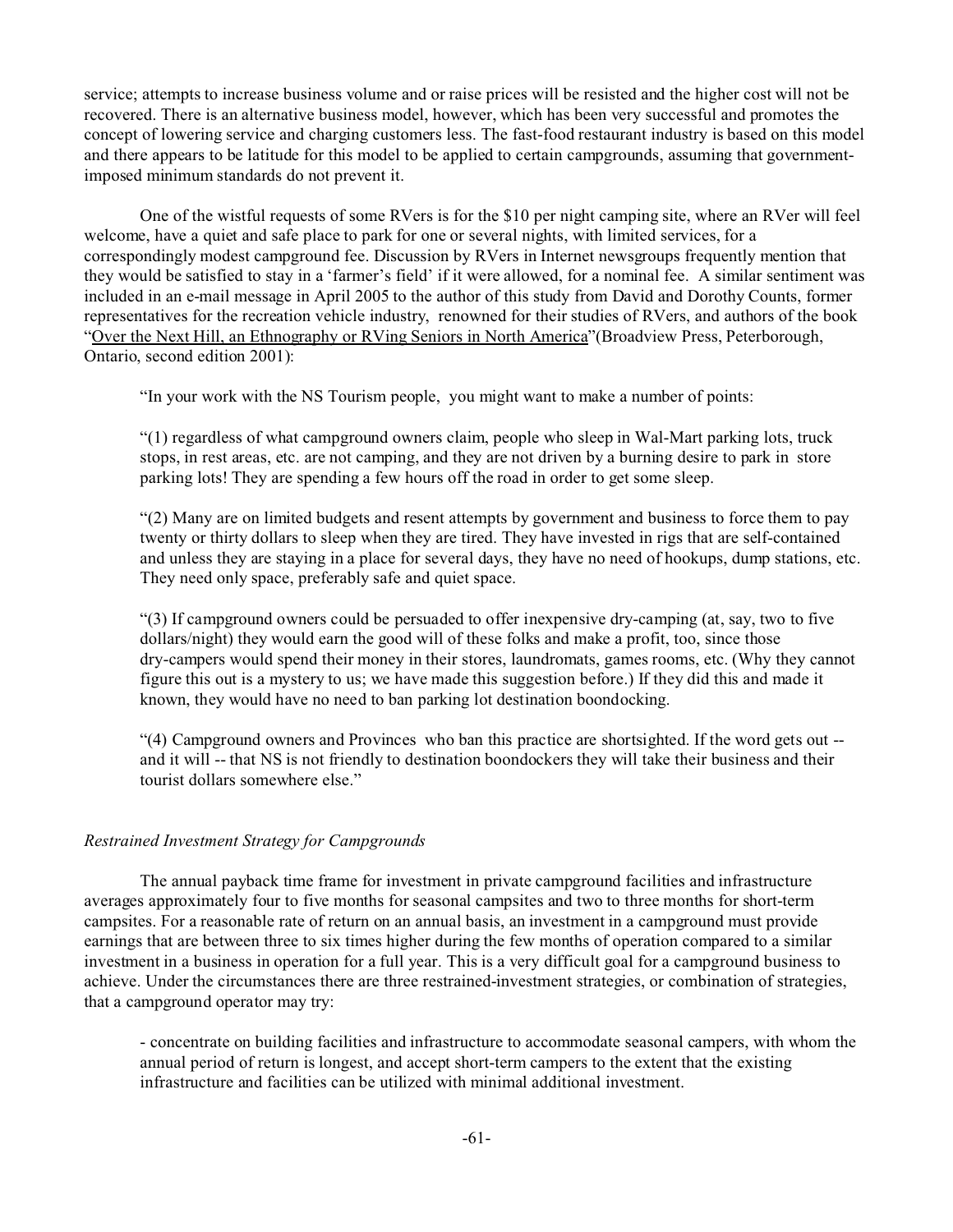- amalgamate the campground operation with a full-year or companion business so that facilities, infrastructure, staff, and management can be shared at least to some extent in both operations.

- operate a campground but provide a barebones operation not requiring significant investment. Such a campground may have neither water nor sewer hook-ups, and any electrical hook-up would be lowamperage. The sites would likely be small. A fresh water / dump station would be required.

Any restrained-investment strategy will likely involve compromises in the quality of campground facilities, and government minimal accommodation standards should allow for these as long as the health and safety of RVers is reasonably assured. The basic comfort of RVers, access to toilet and washroom facilities, and to some extent availability of electricity can all be provided for within the RV. Investment in the RV by RVers substitutes for the campground owner's investment in the campground.

An investment-restrained campground would be appealing to RVers by charging lower fees, being in a desirable location, and possibly having value added features, for example nature walks, outdoor cookouts, community campfires, and evening entertainment. Not all RVers would want to be without full-hookups nor be in otherwise spartan campgrounds. Indeed, as noted some RVers are willing to pay a premium for full-hookups and up-scale features. In these instances the fees for full-hookups, large sites, etc. can be high enough to yield a reasonable return on the investment.

### **11. RECOMMENDATIONS FOR THE GOVERNMENT OF NOVA SCOTIA**

The data and analyses in this report lead to two sets of recommendations for changes in the regulation of RV parking and of campground minimum standards in Nova Scotia. The recommended changes are intended to increase RV tourism in the Province to the benefit of the tourism sectors and the overall economy. One thing appears certain, the 'status quo' is not a formula for building RV tourism in Nova Scotia. Harsher enforcement of RV parking rules and higher minimum standards for campgrounds will be counterproductive. Nova Scotia has to shed its reputation of being RV unfriendly, and the campground sector needs the flexibility to provide a range of RVer accommodations, from barebones to luxury resorts, to appeal to the diverse preferences of RVers. The goal is to remarkably increase the number of RVers visiting Nova Scotia, to have them come earlier and later, and stay longer.

### 1.Eliminate or Reduce the Prohibition On RVers Staying Overnight Everywhere Except Licensed Private and Public Campgrounds

Survey evidence from various sources cited in this study indicates that one-half, or more, of RVers in Canada and the United States stay overnight in parking lots from time to time. The option of staying overnight in store or mall parking lots, truck stops, casino parking lots, roadside rest areas, etc. is important to many RVers, especially when they are traveling. A province-wide (or statewide) ban on RVers staying overnight in parking lots will cause RVers to boycott the area or at least have reduced desire to visit it.

The survey conducted for this study shows that eliminating the ban on RVers staying overnight in parking lots, etc. will increase RV tourism by as much as 83% (or protect RV tourism from declining substantially further than it is now). The evidence further suggests that on average for every RVer night spent in a parking lot, as many as ten or eleven more nights will be spent at private and public campgrounds and other 'legitimate' locations. This study examined the sensitivity of the potential for increased indiscriminate RVer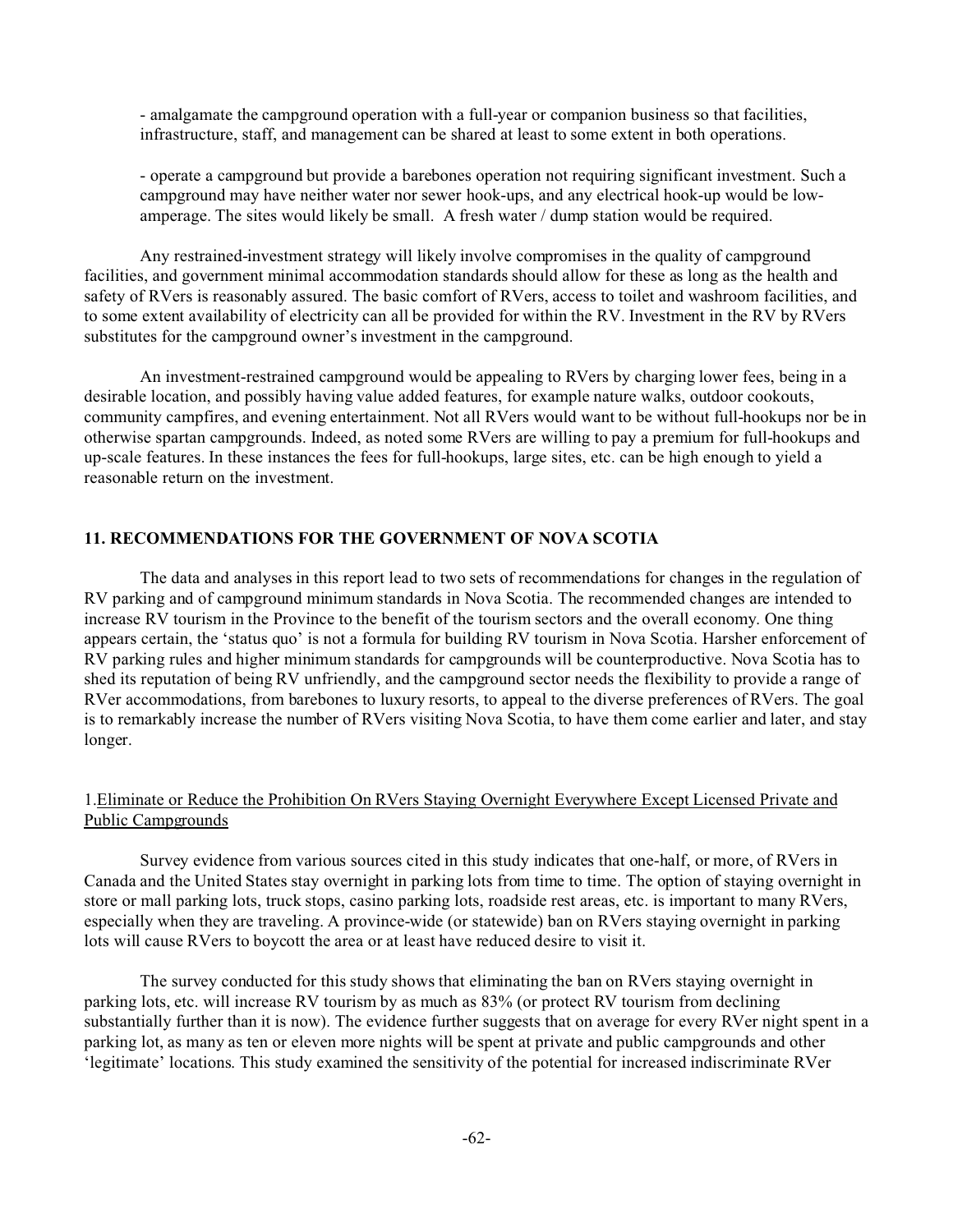camping versus increased RVer utilization of private and public campgrounds if the ban on RVers staying overnight in parking lots is removed. The conclusion is that, on balance, removing the ban will increase RVer tourist utilization of authorized campgrounds, perhaps significantly. **Therefore, the preferred recommendation in this regard is to remove the ban.**

Removing the ban entirely raises the specter of rampant indiscriminate camping, parking lots crowded with RVs set-up to stay for many days and nights, where permitted by parking lot operators. This is not a typical situation in other provinces and states where there is not now any region-wide prohibition against indiscriminate camping, but such has occurred in, for example, in previous years in Anchorage, Alaska. The survey conducted for this study indicates, however, that nearly all RVers are opposed to their counterparts 'setting up camp' in parking lots and staying for more than one night. Further, nearly all RVers surveyed profess to observe 'parking lot etiquette' promoted by major RVer clubs, which includes staying no longer than one night in a parking lot. This suggests that a compromise ban may be acceptable to most RVers. The compromise would be to allow RVers to stay overnight in a parking lot, where permitted by the parking lot operator, for a maximum of one night. RVers who resent any government dictates on where RVers can stay overnight would not be fully mollified by the compromise policy. But, with the compromise Nova Scotia would be able to claim that it is RV friendly, and has adopted parking lot etiquette guidelines that are accepted by most RVers and recommended by major North American RVing clubs.

There may be a concern that permitting RVers to stay in a parking lot for only one night is unenforceable. (Who is to count the number of nights an RVer stays in a parking lot?) However, there is already an issue of enforcement with the present complete ban on RVers staying overnight in parking lots. Further, it appears that the Provincial Government is hesitant to 'crack down' on parking lot operators that allow RVers to stay the night, because strict enforcement would worsen Nova Scotia's reputation for being RV unfriendly and deter even more RVers from visiting the Province. The solution to enforcement of a compromise ban is to widely advertise the policy that staying for one night is permitted, where allowed by the parking lot owner, but staying any longer is not. Parking lot etiquette guidelines can be prominently displayed without timidity in Nova Scotia tourism literature and visitor information centers. A reduced ban further recognizes that staying for a night in a parking lot is justifiable when RVers are traveling and want a night's rest, or when nearby campgrounds are not available, are full, or closed for the season.

The extent that parking lot operators would allow RVers to stay the night if there is a partial ban is uncertain. For some, allowing RVer parking for a night would be in their business interests. On the other hand, very few, if any, parking lot operators would gain by having RVers camp in their parking lots for multiple nights. In this respect, parking lot operators themselves would see an advantage in a 'one night, no camping' rule that they could enforce. A way to encourage this would be for the design of a standard sign that parking lot operators could post stating "RVers - No Camping / Staying for One Night Allowed". It would behoove businesses that want to allow RVers to stay a night in their parking lots to post such signs, thus giving RVers an opportunity to shop or conduct other business, without having RVers abuse the offer of overnight parking. Admittedly, with a reduced ban it is possible for RVers to stay in a sequence of parking lots, each for one night, while visiting Nova Scotia. This would be a very unsatisfactory and inconvenient way to tour the Province, and is not likely to occur often. **Therefore, as a compromise regulation, RVers would be permitted to stay overnight in a parking lot for one night, where allowed by the parking lot operator, and be encouraged to observe parking lot etiquette.**

Under any circumstances, the ban on RVers staying overnight in parking lots should be modified to apply only during the camping season, as defined by when the majority of the Provincial parks are open. Further, staying overnight in a parking lot should be permitted anytime there is a medical, road condition, or mechanical emergency. This is not a matter of promoting (or sustaining) RV tourism. Rather it is recognition of the serious consequences to RVers in peril when parking lot owners steadfastly obey the present regulation. Even Nova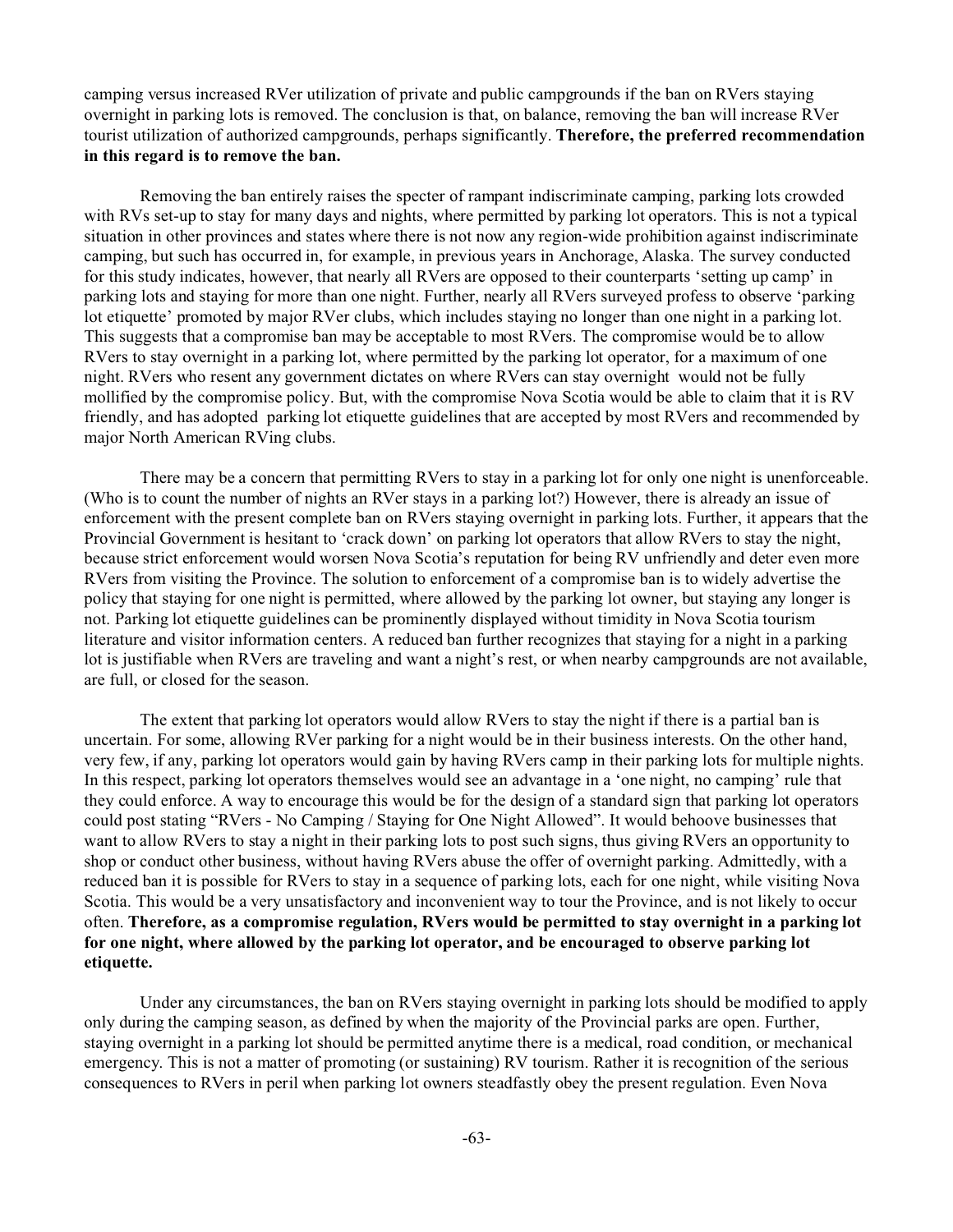Scotians traveling within the Province are endangered by the complete ban<sup>76</sup>. Therefore, defects in the current **regulation, at a minimum, must be corrected to permit RVers to stay overnight in a parking lot when campgrounds are closed for the season, or when encountering hazardous or emergency personal or travel conditions.**

### 2. Modify the Minimum Standards for Private Campgrounds to Allow for a Wider Range of RVer Accommodation

Businesses generally face some form of government regulation to assure the health and safety of employees and customers. In the accommodation industry, regulation is extended to provide a minimum level of comfort and privacy for guests. The current minimum standards for campgrounds in Nova Scotia are excessive with respect to RVs. A prime example of higher than needed standards is the increase in minimum site size from 1,200 sq. ft. to 2,400 sq. ft. The evidence is clear that the majority of campgrounds and RV parks in Canada and the United States could not now meet the 2,400 sq. ft. lot size requirement. Other excessive minimum standards are the 40 ft. site road frontage, a table at each site, and more washrooms than needed when full hook-ups are not provided. The negative affect of excessive standards is to increase barriers to entry for new campground operations and to inhibit expansion of existing campgrounds. Excessive standards also compress the diversity of campgrounds available to RVers. The result of such standards means that the diversity of RV parks and campgrounds, which are common elsewhere, would not be allowed in Nova Scotia.

For the most part, what a campground offers in the way of facilities should be determined by the operator's business strategy. Many RV tourists want full services, large sites, cable hookup, Internet WiFi, resort environment, etc., and are willing to pay a appropriately for them. Others want a barebones place to stay while touring an area. There is an economic rational for not forcing campground operators to invest in campground facilities beyond that wanted or needed by RVers. The return on investment for campground facilities is compressed into a period of 5 months, even less when it is considered that nearly three-quarters of the revenue from short-term campers is earned in July and August. Under such circumstances it is not efficient, nor profitable, to invest more than is necessary to attract customers. Indeed, most RVers bring their comforts with them. **Therefore, it is recommended that minimum standards for campgrounds catering to RVers should be relaxed to meet a lower goal of protecting health and safety, and thus allow campground operators the freedom to provide the range of facilities that best conform to their business strategies.**

With the relaxation of minium standards additional attention must be given to informing RVers about the qualities of the campgrounds where they might be staying. These qualities could be related in the "Doers and Dreamers Guide" and any other government literature systematically describing individual campgrounds. In addition to the current description of location, number of sites, facilities, prices, etc. in the Guide would be:

- a designation indicating 'RV Only' or 'RVs and Tents' (or 'Tents Only'),
- the capability to accommodate large RVs,
- typical campsite size,

 $76$  On one occasion, in late March while towing their trailer, the author and his wife encountered freezing rain in Nova Scotia while returning from spending the winter in the United States. All campgrounds were closed for the season. Despite hazardous road conditions, under the present law it would be illegal for a parking lot operator to allow them to stay for the night until road conditions improved.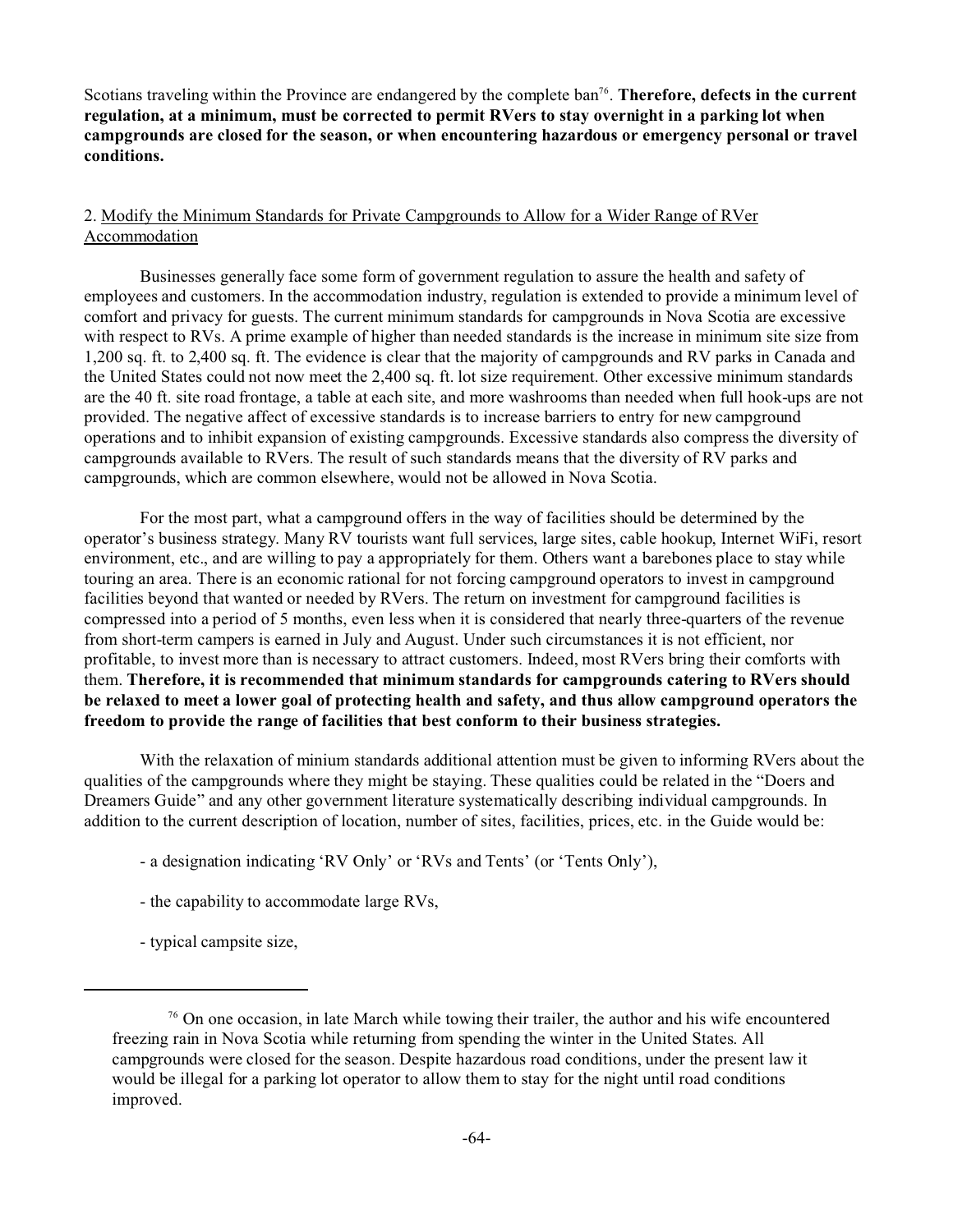- number and type of washrooms, and

- characterization of the type of campground by category, as designated by the campground operator, for example:

. 'resort' (where RVers go to spend substantial time enjoying the attractions of the campground),

. retreat (a restful and / or interesting place for RVers to stay, but without the full attractions of a resort), or

. 'abode' (a place to stay while visiting the area, but without significant intrinsic campground attractions).

Further, in the listing descriptions campground operators should be given ample opportunity to tell about the attractions or other benefits of their campgrounds. Campground operators may even boast if they provide a truly outstanding campground experience. The expanded descriptions and characterization by type would supplement, not replace, the Camping Select rating system.

**It is further recommended that government publications describing individual campgrounds, e.g. the "Doers and Dreamers Guide", include expanded information about the campground's features and type, and that in the description a campground operator be given ample opportunity to explain the attractions and benefits of his / her establishment.**

## **12. COMPILATION OF COMMENTS BY RESPONDENTS TO THE SURVEY FOR THIS STUDY**

One hundred and seventy-nine of the 331 respondents to the survey conducted for this study included comments in their responses. The request for comments in the on-line survey form was wide-ranging in terms of possible subjects, and suggested topics such as: "RV overnight parking, this survey, your experience visiting Nova Scotia, or whatever". The purpose of comments is to allow survey respondents to give additional information beyond that obtained in the structured questions and response options. At the least, the ability to comment provides an opportunity for respondents to criticize the structured part of survey, for example that the questions were inadequate or biased, or to condemn the entire exercise as being without merit or ridiculous. With one minor exception, no comments of this nature were made. (The exception concerned the question about the occurrence of RVers staying overnight in parking lots affecting the reputation of RVing, which resulted in the comment that the answer to the question depended on whether RVers observe 'parking lot etiquette'.) This indicates that the survey was generally taken seriously by the respondents and that they felt their responses to the structured questions were reasonably comprehensive and could be interpreted fairly.

The comments are presented in the attached table. Also included is information from the structured part of the survey on province or state of the respondents (two letter abbreviations as used by postal authorities), RVer type ('VAC' for vacationer, 'L-T' for long-termer, and 'F-T' for full-timer), and the probabilities that respondents would take an RV trip to Nova Scotia within the next 5 years - depending on whether the ban on RVers staying overnight in parking lots remains or is removed. This information helps put the comments in context. Included in the table is the survey response number which was assigned when the surveys were processed for tabulation. There is no significance to the number other than to be an index.

There is also a code in the comments table interpreting the nature of the comment and survey response in general as being in favor of removing the ban (code 0), maintaining the ban (code 2), or expressing no preference